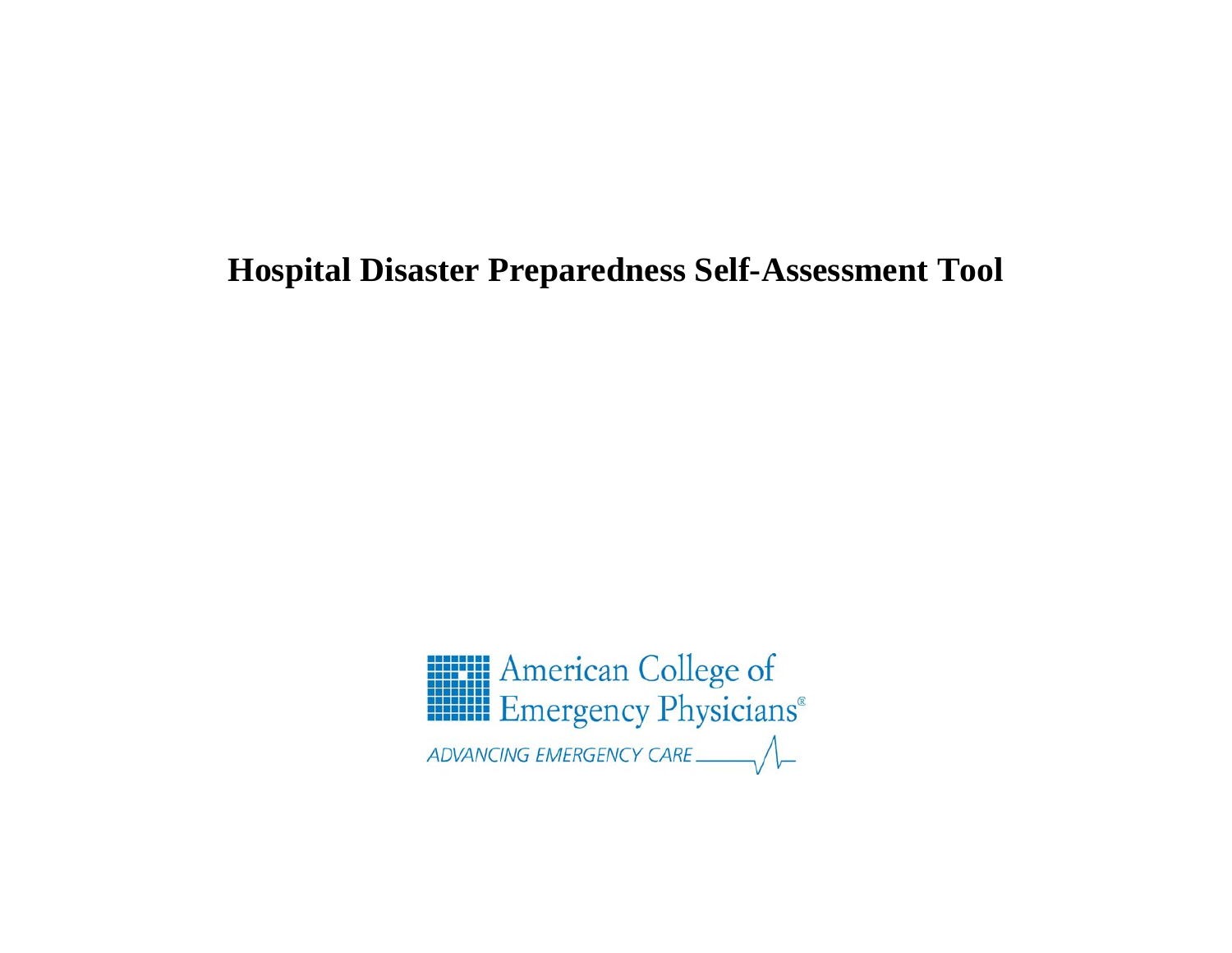# **Hospital Disaster Preparedness Self-Assessment Tool**

**This assessment tool was developed to assist hospitals in revising and updating existing disaster plans or in the development of new plans. The tool was originally used by a subject matter expert survey team to collect data for a Department of Homeland Security (DHS) grant so it is constructed in a survey format. The data was then used to develop a specialized instruction program for that facility that addressed any areas needing improvements. We feel this assessment tool can also be utilized in a self-assessment format by the institution in the review of their disaster plans.**

**This assessment tool was based on two resources, the Hospital Emergency Analysis Tool (HEAT) with the assistance of Dr. Neill Oster and the ACEP text Community Medical Disaster Planning and Evaluation Guide. When used to revise or update existing disaster plans, the items can be used to systematically review each aspect of the current disaster plan. The facility can determine if any items are not applicable to their particular facility. When used to assist in the development of a new disaster plan, the tool provides an excellent check list to assure every aspect of disaster planning is addressed.**

**The American College of Emergency Physicians (ACEP) has several other resources such as our on-line Hospital Evacuation Planning training program and our Hospital Patient Surge Planning Templates. For information on these and other products contact:**

**Rick Murray, EMT-P Director, EMS and Disaster Preparedness Department [rmurray@acep.org](mailto:rmurray@acep.org)**

**Pat Elmes, EMT-P (Ret.) Manager, EMS and Disaster Preparedness Department [pelmes@acep.org](mailto:pelmes@acep.org)**

**Deb Fly Administrative Assistant, EMS and Disaster Preparedness Department [dfly@acep.org](mailto:dfly@acep.org)**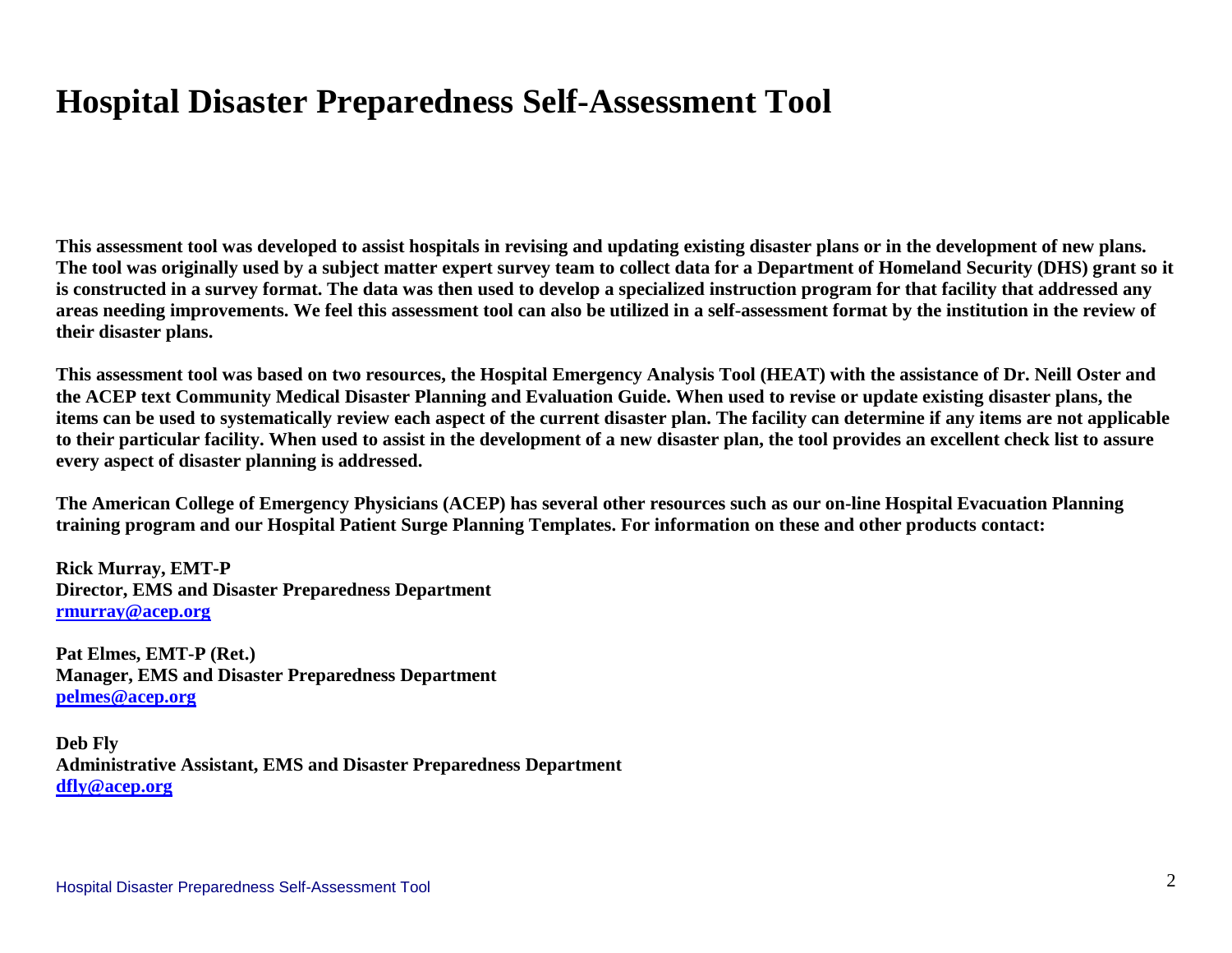#### **TABLE OF CONTENTS**

| Part One   |  |
|------------|--|
|            |  |
|            |  |
|            |  |
|            |  |
|            |  |
|            |  |
|            |  |
|            |  |
|            |  |
| Part Two   |  |
| Section 1: |  |
|            |  |
|            |  |
|            |  |
|            |  |
|            |  |
|            |  |
| Section 2: |  |
|            |  |
|            |  |
|            |  |
|            |  |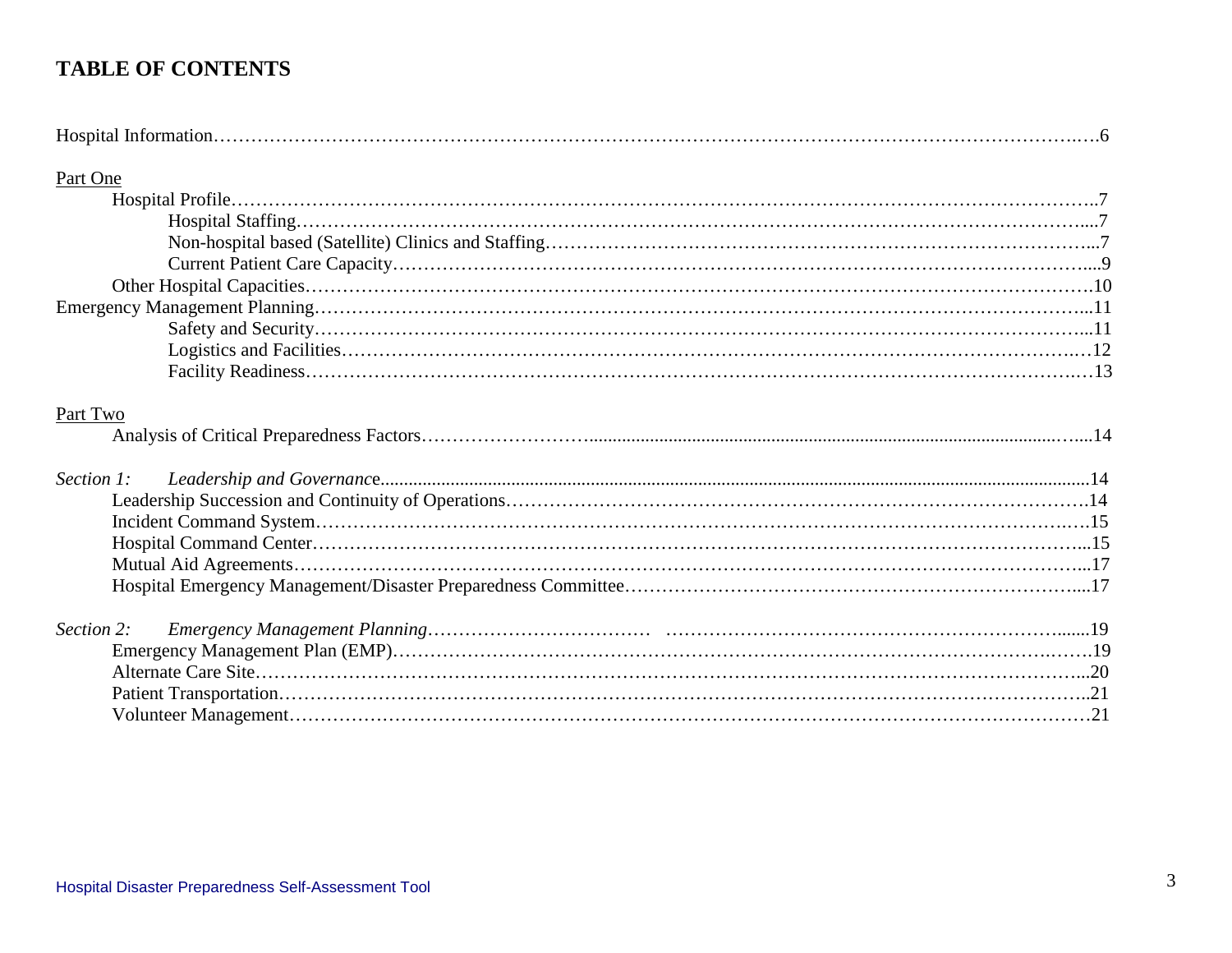| Section 4: |  |
|------------|--|
|            |  |
|            |  |
|            |  |
|            |  |
|            |  |
|            |  |
|            |  |
|            |  |
|            |  |
|            |  |
|            |  |
|            |  |
|            |  |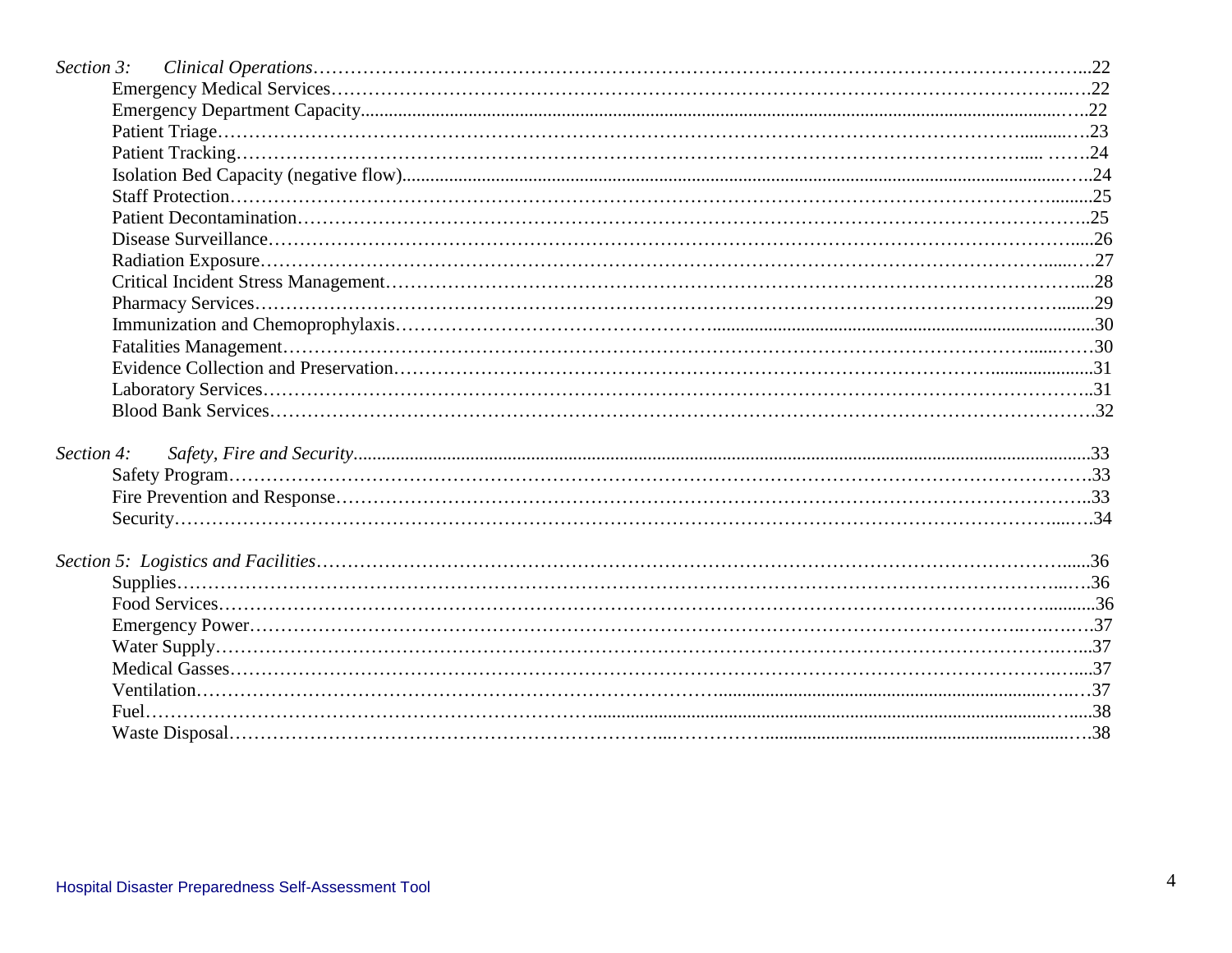| Section 8: |  |
|------------|--|
|            |  |
|            |  |
| Section 9: |  |
|            |  |
|            |  |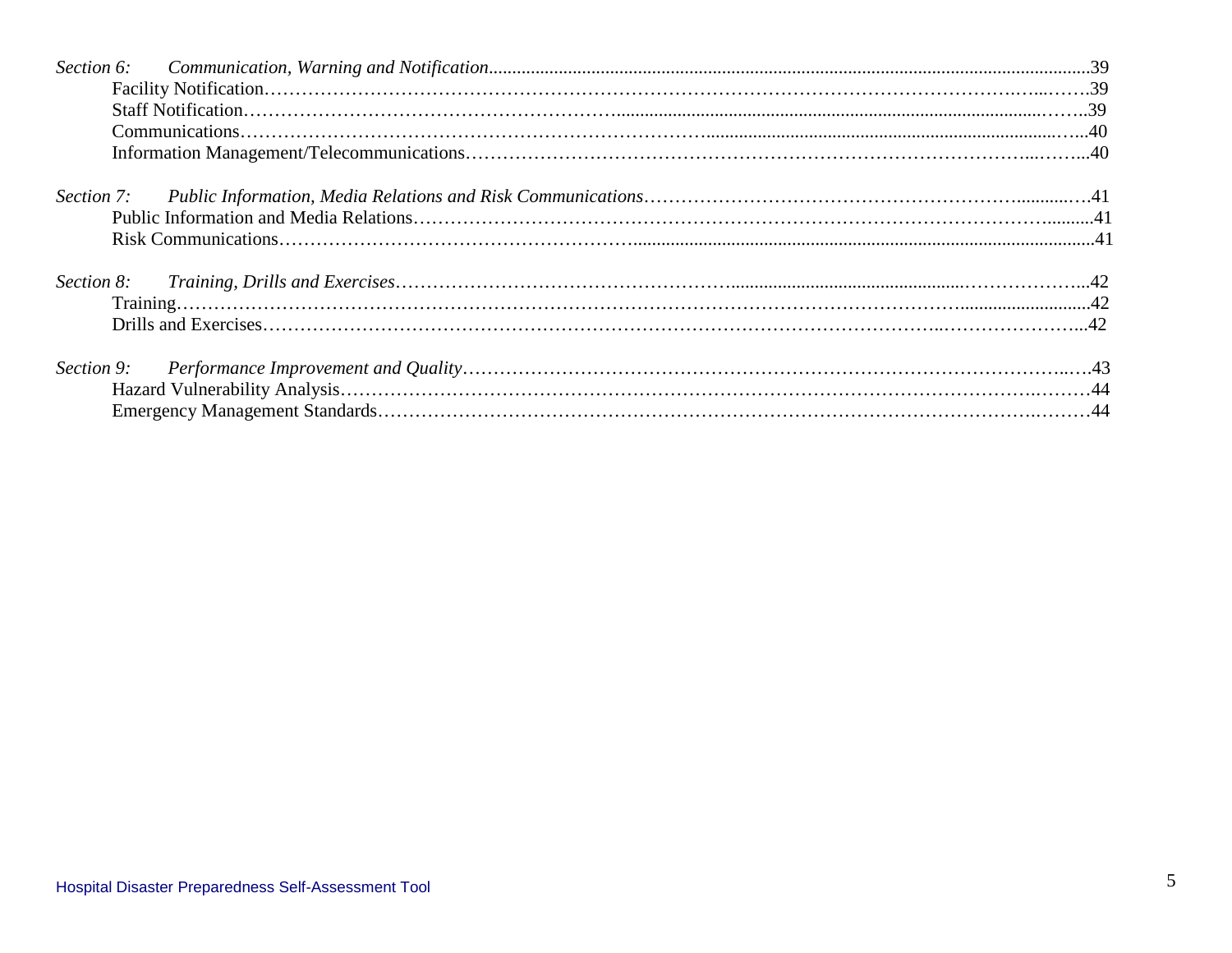| <b>Hospital Disaster Preparedness Self-Assessment Tool</b> |        |     |                                           |                |
|------------------------------------------------------------|--------|-----|-------------------------------------------|----------------|
|                                                            |        |     |                                           |                |
| Hospital:                                                  |        |     |                                           |                |
| Address:                                                   |        |     |                                           |                |
| City:<br>$, \,$                                            | State: | Zip |                                           |                |
| Telephone                                                  |        |     |                                           |                |
| Hospital Leadership                                        |        |     |                                           |                |
| Administrator/CEO name and<br>title:                       |        |     |                                           |                |
| Office Telephone Number:                                   |        |     |                                           |                |
| Fax Number:                                                |        |     |                                           |                |
| E-Mail:                                                    |        |     |                                           |                |
|                                                            |        |     |                                           |                |
| <b>Disaster Planning Manager</b><br>name and title:        |        |     | Position held for:<br>years and/or months |                |
| Department:                                                |        |     | Full-time<br>No Part-time<br>Yes<br>Yes   | N <sub>o</sub> |
| Office Telephone Number:                                   |        |     | Fax Number:                               |                |
| E-Mail:                                                    |        |     |                                           |                |
|                                                            |        |     |                                           |                |
| Person Completing Survey:                                  |        |     |                                           |                |
| Name and Title:                                            |        |     |                                           |                |
| Department:                                                |        |     |                                           |                |
| Office Telephone Number:                                   |        |     | Fax Number:                               |                |
| E-Mail:                                                    |        |     |                                           |                |
|                                                            |        |     |                                           |                |
| Secondary Contact for Survey:                              |        |     |                                           |                |
| Name and Title:                                            |        |     |                                           |                |
| Department:                                                |        |     |                                           |                |
| Office Telephone Number:                                   |        |     | Fax Number:                               |                |
| E-Mail:                                                    |        |     |                                           |                |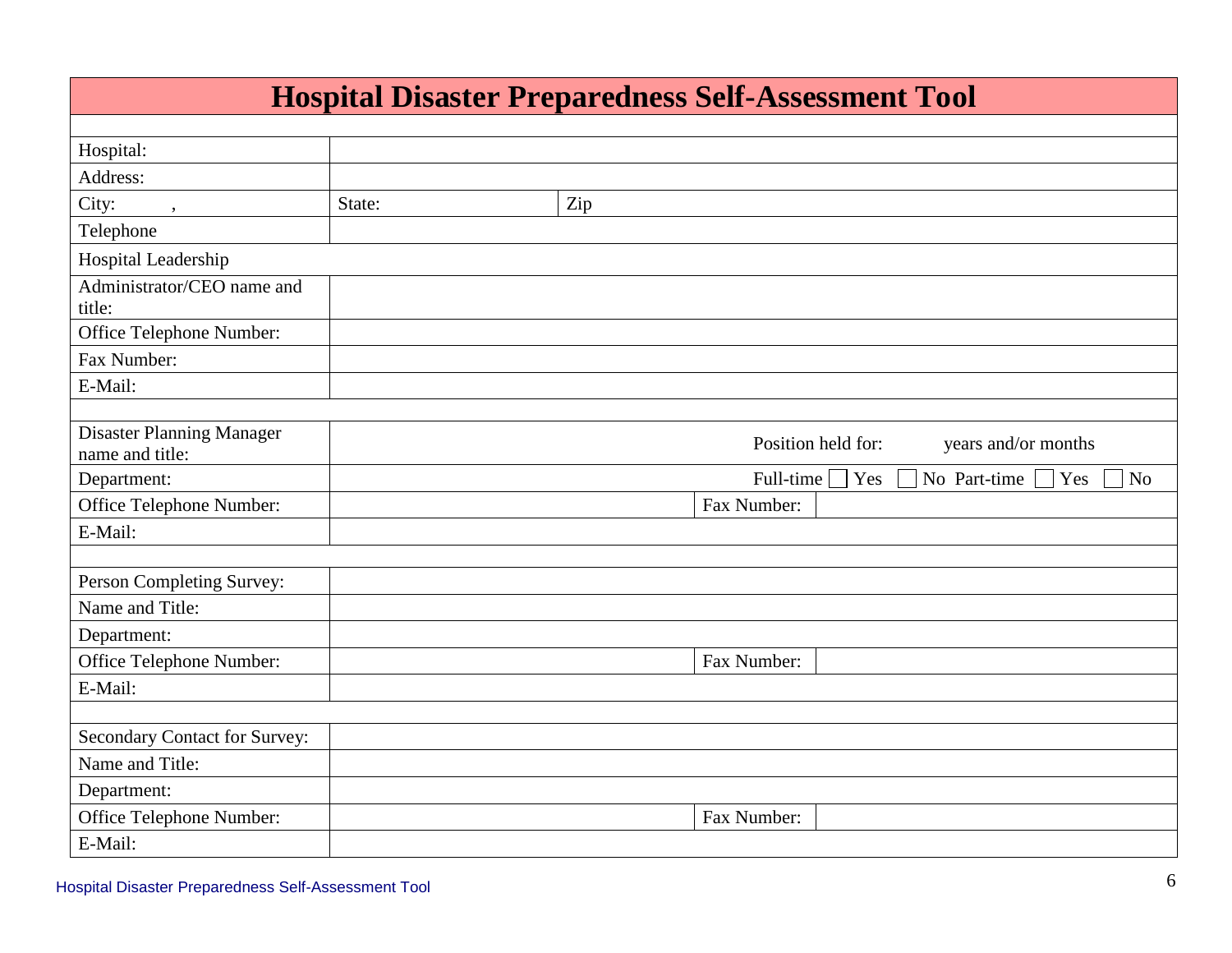## **PART ONE—HOSPITAL PROFILE**

| <b>Hospital Name</b> | Total Licensed # of Beds (NDMS definition) |
|----------------------|--------------------------------------------|
|                      |                                            |

| <b>Hospital Staffing</b>         |  |
|----------------------------------|--|
| Clinical                         |  |
| Non Clinical                     |  |
| <b>Licensed Practioners</b>      |  |
| Residents (if teaching hospital) |  |
| TOTAL HOSPITAL STAFF             |  |

### *Non-hospital based (Satellite) Clinics and Staffing*

| Number of Clinics      |  |
|------------------------|--|
| Clinic Staff           |  |
| <b>Full Time Staff</b> |  |
| <b>Contract Staff</b>  |  |
|                        |  |

| Facility is located:        | As part of a medical<br>center/medical school<br>Stand-alone, in a civilian<br>community<br>Part of a regional hospital |
|-----------------------------|-------------------------------------------------------------------------------------------------------------------------|
|                             | system<br>Part of a national hospital<br>chain<br>Military                                                              |
| <b>JCAHO</b> Accreditation: |                                                                                                                         |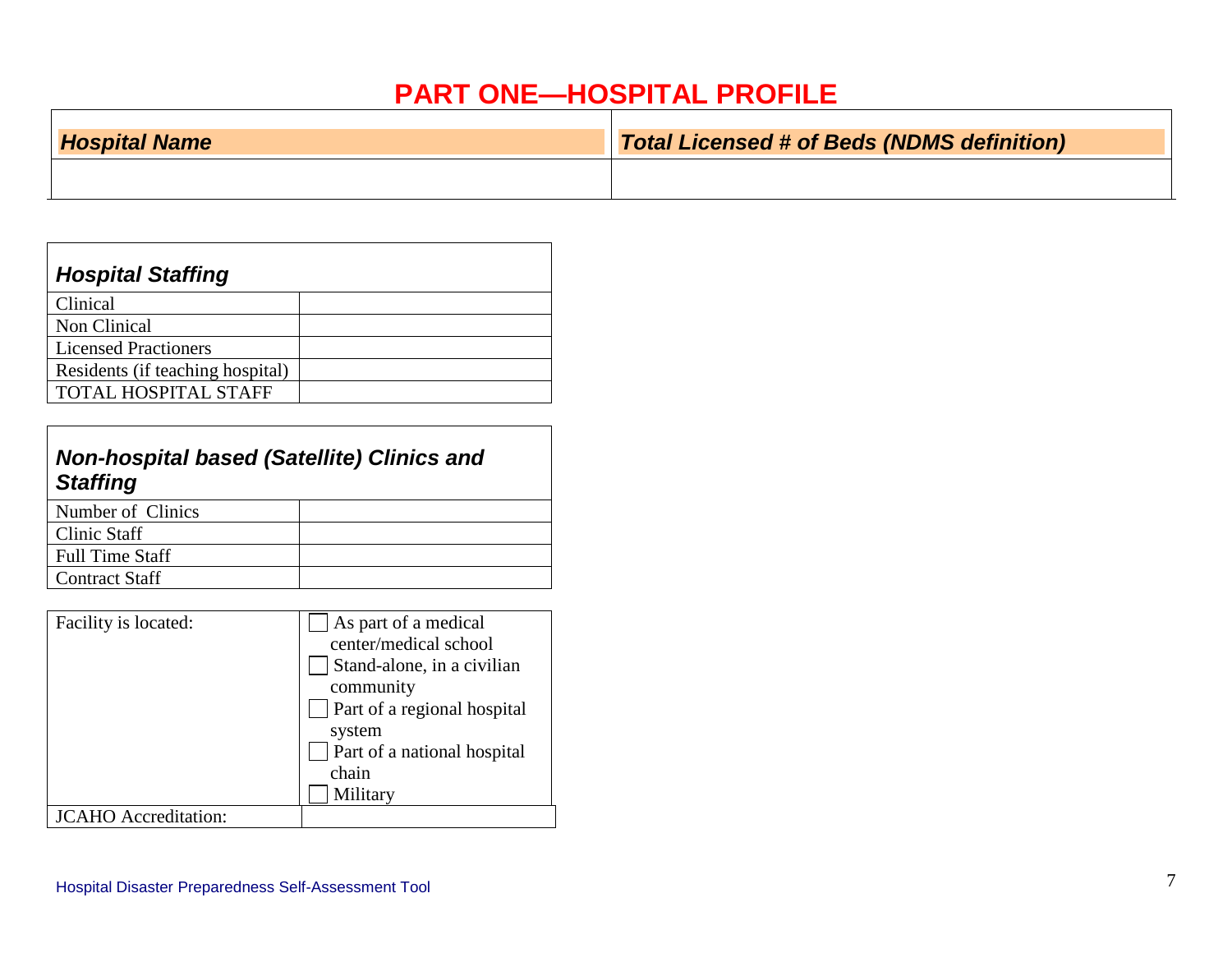| Facility is a National Disaster<br>Medical System (NDMS)<br>member. | Yes<br>$\rm No$ |
|---------------------------------------------------------------------|-----------------|
| If yes, site of Federal<br>Coordinating Center (FCC):               |                 |

| Facility is located in a | Yes        |
|--------------------------|------------|
| Metropolitan Medical     | l No       |
| Response System Region:  | Don't know |

| Facility has an on-site        | Yes                        |
|--------------------------------|----------------------------|
| heliport/helipad               | N <sub>0</sub>             |
| Capacity of helipad:           | Weight:<br>Number of pads: |
| Lighted:                       | Yes<br>No                  |
| Access:                        |                            |
| Support:                       |                            |
| How is it coordinated?         |                            |
| Temporary heliport/helipad?    | Yes<br>N <sub>0</sub>      |
| Landing zone is maintained by: |                            |
| Crash response provided by:    |                            |
| Hospital response team         | Yes<br>N <sub>o</sub>      |
| <b>Local Fire Department</b>   | Yes<br>No                  |
| Don't know                     |                            |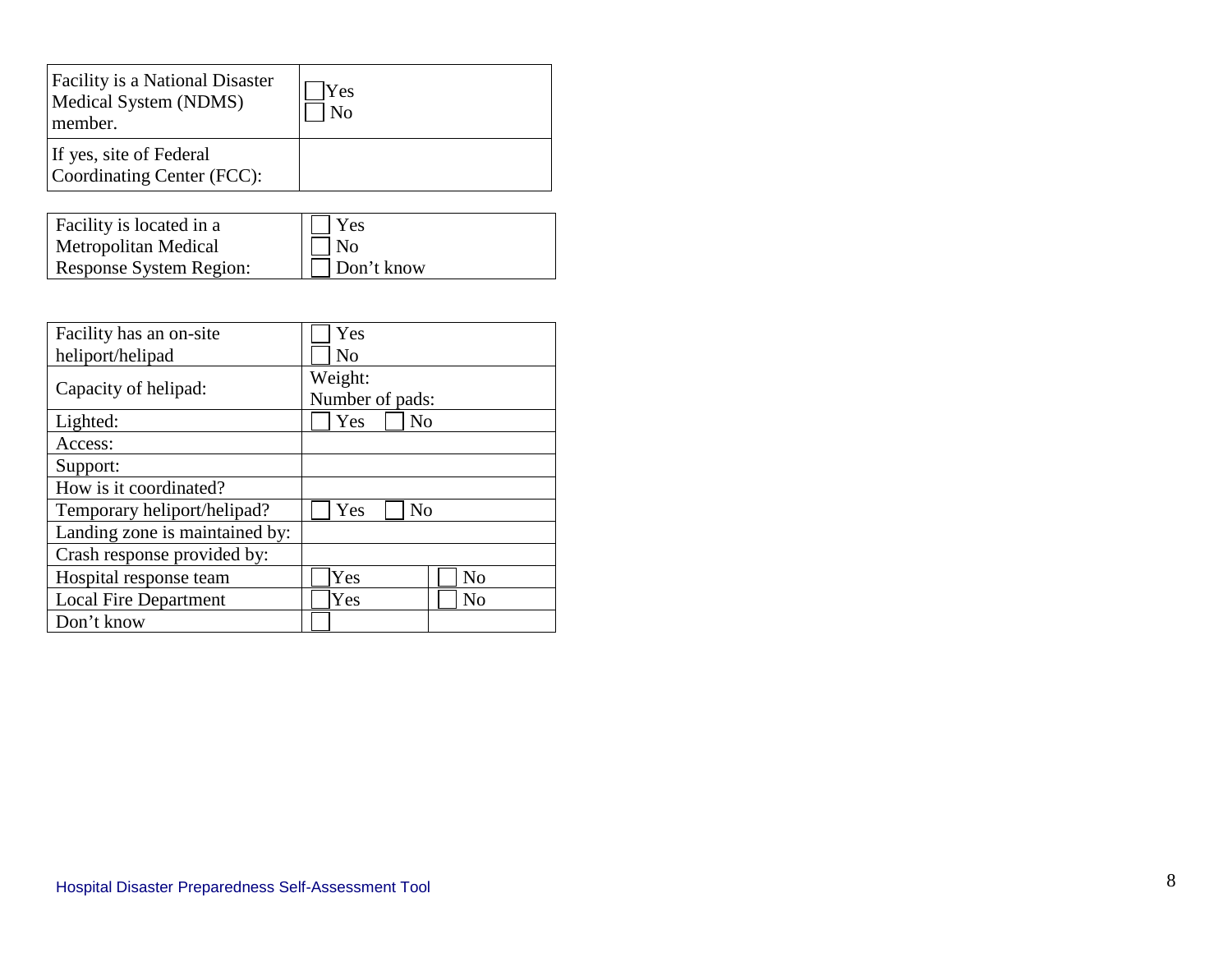| <b>CURRENT PATIENT CARE CAPACITY</b>                     |                                                  |                                                                                                                      |                                                                                                 |                                                                                                |                                                                                   |                                                                                                                      |                                                                         |
|----------------------------------------------------------|--------------------------------------------------|----------------------------------------------------------------------------------------------------------------------|-------------------------------------------------------------------------------------------------|------------------------------------------------------------------------------------------------|-----------------------------------------------------------------------------------|----------------------------------------------------------------------------------------------------------------------|-------------------------------------------------------------------------|
|                                                          | <b>LICENSED</b><br><b>BED</b><br><b>CAPACITY</b> | <b>AVERAGE</b><br><b>STAFFED</b><br><b>BEDS</b><br>(Average beds actually in<br>use and staffed in last 6<br>months) | <b>BEDS WITH</b><br><b>NEGATIVE</b><br><b>AIR FLOW</b><br>(For use in respiratory<br>isolation) | <b>MONITORED</b><br><b>BEDS</b><br>(Beds equipped with<br>cardiac and vital signs<br>monitors) | <b>VENTILATORS</b><br>(Number of ventilators)<br>in each unit)<br>Owned or rented | <b>SURGE</b><br><b>CAPACITY</b><br>(Number of additional<br>beds that can be staffed<br>& equipped w/in 12<br>hours) | <b>Negative</b><br><b>Pressure</b><br><b>Beds</b> /<br><b>Isolation</b> |
| <b>Ambulatory</b>                                        |                                                  |                                                                                                                      |                                                                                                 |                                                                                                |                                                                                   |                                                                                                                      |                                                                         |
| <b>Behavioral Health</b>                                 |                                                  |                                                                                                                      |                                                                                                 |                                                                                                |                                                                                   |                                                                                                                      |                                                                         |
| <b>Burn</b>                                              |                                                  |                                                                                                                      |                                                                                                 |                                                                                                |                                                                                   |                                                                                                                      |                                                                         |
| <b>Emergency Department</b>                              |                                                  |                                                                                                                      |                                                                                                 |                                                                                                |                                                                                   |                                                                                                                      |                                                                         |
| <b>Intensive Care, Medical</b>                           |                                                  |                                                                                                                      |                                                                                                 |                                                                                                |                                                                                   |                                                                                                                      |                                                                         |
| <b>Intensive Care, Neonatal</b>                          |                                                  |                                                                                                                      |                                                                                                 |                                                                                                |                                                                                   |                                                                                                                      |                                                                         |
| <b>Intensive Care, Pediatric</b>                         |                                                  |                                                                                                                      |                                                                                                 |                                                                                                |                                                                                   |                                                                                                                      |                                                                         |
| <b>Intensive Care, Stepdown</b>                          |                                                  |                                                                                                                      |                                                                                                 |                                                                                                |                                                                                   |                                                                                                                      |                                                                         |
| <b>Intensive Care, Surgical</b>                          |                                                  |                                                                                                                      |                                                                                                 |                                                                                                |                                                                                   |                                                                                                                      |                                                                         |
| <b>Medical-Surgical</b>                                  |                                                  |                                                                                                                      |                                                                                                 |                                                                                                |                                                                                   |                                                                                                                      |                                                                         |
| <b>Nursery</b>                                           |                                                  |                                                                                                                      |                                                                                                 |                                                                                                |                                                                                   |                                                                                                                      |                                                                         |
| <b>Obstetric (Ante/post-</b><br>partum, labor, delivery) |                                                  |                                                                                                                      |                                                                                                 |                                                                                                |                                                                                   |                                                                                                                      |                                                                         |
| <b>Operating Room</b>                                    |                                                  |                                                                                                                      |                                                                                                 |                                                                                                |                                                                                   |                                                                                                                      |                                                                         |
| <b>Pediatrics</b>                                        |                                                  |                                                                                                                      |                                                                                                 |                                                                                                |                                                                                   |                                                                                                                      |                                                                         |
| <b>Post Anesthesia Care</b>                              |                                                  |                                                                                                                      |                                                                                                 |                                                                                                |                                                                                   |                                                                                                                      |                                                                         |
| <b>Skilled Nursing Facility</b><br>Care                  |                                                  |                                                                                                                      |                                                                                                 |                                                                                                |                                                                                   |                                                                                                                      |                                                                         |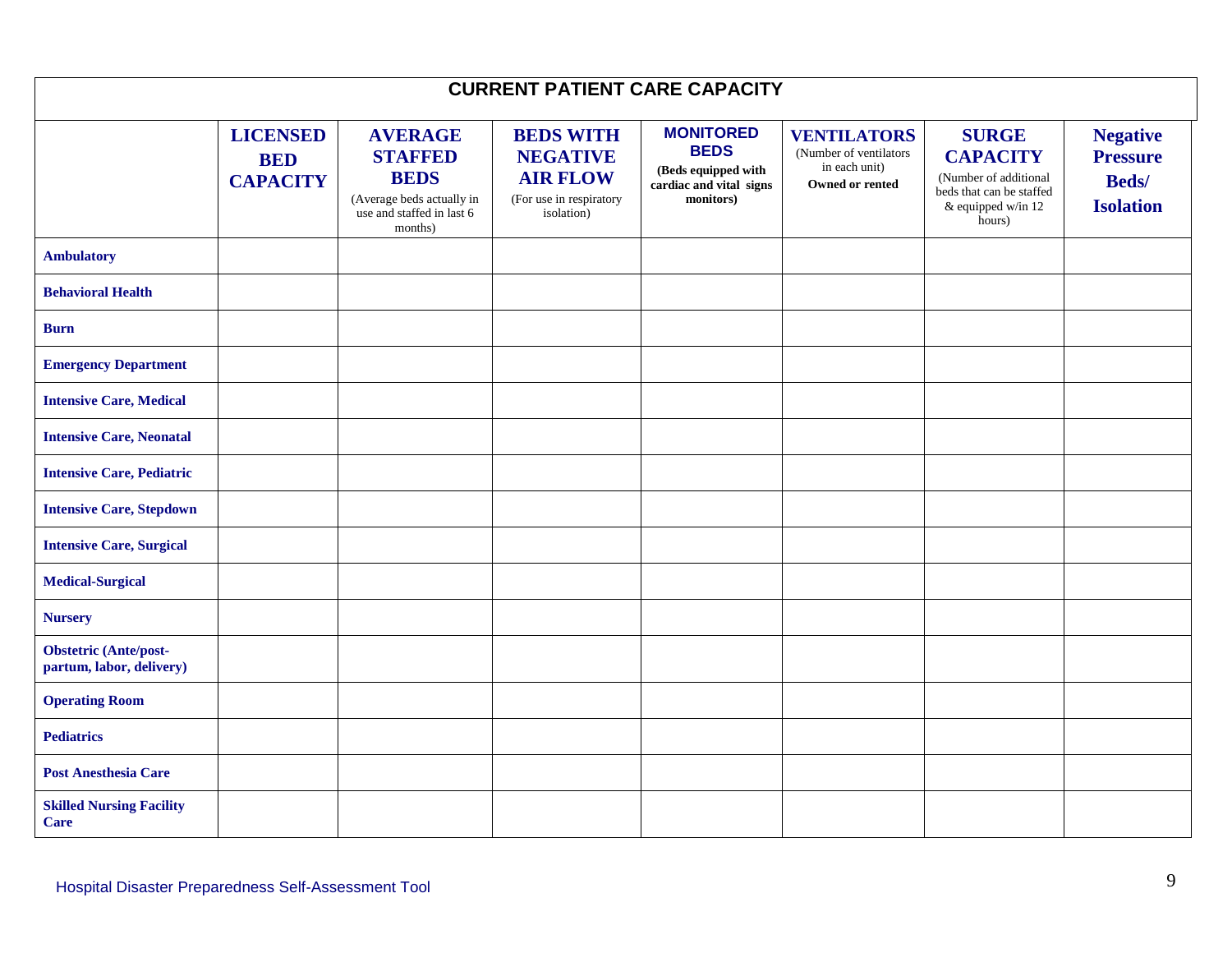# **OTHER HOSPITAL CAPACITIES**

| Laboratory                                           | Lab Bio-Safety Level: $\Box$ 1 $\Box$ 2 $\Box$ 3<br>$\vert$ $\vert$ 4                                    |
|------------------------------------------------------|----------------------------------------------------------------------------------------------------------|
|                                                      | Laboratory volume per hour that stimulates additional/urgent staffing plan:                              |
|                                                      |                                                                                                          |
| Trauma Level Designation:                            | (check one) Certified by $\Box$ ACS<br>  III<br>$\Box$ V<br>State<br>IV<br>$\sim$<br>$\Box$              |
| Ambulance/EMS                                        | Ground or air?<br>Does hospital lease or own ambulances?                                                 |
| Morgue                                               | Capacity:                                                                                                |
| Transportation*                                      | List types and number of vehicles facility owns/operates for patient transport (not including EMS rigs): |
| Portable cardiac monitors                            |                                                                                                          |
| Portable X-ray                                       |                                                                                                          |
| Portable sonograms                                   |                                                                                                          |
| Portable ventilators                                 |                                                                                                          |
| Inclusive of disposable                              |                                                                                                          |
| Automatic resuscitation devices                      |                                                                                                          |
| Total number of ventilators                          |                                                                                                          |
| Average % of ventilators in use within last 6 months |                                                                                                          |
| Radiation therapy                                    |                                                                                                          |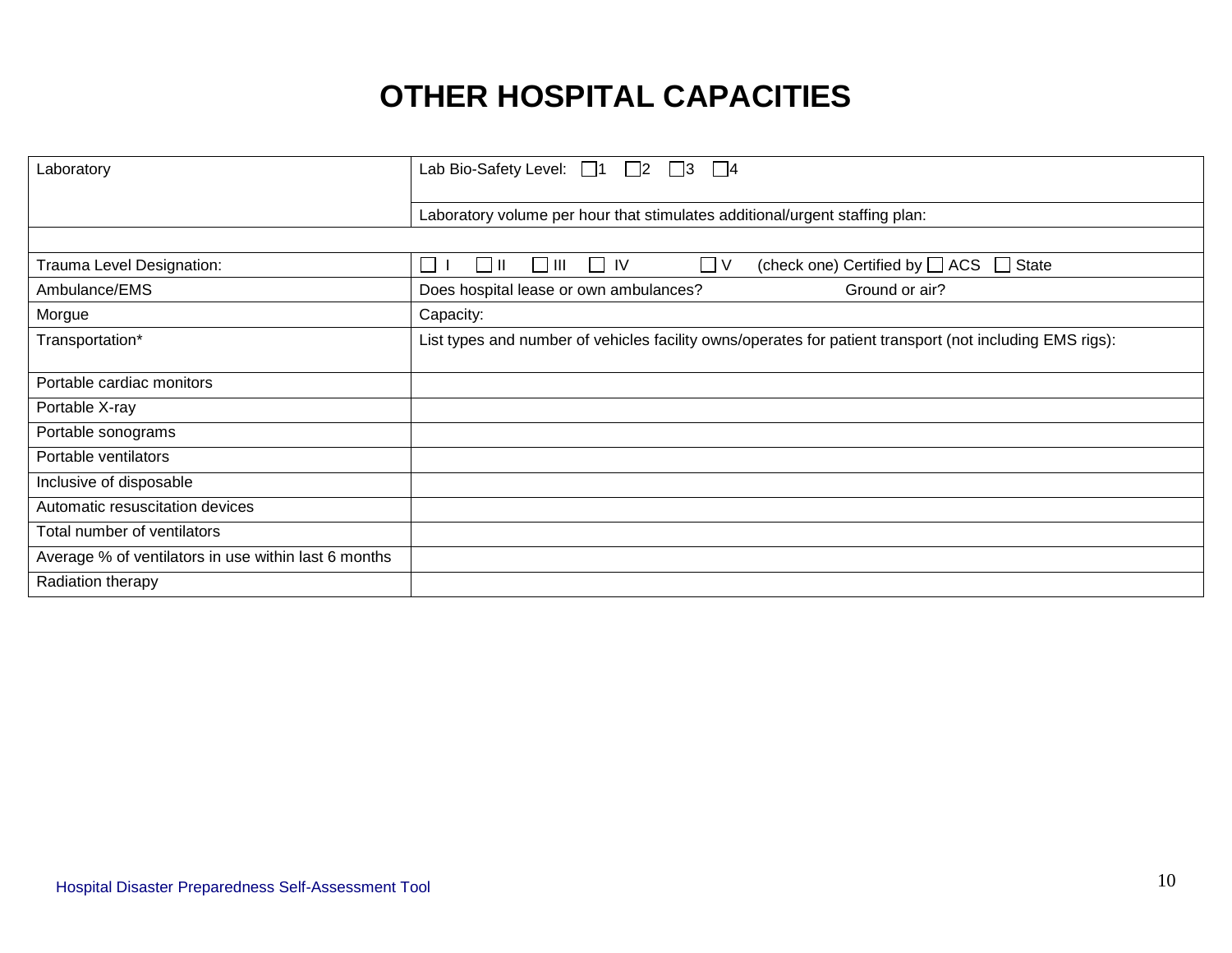| <b>EMERGENCY MANAGEMENT PLANNING</b>                     |                                                                       |  |  |  |
|----------------------------------------------------------|-----------------------------------------------------------------------|--|--|--|
| <b>Emergency Management Plan</b><br>Date of current EMP: |                                                                       |  |  |  |
| <b>Emergency Department Capacity</b>                     | a. Average daily ED visits:                                           |  |  |  |
|                                                          | b. Actual number of pre-printed disaster (MC) patient charts on hand: |  |  |  |
|                                                          | c. What causes the disaster plan to be activated?                     |  |  |  |
| d. How is plan communicated and/or distributed?          |                                                                       |  |  |  |
|                                                          |                                                                       |  |  |  |
|                                                          | <b>SAFETY AND SECURITY</b>                                            |  |  |  |
|                                                          | Hospital security is provided by:                                     |  |  |  |
|                                                          | Number of full-time and part-time security personnel:                 |  |  |  |
|                                                          | Full-time<br>Part-time<br>In-house:                                   |  |  |  |
| <b>Safety and Security</b>                               | Contract: Full-time<br>Part-time                                      |  |  |  |
|                                                          | Armed police force: Full-time<br>Part-time                            |  |  |  |
|                                                          | Non-armed security force: Full time<br>Part-time                      |  |  |  |
|                                                          | $\Box$ Yes<br>On duty 24 hours/ 7 days per week in ED<br>$\Box$ No    |  |  |  |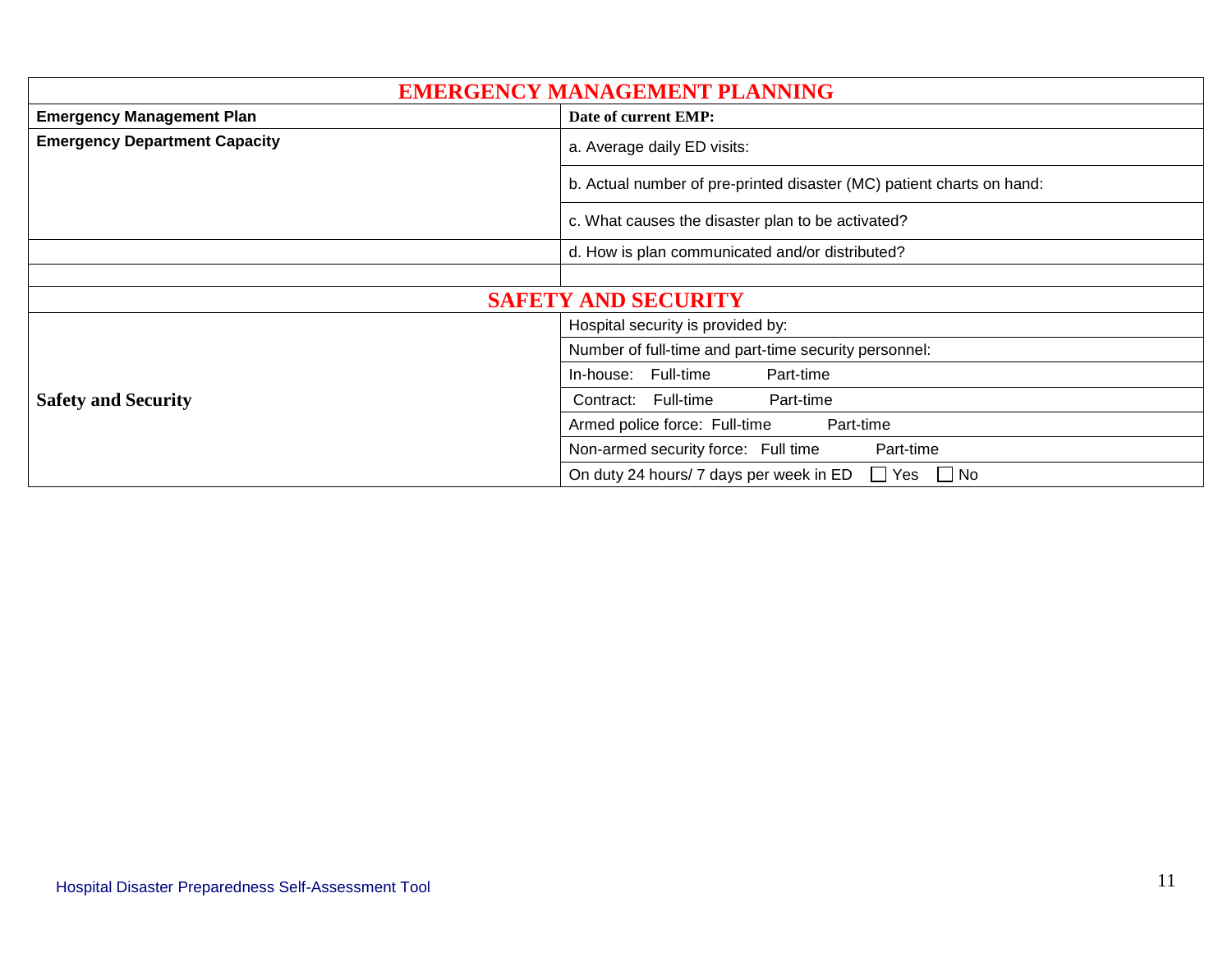| <b>LOGISTICS AND FACILITIES</b>                                            |                                                                                                        |  |  |  |  |  |
|----------------------------------------------------------------------------|--------------------------------------------------------------------------------------------------------|--|--|--|--|--|
| <b>Emergency Power</b>                                                     | a. Emergency power duration is<br>hours.                                                               |  |  |  |  |  |
|                                                                            | b. Emergency power generation capability is:                                                           |  |  |  |  |  |
|                                                                            | c. Emergency power generator is located: (physical location)<br>□ At grade □ Above grade □ Below grade |  |  |  |  |  |
|                                                                            | d. Emergency power generator was last tested:                                                          |  |  |  |  |  |
|                                                                            | e. How often is it tested?                                                                             |  |  |  |  |  |
|                                                                            | d. Do you have:<br>$\Box$ Partial Load of Operations<br>$\Box$ None<br>$\Box$ Full Load of Operations  |  |  |  |  |  |
|                                                                            | e. How long can it be run without refueling?                                                           |  |  |  |  |  |
|                                                                            | f. Does it power only Life Safety? $\Box$ Yes<br>$\Box$ No                                             |  |  |  |  |  |
|                                                                            | g Does it power Life Safety and full facility? □ Yes □ No                                              |  |  |  |  |  |
|                                                                            | h. Does it power elevators? □ Yes □ No                                                                 |  |  |  |  |  |
|                                                                            | i. Does it power the critical branches? $\Box$ Yes $\Box$ No                                           |  |  |  |  |  |
|                                                                            | i. Load shed?                                                                                          |  |  |  |  |  |
|                                                                            | k. Preservation of food?                                                                               |  |  |  |  |  |
| <b>Water Supply</b>                                                        | a. Source of facility water is: $\Box$ community $\Box$ facility                                       |  |  |  |  |  |
|                                                                            | b. Secondary source of water if primary source is cutoff: $\Box$ Yes $\Box$ No Capacity:               |  |  |  |  |  |
| c. Can you attach non-potable water to your facility? $\Box$ Yes $\Box$ No |                                                                                                        |  |  |  |  |  |
| <b>Fuel</b>                                                                | a. Facility has<br>days of fuel on-hand.                                                               |  |  |  |  |  |
|                                                                            | b. How does the facility get additional fuel?                                                          |  |  |  |  |  |
|                                                                            | c. How long can boilers run?                                                                           |  |  |  |  |  |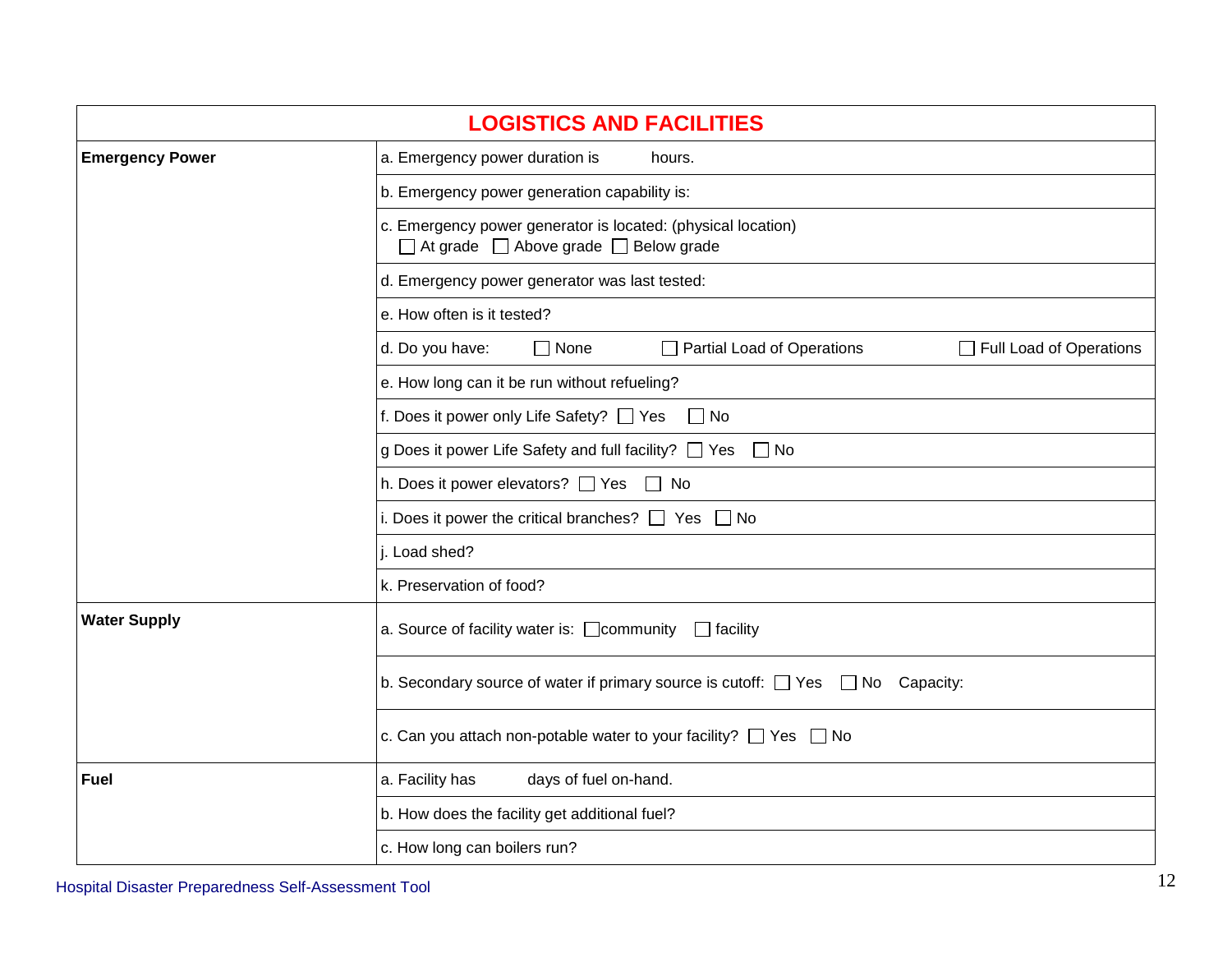| <b>FACILITY READINESS</b>                                                       |                                                                                          |  |  |  |
|---------------------------------------------------------------------------------|------------------------------------------------------------------------------------------|--|--|--|
| <b>Respiratory Protection Equipment</b><br><b>Status</b>                        | a. Percent of total clinical staff with fit-testing for N95 or N99 respirators annually: |  |  |  |
|                                                                                 | b. Percent of non clinical staff with fit-testing for N95 or N99 respirators annually:   |  |  |  |
| c. Quantity of powered air purifying respirators:                               |                                                                                          |  |  |  |
| <b>Disaster Readiness Training</b>                                              | a. Percent of total staff who have completed disaster response/preparedness training:    |  |  |  |
|                                                                                 | b. Percent of medical staff who have completed disaster response/preparedness training:  |  |  |  |
|                                                                                 | c. Percent of nursing staff who have completed disaster response/preparedness training:  |  |  |  |
|                                                                                 | d. Percent of total staff who have trained with facility's own disaster plan:            |  |  |  |
|                                                                                 | e. Percent of medical staff who have trained with facility's own disaster plan:          |  |  |  |
| f. Percent of nursing staff who have trained with facility's own disaster plan: |                                                                                          |  |  |  |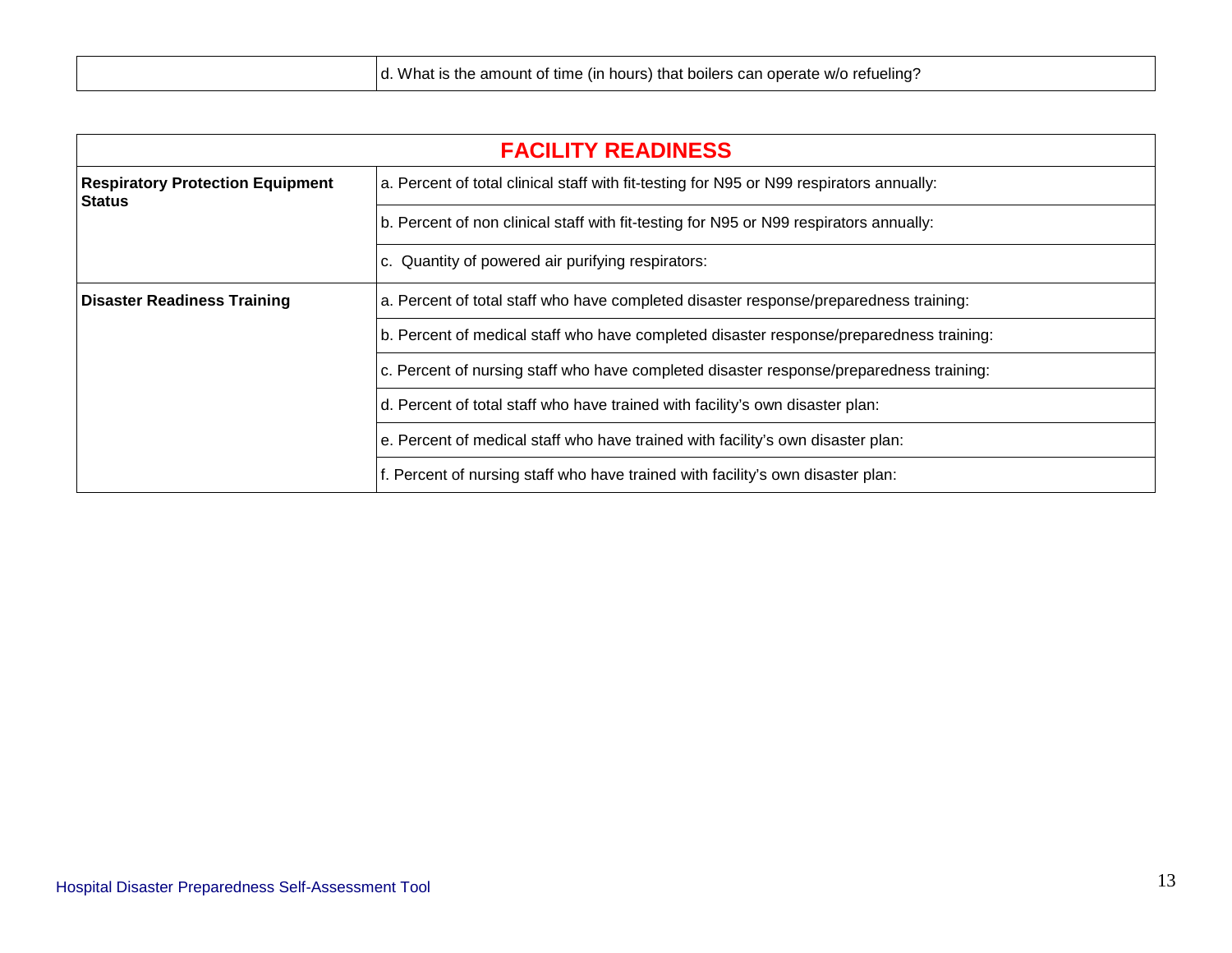# **PART TWO—ANALYSIS OF CRITICAL PREPAREDNESS FACTORS**

#### **Section 1. LEADERSHIP AND GOVERNANCE**

|         | <b>Legend: SECTION</b>                                                                |            |           |  |                                                           |  |
|---------|---------------------------------------------------------------------------------------|------------|-----------|--|-----------------------------------------------------------|--|
|         | <b>SUB-SECTION</b>                                                                    |            |           |  |                                                           |  |
| ╈<br>or | <b>CRITICAL PREPAREDNESS FACTOR</b><br>(numbered)<br><b>SUB-FACTORS</b><br>(lettered) |            |           |  | <b>ANALYST NOTES</b>                                      |  |
|         |                                                                                       |            |           |  | <b>LEADERSHIP SUCCESSION AND CONTINUITY OF OPERATIONS</b> |  |
|         | 1. Facility has a leadership succession plan (LSP)                                    | $\Box$ Yes | $\Box$ No |  |                                                           |  |
|         | a. Facility has a continuity of operations plan (COOP).                               | $\Box$ Yes | $\Box$ No |  |                                                           |  |
|         | b. Has COOP been exercised in last 6 months?                                          | $\Box$ Yes | $\Box$ No |  |                                                           |  |
|         | c. If no, when was the last time it was exercised?                                    |            |           |  |                                                           |  |
|         | d. Facility has a business continuity plan                                            | $\Box$ Yes | ∣ ∣No     |  |                                                           |  |
|         | e. What are the 3 priority functions restored first?                                  |            |           |  |                                                           |  |
|         | f. There is a mechanism to track the use of financial resources? $\Box$ Yes           |            | $\Box$ No |  |                                                           |  |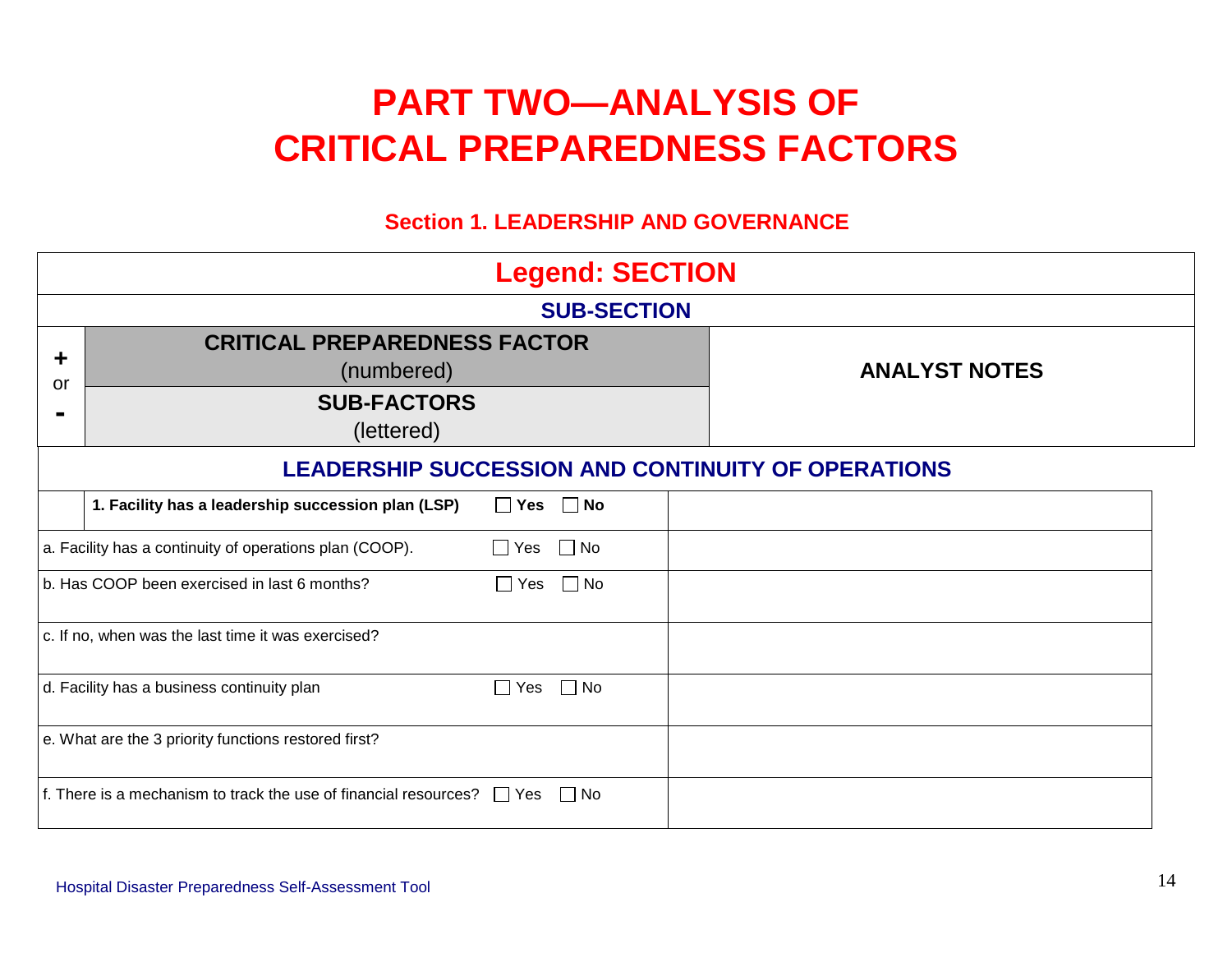| <b>INCIDENT COMMAND SYSTEM</b>                                                                                                                                                                                                                                                         |  |
|----------------------------------------------------------------------------------------------------------------------------------------------------------------------------------------------------------------------------------------------------------------------------------------|--|
| 2. An Incident Command System (ICS) or Hospital Incident Command System (HICS) is<br>Yes $\Box$ No<br>in place.                                                                                                                                                                        |  |
| a. ICS is exercised at least twice annually. $\Box$ Yes $\Box$ No Last exercised:                                                                                                                                                                                                      |  |
| b. ICS is coordinated by a Unified Command Structure coordinated when appropriate with law<br>enforcement, fire, EMS. □ Yes □ No                                                                                                                                                       |  |
| c. Incident Commander is known by all staff. $\Box$ Yes $\Box$ No                                                                                                                                                                                                                      |  |
| d. There is a procedure to designate an Incident Commander. $\Box$ Yes<br>  No                                                                                                                                                                                                         |  |
| e. Staff assigned to ICS leadership roles are oriented to their responsibilities. $\Box$ Yes $\Box$ No                                                                                                                                                                                 |  |
| f. Staff assigned to key roles wear identifying gear during an event. $\Box$ Yes $\Box$ No                                                                                                                                                                                             |  |
| g. All staff know where to report when the ICS is activated. $\Box$ Yes $\Box$ No                                                                                                                                                                                                      |  |
| h. Staff understands the flexibility of their positions in the ICS if leadership is unavailable.<br>$\Box$ Yes $\Box$ No                                                                                                                                                               |  |
| i. ICS or HICS is NIMS compliant? $\Box$ Yes<br>$\Box$ No                                                                                                                                                                                                                              |  |
| i. After action reports are completed after all exercises? $\Box$ Yes $\Box$ No                                                                                                                                                                                                        |  |
| <b>HOSPITAL COMMAND CENTER</b>                                                                                                                                                                                                                                                         |  |
| 3. A Hospital Command Center (HCC) is fully operational and integrated into<br>local/county emergency planning and operations.<br>$\Box$ Yes $\Box$ No                                                                                                                                 |  |
| a. In the HCC, telephone numbers are available for:<br>the local health department<br>$\Box$ No<br>l IYes.<br>$\Box$ Yes $\Box$ No<br>state health department<br>local FBI field office<br>Yes $\Box$ No<br><b>CDC Emergency Preparedness Office</b><br>Yes $\Box$ No<br><b>Others</b> |  |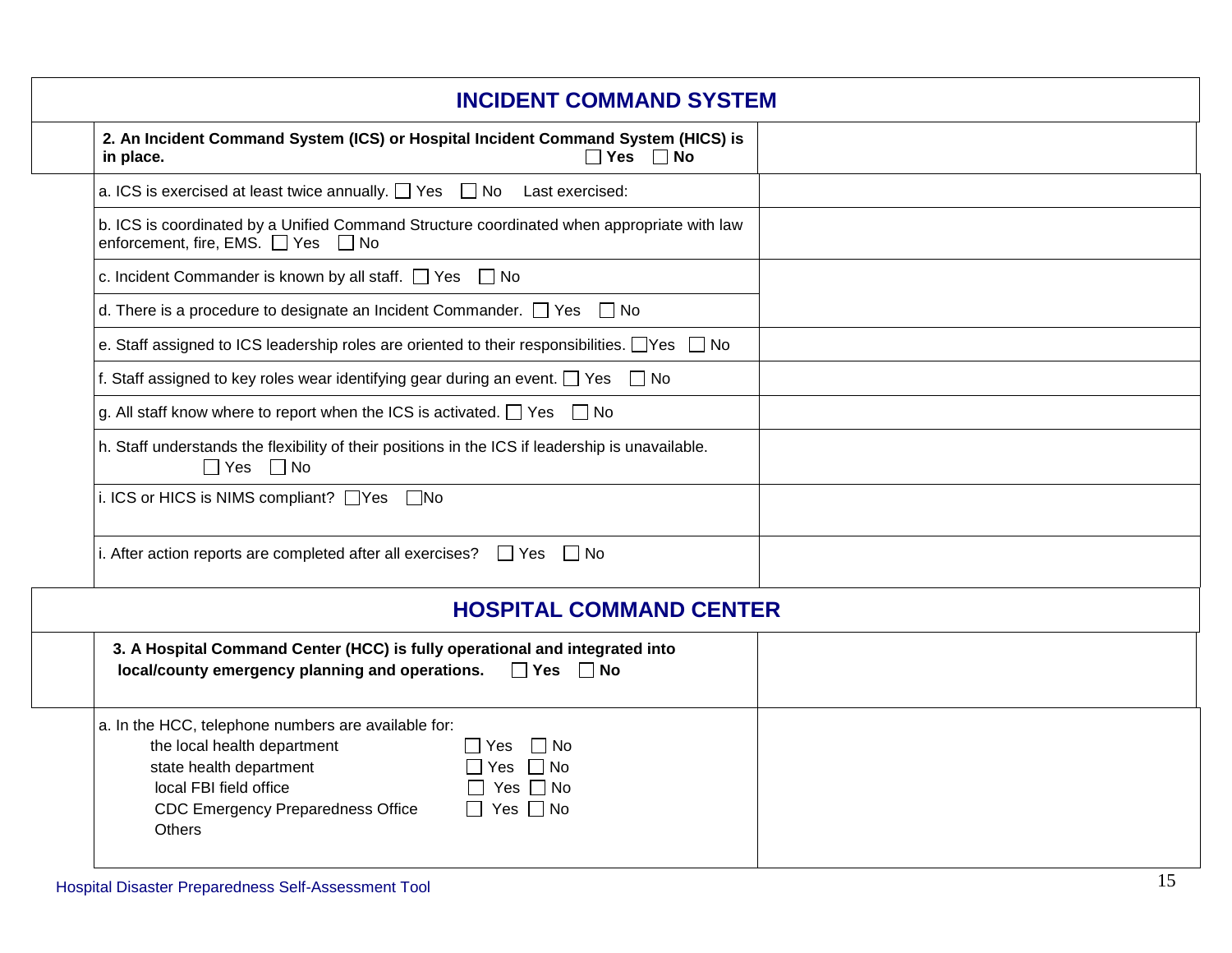| b. HCC is equipped with:<br>Telephones<br>$\Box$ No<br>∣ Yes<br>$\Box$ No<br>Satellite phones<br>$\Box$ Yes<br>Fax<br>$\Box$ No<br>$\Box$ Yes<br>Two-way radios<br>$\Box$ No<br>$\Box$ Yes<br>Generator<br>$\Box$ No<br>$\Box$ Yes<br>Maps of hospital<br>$\Box$ No<br>$\Box$ Yes<br>Maps of local area<br>$\Box$ No<br>$\Box$ Yes<br><b>Bullhorns</b><br>$\Box$ No<br>$\Box$ Yes<br>$\Box$ No<br>Flashlights<br>$\Box$ Yes<br>Copy of the emergency management plan<br>□ No<br>$\Box$ Yes<br>Other |  |
|-----------------------------------------------------------------------------------------------------------------------------------------------------------------------------------------------------------------------------------------------------------------------------------------------------------------------------------------------------------------------------------------------------------------------------------------------------------------------------------------------------|--|
| c. HCC is located in a secure location. $\Box$ Yes $\Box$ No                                                                                                                                                                                                                                                                                                                                                                                                                                        |  |
| d. An alternate HCC site exists and can be used if the primary site is inaccessible.<br>$\Box$ Yes<br>$\Box$ No                                                                                                                                                                                                                                                                                                                                                                                     |  |
| e. HCC can maintain 24 hour operations for a minimum of 1 week. $\Box$ Yes $\Box$ No                                                                                                                                                                                                                                                                                                                                                                                                                |  |
| f. HCC can monitor local media. $\Box$ Yes $\Box$ No                                                                                                                                                                                                                                                                                                                                                                                                                                                |  |
| g. Each section chief has a designated telephone line.<br>$\Box$ Yes $\Box$ No                                                                                                                                                                                                                                                                                                                                                                                                                      |  |
| h. The ICS command staff has adequate, pre-defined communications system.<br>$\Box$ Yes $\Box$ No                                                                                                                                                                                                                                                                                                                                                                                                   |  |
| 4. There is a process to provide a Rapid Needs Assessment (RNA) or situation report<br>(SITREP) to Incident Command that includes an assessment of the extent of the event<br>Who? How? When?                                                                                                                                                                                                                                                                                                       |  |
| a. RNA/SITREP describes the magnitude of the event. $\Box$ Yes $\Box$ No                                                                                                                                                                                                                                                                                                                                                                                                                            |  |
| b. RNA/SITREP includes the status of operational and disrupted critical services. $\Box$ Yes $\Box$<br><b>No</b>                                                                                                                                                                                                                                                                                                                                                                                    |  |
| c. RNA/SITREP describes:<br>impact on medical care operations<br>$\Box$ No<br>∏ Yes<br>scope and nature of casualties<br>$\Box$ No<br>∏ Yes<br>ability to sustain emergency response operations.<br>$\Box$ Yes $\Box$ No                                                                                                                                                                                                                                                                            |  |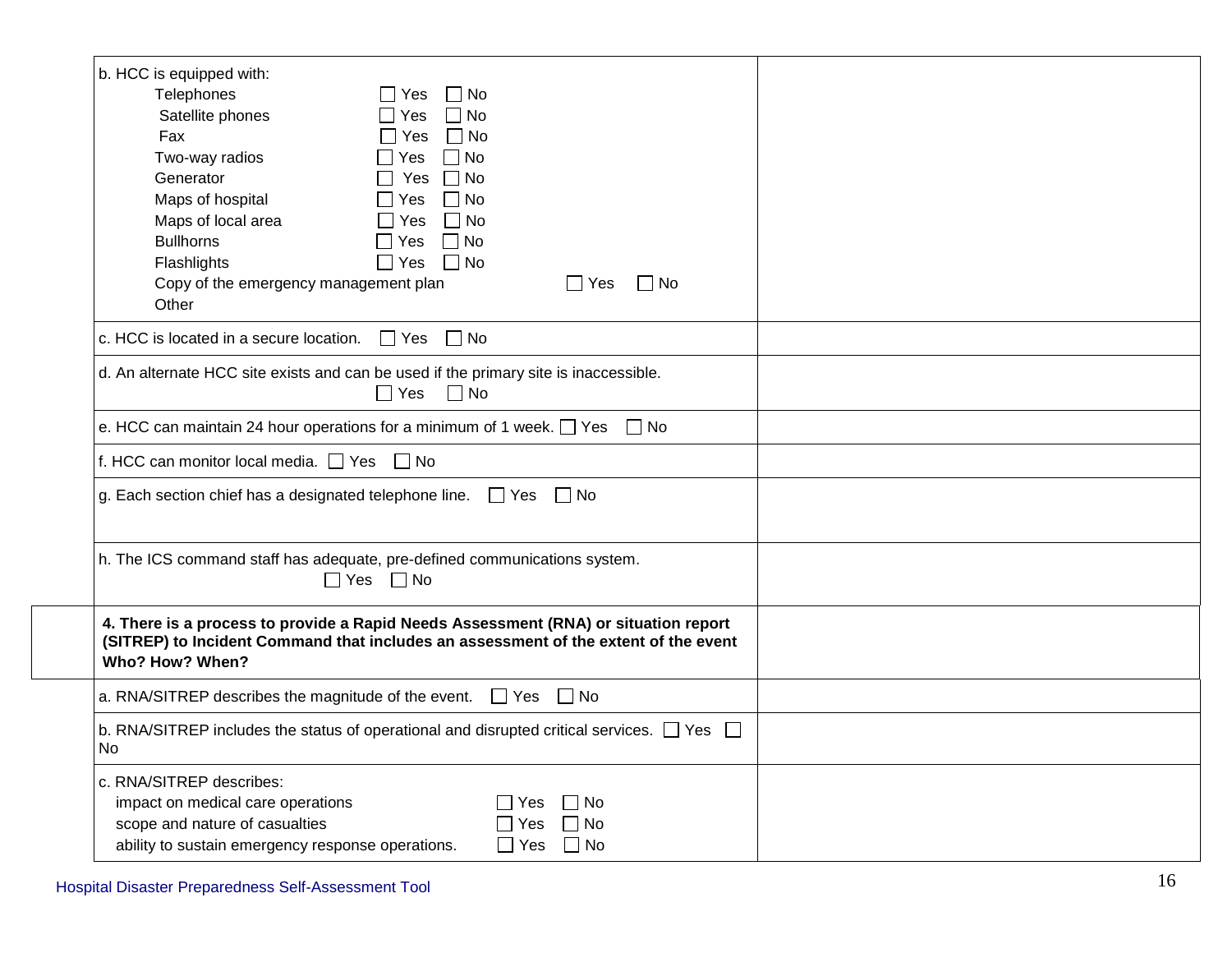| 5. Facility has current mutual aid Memorandum of Understanding (MOUs) in place.                                                               | $\Box$ Yes $\Box$ No                                                                |  |
|-----------------------------------------------------------------------------------------------------------------------------------------------|-------------------------------------------------------------------------------------|--|
| a. Memorandum of Understanding (MOUs) are in place with:                                                                                      |                                                                                     |  |
| Law enforcement                                                                                                                               | $\Box$ No<br>Yes                                                                    |  |
| Fire                                                                                                                                          | $\Box$ No<br>Yes                                                                    |  |
| Emergency medical services (EMS)                                                                                                              | $\Box$ No<br>l Yes                                                                  |  |
| <b>Public Safety</b>                                                                                                                          | $\Box$ No<br>Yes                                                                    |  |
| Military installations                                                                                                                        | $\Box$ No<br>Yes                                                                    |  |
| Other local and regional health care facilities                                                                                               | $\Box$ No<br>$\square$ Yes                                                          |  |
| Burn center                                                                                                                                   | $\Box$ No<br>Yes                                                                    |  |
| <b>Red Cross</b>                                                                                                                              | $\Box$ No<br>Yes                                                                    |  |
| <b>MMRS</b>                                                                                                                                   | $\Box$ No<br>  Yes                                                                  |  |
| <b>CERT</b>                                                                                                                                   | $\Box$ No<br>  Yes                                                                  |  |
| Other                                                                                                                                         |                                                                                     |  |
| b. Memorandum of Understanding (MOUs) are in place for:<br>Portable MRI<br>Portable CT<br>Portable Dialysis<br>Generators<br>$\Box$ No<br>Yes | $\Box$ No<br>Yes<br>$\Box$<br>$\Box$ No<br>Yes<br>$\Box$<br>$\Box$ No<br>$\Box$ Yes |  |

| <b>HOSPITAL EMERGENCY MANAGEMENT/DISASTER PREPAREDNESS COMMITTEE</b>                                                 |                      |                  |  |  |
|----------------------------------------------------------------------------------------------------------------------|----------------------|------------------|--|--|
| 6. A hospital emergency management/disaster preparedness committee exists and<br>provides leadership and governance. |                      | <b>]Yes □ No</b> |  |  |
| a. Committee is multidisciplinary.                                                                                   | $\Box$ Yes $\Box$ No |                  |  |  |
| b. Open meetings are held regularly<br>How often?                                                                    | $\Box$ Yes $\Box$ No |                  |  |  |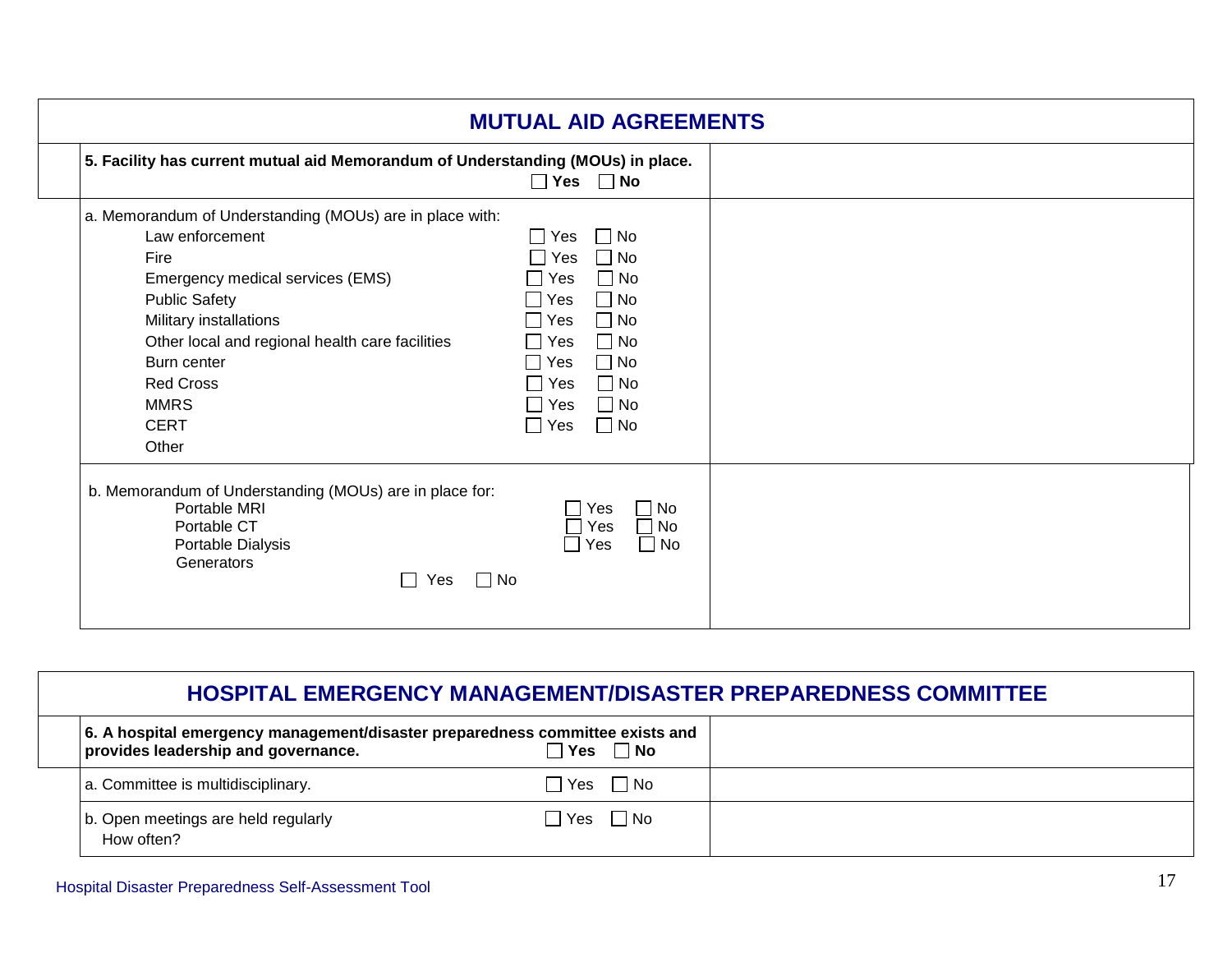| c. Committee meeting minutes/action plan are available for review. $\Box$ Yes $\Box$ No                                                                                                  |                             |  |
|------------------------------------------------------------------------------------------------------------------------------------------------------------------------------------------|-----------------------------|--|
| d Committee forwards critiques of all drills to appropriate services in a timely manner.<br>e. Committee is knowledgeable of hospital "system" plans that<br>could override local plans. | Yes<br>l No<br>l INo<br>Yes |  |
| f. Committee communicates with and/or cooperates with other<br>hospitals in the community                                                                                                | No<br>∣ I Yes               |  |
| g. Facility representative attends at least 75% of Local/Community<br>Emergency Planning Committee. meetings.                                                                            | $\vert$   No<br>Yes         |  |
| h. Facility representative reports to governance of the hospital on<br>community planning, exercises and after-action reports.                                                           | ∣No<br>Yes                  |  |
| i. Facility participates in joint training exercises.                                                                                                                                    | No<br>Yes                   |  |
|                                                                                                                                                                                          |                             |  |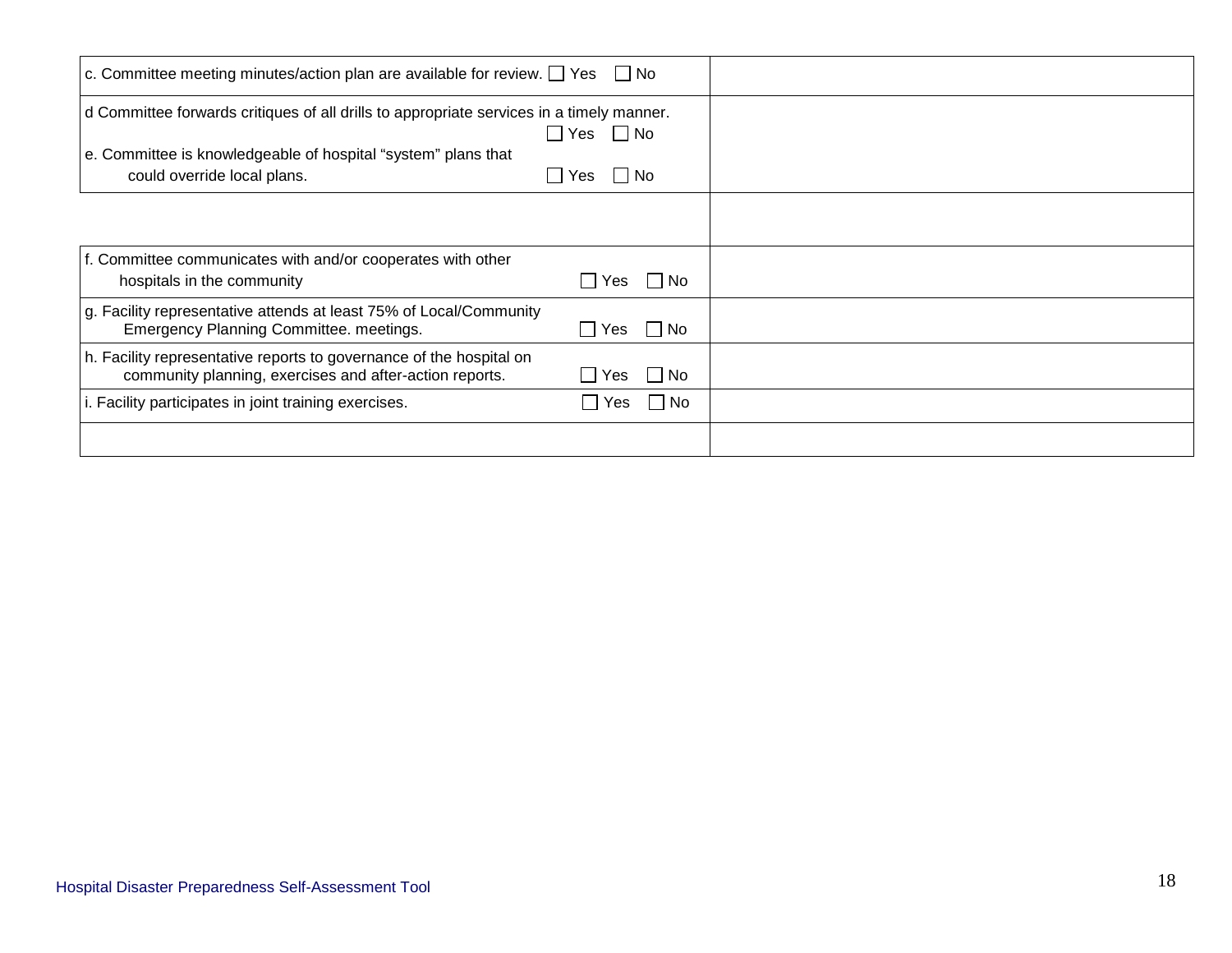| <b>Section 2. EMERGENCY MANAGEMENT PLANNING</b>                                                                                                                                                                                                         |  |  |  |  |
|---------------------------------------------------------------------------------------------------------------------------------------------------------------------------------------------------------------------------------------------------------|--|--|--|--|
| <b>EMERGENCY MANAGEMENT PLAN (EMP)</b>                                                                                                                                                                                                                  |  |  |  |  |
| 7. Facility has an EMP that addresses the four phases of emergency management:<br>preparedness, response, mitigation, and recovery.                                                                                                                     |  |  |  |  |
| $\Box$ Yes $\Box$ No<br>a. The EMP addresses internal and external emergencies.                                                                                                                                                                         |  |  |  |  |
| b. The EMP contains provisions to meet the needs of special populations:<br>Pediatrics<br>$\Box$ No<br>$\Box$ Yes<br>$\Box$ No<br>Geriatrics<br>$\Box$ Yes<br>$\Box$ No<br>$\Box$ Yes<br>Gravidas at term<br>$\Box$ No<br><b>Disabled</b><br>$\Box$ Yes |  |  |  |  |
| $\Box$ No<br>c. The EMP is easily accessible to all staff.<br>$\Box$ Yes                                                                                                                                                                                |  |  |  |  |
| d. The EMP addresses all hazards events (based on your HVA).<br>$\Box$ No<br>$\Box$ Yes                                                                                                                                                                 |  |  |  |  |
| 8. The EMP includes arrangements for rapid transfer of ED patients to inpatient<br>$\Box$ Yes $\Box$ No<br>units<br>The EMP includes arrangements for early discharge and transfer of inpatients from<br>$\Box$ Yes $\Box$ No<br>the facility.          |  |  |  |  |
| a. The EMP includes arrangements to provide discharge medications for rapid discharges.<br>$\Box$ Yes $\Box$ No                                                                                                                                         |  |  |  |  |
| b. The EMP addresses plans for follow-up outpatient care as needed. $\Box$ Yes $\Box$ No                                                                                                                                                                |  |  |  |  |
| c. There is a local plan for providing Rx and consumable medical supplies. $\Box$ Yes $\Box$ No                                                                                                                                                         |  |  |  |  |
| 9. The EMP includes planning to manage a 25% increase in patients on all units.<br>$\Box$ Yes $\Box$ No                                                                                                                                                 |  |  |  |  |
| a. The EMP includes written and validated arrangements for surge staffing.<br>$\Box$ Yes $\Box$ No                                                                                                                                                      |  |  |  |  |
| 10. The EMP includes arrangements to cancel non-emergent services. $\Box$ Yes $\Box$ No                                                                                                                                                                 |  |  |  |  |
| $\Box$ Yes $\Box$ No<br>11. Spiritual care is integrated into EMP.                                                                                                                                                                                      |  |  |  |  |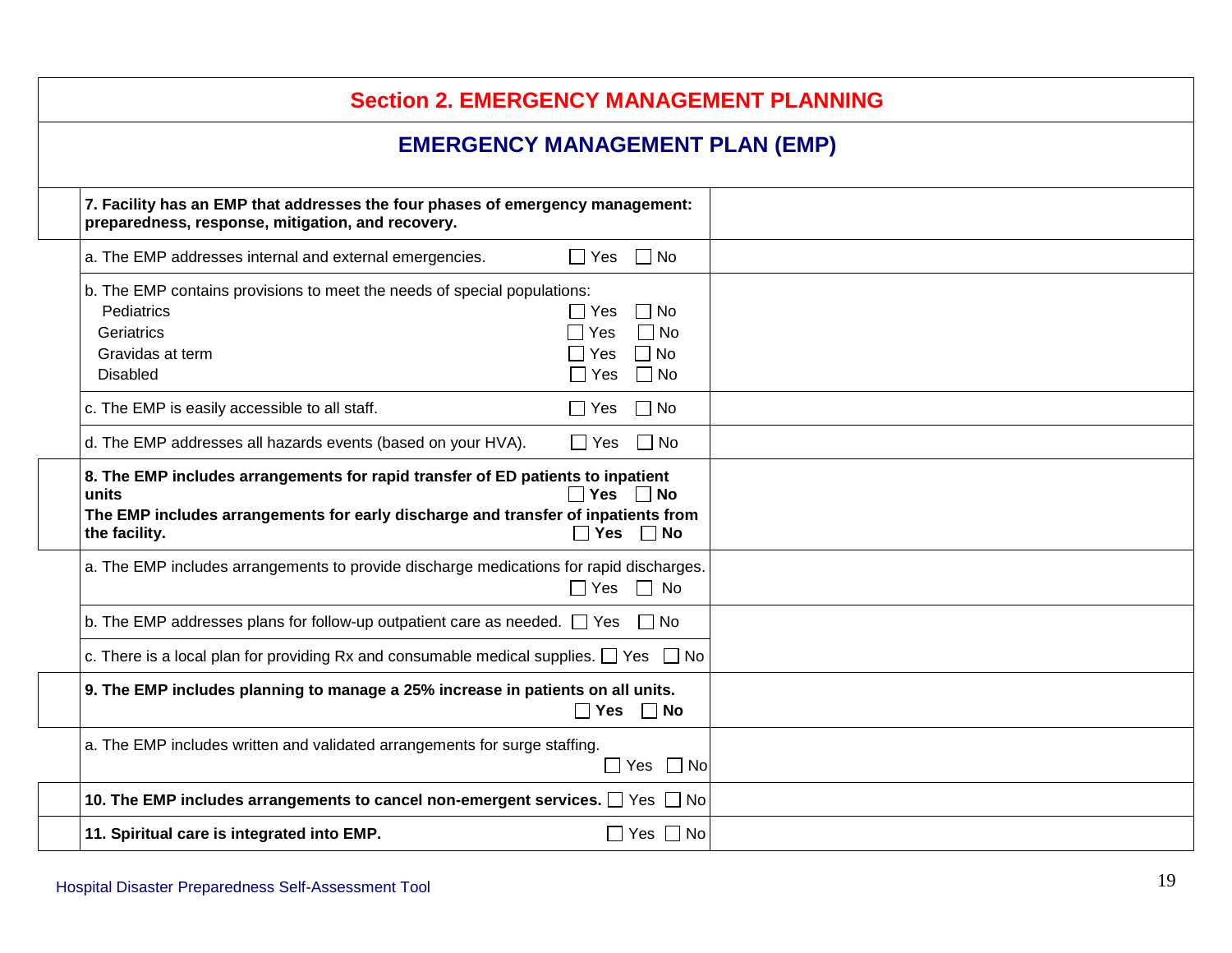| 12. The EMP includes provisions for recovery and return to normal operations.     | $\Box$ Yes $\Box$ No    |  |
|-----------------------------------------------------------------------------------|-------------------------|--|
| a. There is a financial plan for recovery.                                        | $\Box$ Yes $\Box$ No    |  |
| b. It has been tested.                                                            | $\Box$ Yes $\Box$ No    |  |
| c. There is a method to track resources.                                          | $\Box$ No<br>$\Box$ Yes |  |
|                                                                                   |                         |  |
| 13. The EMP contains planning to provide child care for staff and patients.       |                         |  |
|                                                                                   | $\Box$ Yes $\Box$ No    |  |
| a. The plan has been exercised.                                                   | $\Box$ Yes $\Box$ No    |  |
| 14. The EMP is consistent with local and state regulations.                       | $\Box$ Yes $\Box$ No    |  |
| 15. The EMP is shared with the appropriate local and state<br>emergency agencies. | ∣No<br>Yes              |  |

|                                                                                                         | <b>ALTERNATE CARE SITE</b> |  |
|---------------------------------------------------------------------------------------------------------|----------------------------|--|
| 16. Facility has an MOU with a designated alternate care site(s) if inpatients must be<br>∣transferred. | $\Box$ Yes $\Box$ No       |  |
| a. Patient transfer plan has been exercised.                                                            | $\Box$ Yes $\Box$ No       |  |
| b. Medical and support staffing plans are in place.                                                     | $\Box$ Yes $\Box$ No       |  |
| Supplies and pharmacy delivery has been addressed.                                                      | $\Box$ No<br>l Yes         |  |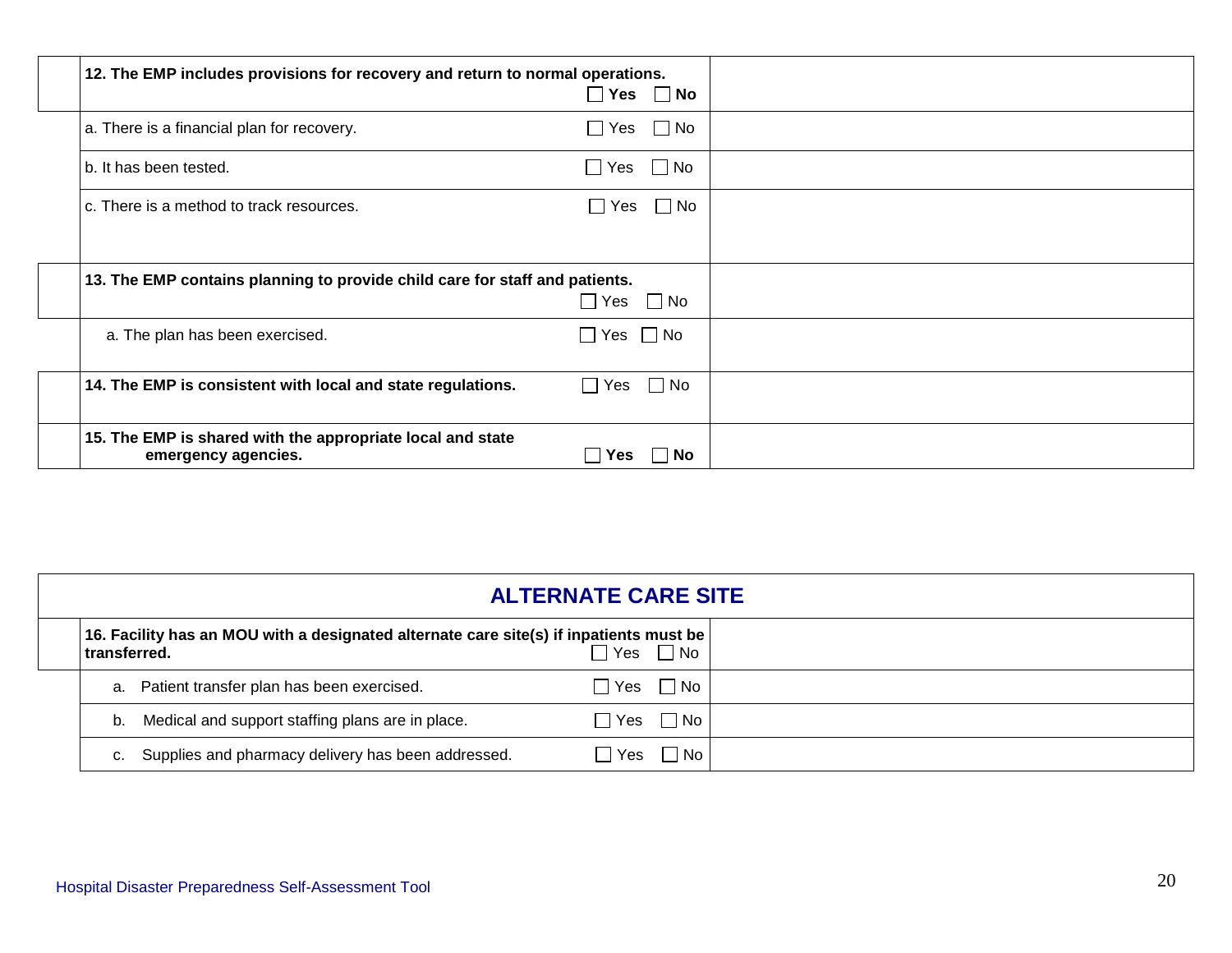| <b>PATIENT TRANSPORTATION</b>                                                                                                               |  |
|---------------------------------------------------------------------------------------------------------------------------------------------|--|
| 17. Facility owns or has rapid access to vehicles that could be used for patient<br>transport (vans, busses, golf carts, etc.).<br>∩Yes ∩No |  |
| a. If facility does not own vehicles, it has an MOU to rapidly obtain vehicles for patient<br>∃Yes ∏No<br>transport.                        |  |
| b. MOU exists with secondary or backup vendor if primary vendor in unavailable.<br>$\Box$ Yes $\Box$ No                                     |  |
| c. Adequate equipment (gurneys, stretchers, stair chairs, etc.) is available to completely<br>evacuate the facility.<br>No.                 |  |

| <b>VOLUNTEER MANAGEMENT</b>                                                                                                                              |  |
|----------------------------------------------------------------------------------------------------------------------------------------------------------|--|
| $\Box$ Yes $\Box$ No<br>18. Facility volunteers are included in EMP and exercises.                                                                       |  |
| a. Facility pre-credentials and trains volunteer professionals (i.e., clinical staff, retired<br>$\Box$ Yes $\Box$ No<br>physicians, nurses and others). |  |
| b. Facility participates in either a regional or national emergency responder credentialing<br>∃Yes ∏No<br>system.                                       |  |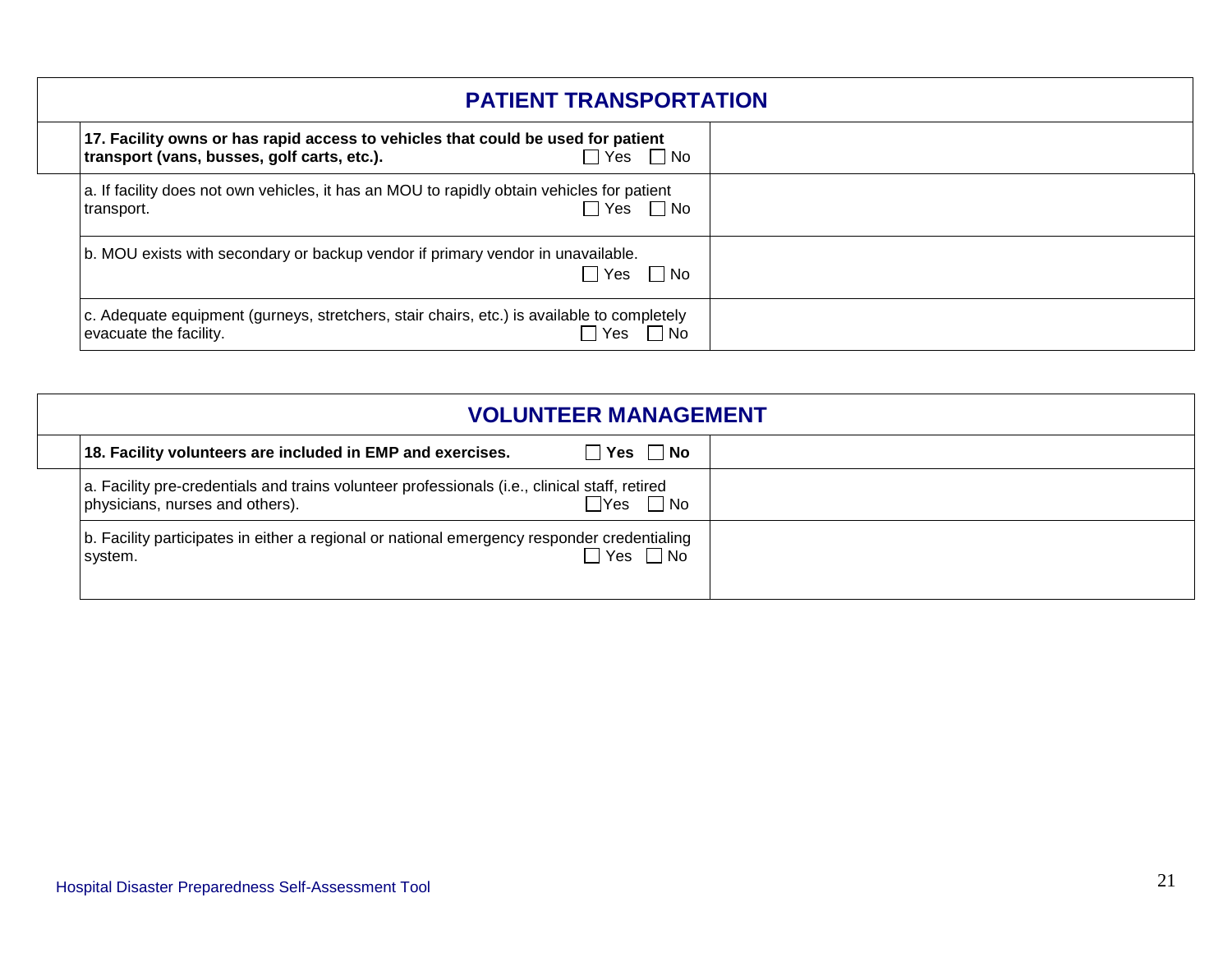| <b>Section 3. CLINICAL OPERATIONS</b>                                                       |                      |                      |  |
|---------------------------------------------------------------------------------------------|----------------------|----------------------|--|
| <b>EMERGENCY MEDICAL SERVICES</b>                                                           |                      |                      |  |
| 19. Facility has MOU's with local EMS for patient transport.                                | $\Box$ Yes $\Box$ No |                      |  |
| a. EMS staff is familiar with facility EMP.                                                 |                      | $\Box$ Yes $\Box$ No |  |
| b. EMS staff has participated in facility EMP exercise.                                     |                      | $\Box$ Yes $\Box$ No |  |
| c. EMS staff can be integrated into Emergency Department (ED) staff<br>during an emergency. | l Yes                | l INo                |  |

| <b>EMERGENCY DEPARTMENT CAPACITY</b>                                                                                                                       |                                                                                                              |  |
|------------------------------------------------------------------------------------------------------------------------------------------------------------|--------------------------------------------------------------------------------------------------------------|--|
| 20. ED staff use identifying gear when emergency plan is activated. $\Box$ Yes $\Box$ No                                                                   |                                                                                                              |  |
| 21. ED has pre-printed patient charts for use in an emergency equal to 2 times the<br>number of average daily ED visits.                                   | $\Box$ Yes $\Box$ No                                                                                         |  |
| 22. Cache of emergency drugs and antidotes is maintained in ED.                                                                                            | l lYes II No                                                                                                 |  |
| a. Antidotes include:<br>Atropine<br>2-PAM (2-Pralidoxime)<br>Diazepam<br><b>BAL (Dimercaprol)</b><br>Sodium thiosulfate<br>Sodium nitrate<br>Amyl nitrate | Yes   No<br>$\Box$ Yes $\Box$ No<br>$\Box$ Yes $\Box$ No<br>$\Box$ Yes $\Box$ No<br>   Yes    No<br>ヿYes ヿNo |  |
| Potassium iodide<br>Sodium bicarbonate<br>Others:                                                                                                          | $\Box$ Yes $\Box$ No<br> Yes   No                                                                            |  |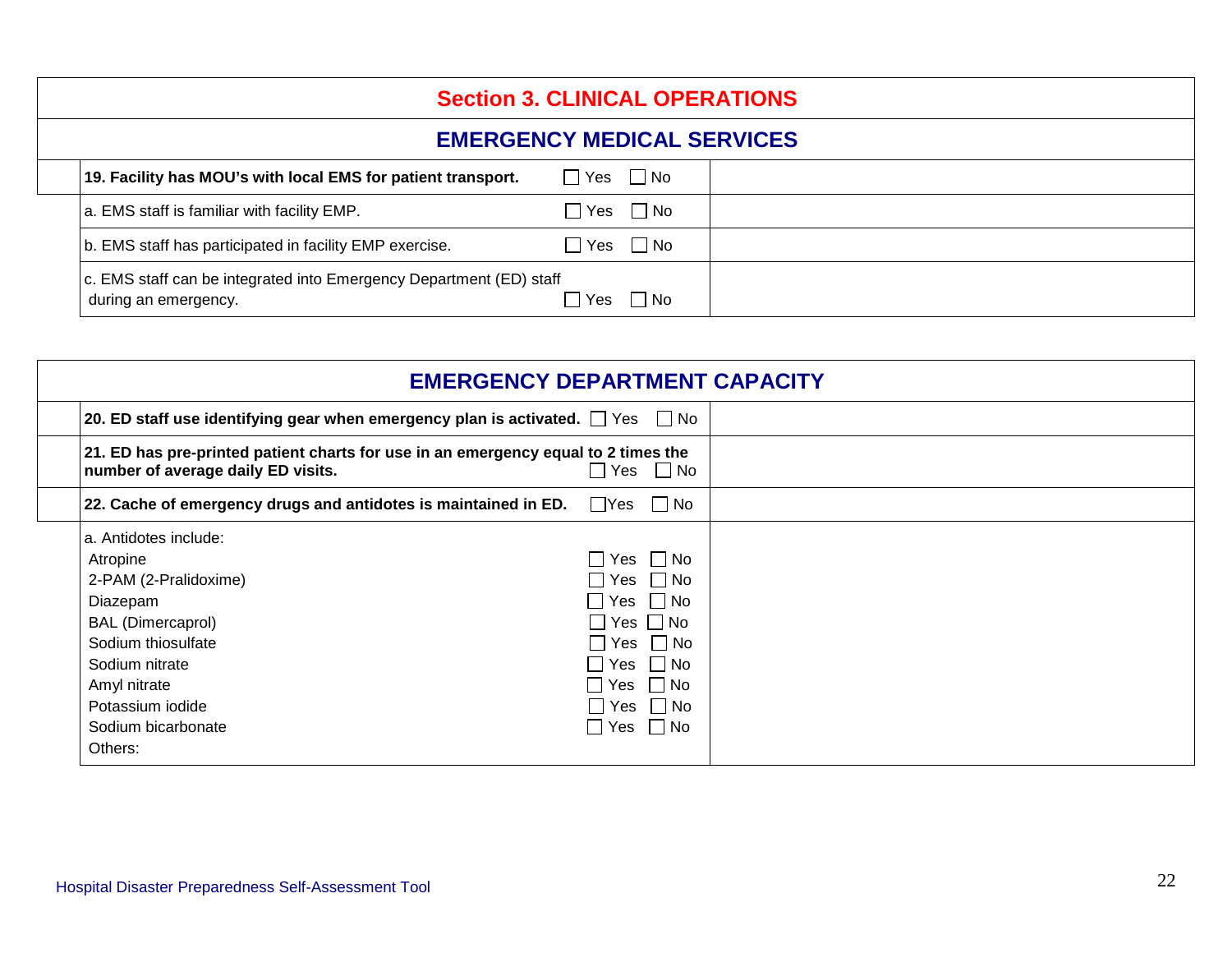| b. Drugs include:                                                                             |                            |  |
|-----------------------------------------------------------------------------------------------|----------------------------|--|
| Epinephrine                                                                                   | $\Box$ Yes $\Box$ No       |  |
| Beta-agonists                                                                                 | $\Box$ Yes $\Box$ No       |  |
| Naloxone                                                                                      | $\Box$ Yes $\Box$ No       |  |
| Dopamine                                                                                      | $\Box$ Yes $\Box$ No       |  |
| Silvadine                                                                                     | $\Box$ Yes $\Box$ No       |  |
| <b>Steroids</b>                                                                               | $\Box$ Yes $\Box$ No       |  |
| Morphine sulfate                                                                              | $\square$ Yes $\square$ No |  |
| Demerol                                                                                       | $\Box$ Yes $\Box$ No       |  |
| Aspirin                                                                                       | $\Box$ Yes $\Box$ No       |  |
| Others:                                                                                       |                            |  |
| c. Cache includes:                                                                            |                            |  |
| Saline                                                                                        | $\Box$ Yes $\Box$ No       |  |
| Oxygen                                                                                        | $\Box$ Yes $\Box$ No       |  |
| Nebulizer set-ups                                                                             | $\Box$ Yes $\Box$ No       |  |
| Tetanus                                                                                       | $\Box$ Yes $\Box$ No       |  |
| Others:                                                                                       |                            |  |
| d. Memorandum of Understanding (MOU) with the regional Poison Control Center.                 | $\Box$ Yes $\Box$ No       |  |
|                                                                                               |                            |  |
| 23. Designated disaster supplies are ready for immediate distribution to and from<br>the ED.  | $\Box$ Yes $\Box$ No       |  |
| a. Disaster supplies are inventoried, secured, cycled and labeled "FOR DISASTER USE<br>ONLY." | $\Box$ Yes $\Box$ No       |  |

|                                                                                           | <b>PATIENT TRIAGE</b>  |  |
|-------------------------------------------------------------------------------------------|------------------------|--|
| 24. Facility uses a triage system that is consistent with local EMS. $\Box$ Yes $\Box$ No |                        |  |
| a. Triage tags are maintained in ED.                                                      | ] Yes □ No             |  |
| b. Protocol includes 'deceased" category for victims beyond help.                         | $\Box$ Yes $\Box$ No   |  |
| c. Protocol includes 'immediate' category for life-threatening condition. [               | $\Box$ Yes $\,\Box$ No |  |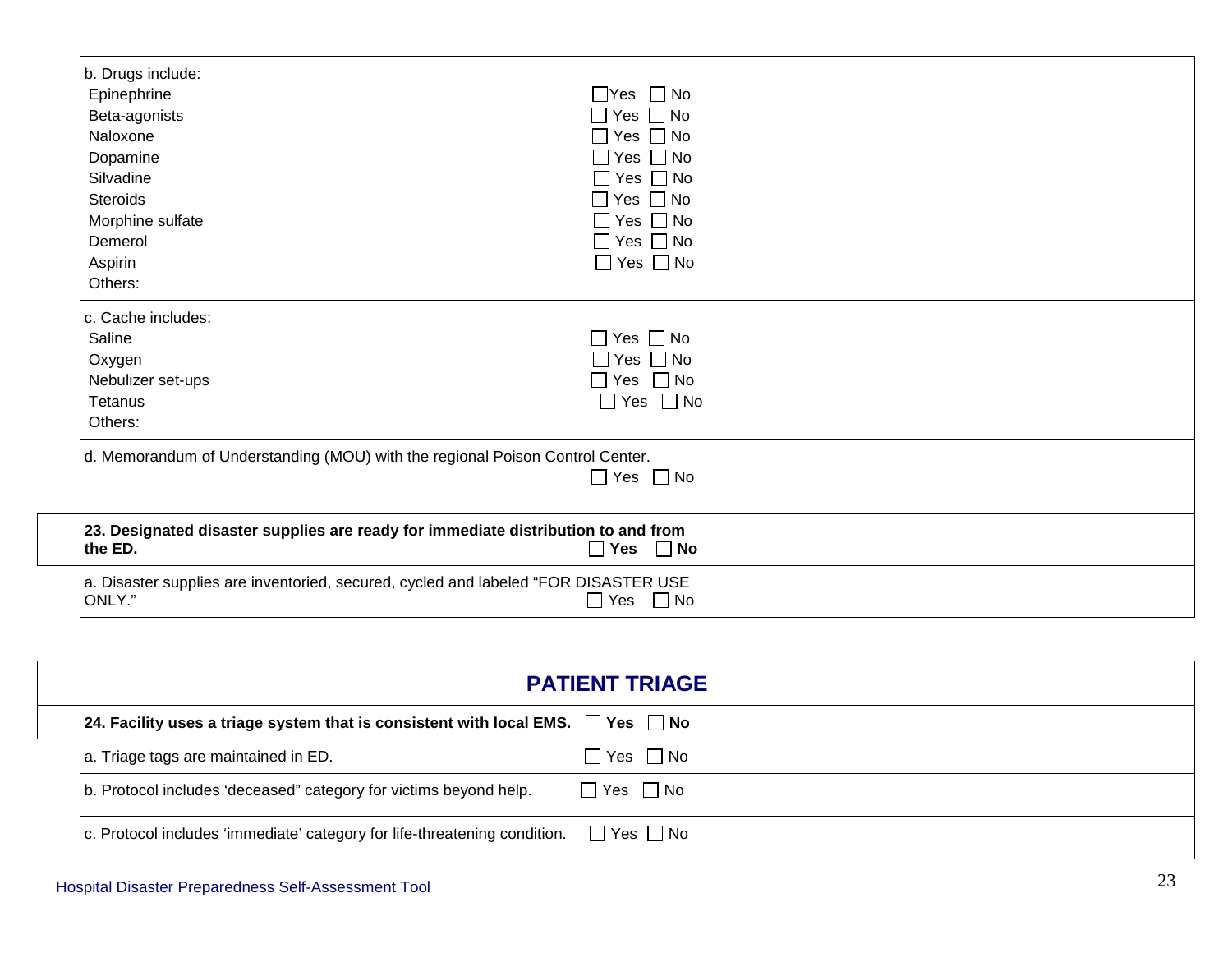| d. Protocol includes 'delayed' category for serious non-life threatening condition. | $\Box$ Yes $\Box$ No           |  |
|-------------------------------------------------------------------------------------|--------------------------------|--|
| e. Protocol includes 'minor' category for minimal care requirement.                 | $\Box$ Yes $\Box$ No           |  |
| f. Facility uses same triage color code system as local EMS.                        | $\Box$ Yes $\Box$ No           |  |
| 25. Level of patient volume that triggers activation of triage system is defined.   | $\Box$ Yes $\Box$ No           |  |
| 26. ED has designated an alternate triage area.                                     | $\Box$ Yes $\Box$ No           |  |
| a. Area can be used at night.                                                       | $\sqsupset$ Yes $\sqsupset$ No |  |
| b. Area is weather-proof.                                                           | $\Box$ Yes $\Box$ No           |  |
| c. Area is temperature controlled.                                                  | $\Box$ Yes $\,\Box$ No         |  |
| 27. Facility has an alternate treatment area to accommodate casualty surge.         | Yes    No                      |  |

|                                                                                                                   | <b>PATIENT TRACKING</b> |  |
|-------------------------------------------------------------------------------------------------------------------|-------------------------|--|
| 28. Facility has a method for casualty tracking.                                                                  | ]Yes □ No               |  |
| a. If casualty tracking is automated, facility has a back-up method in the event the<br>l automated method fails. | $\Box$ Yes $\Box$ No    |  |
| b. Facility can provide and track care for unknown patients (John and Jane Does).                                 | $\Box$ Yes $\Box$ No    |  |
| $ c.$ Facility can track patients that are transferred to another local facility. $\Box$ Yes $\Box$ No            |                         |  |
| d. Facility can track patients that are evacuated out of the community.                                           | $\Box$ Yes $\Box$ No    |  |

|                                                   | <b>ISOLATION BED CAPACITY (negative flow)</b> |  |
|---------------------------------------------------|-----------------------------------------------|--|
| 29. Facility can increase isolation bed capacity. | 'Yes<br>$\Box$ No                             |  |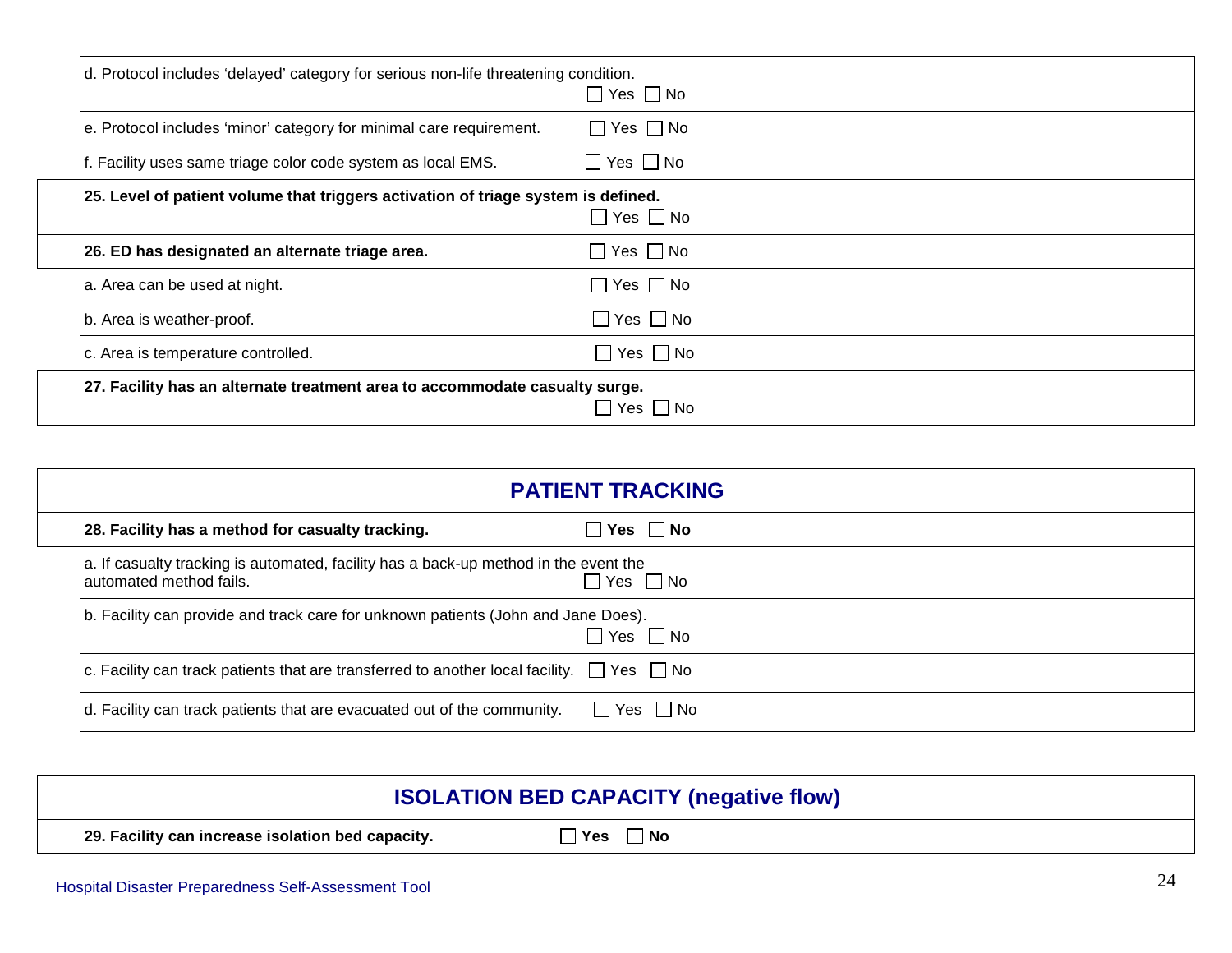|                                                                                                                                                                                             | <b>STAFF PROTECTION</b>                         |
|---------------------------------------------------------------------------------------------------------------------------------------------------------------------------------------------|-------------------------------------------------|
| 30. Facility has a plan, equipment and appropriate level of Personal Protective<br>Equipment (PPE) for protecting staff from the effects of chemical, biological or<br>radiological agents. | ∣ ∣No<br>Yes                                    |
| a. Identified staff are trained to provider level:<br>in use of PPE<br>Knowledge of the PPE storage locations<br>Understanding the concepts of zones of care (hot, warm, cold).             | 7 Yes ∏ No<br>̄Yes 冂 No<br>$\Box$ Yes $\Box$ No |
| b. Re-certification training for identified staff is accomplished annually.                                                                                                                 | $\Box$ Yes $\Box$ No                            |

| <b>PATIENT DECONTAMINATION</b>                                                                                                                     |                      |           |  |
|----------------------------------------------------------------------------------------------------------------------------------------------------|----------------------|-----------|--|
| 31. Facility can manage emergency decontamination of 4 patients without outside<br>resources or equipment that must be constructed to be deployed. |                      |           |  |
| a. A fully operational patient decontamination area is external and proximate to the ED.                                                           | $\Box$ Yes $\Box$ No |           |  |
| b. Water supply includes hot and cold.                                                                                                             | Yes $\Box$ No        |           |  |
| c. A trained decontamination team exists and is trained to OSHA levels with NIOSH<br>approved equipment.                                           | $\Box$ Yes $\Box$ No |           |  |
| d. Provisions are in place for cold weather decontamination.                                                                                       | l Yes                | $\Box$ No |  |
| e. Facility has access to a portable decontamination unit that is accessible and operational<br>within minutes.<br>How many?                       | $\Box$ Yes $\Box$ No |           |  |
| f. Procedures are in place to insure privacy for male and female patients. $\Box$ Yes $\Box$ No                                                    |                      |           |  |
| g. Procedures are in place to collect and secure patient's property.                                                                               | $\Box$ Yes $\Box$ No |           |  |
| h. Procedures are in place to insure proper control of weapons or ammunition found on<br>patients undergoing decontamination.                      | $\Box$ Yes $\Box$ No |           |  |
| 32. A trained patient decontamination team exists and is trained to OSHA levels with<br>NIOSH approved equipment.                                  | <b>Yes</b>           | ∣ ∣No     |  |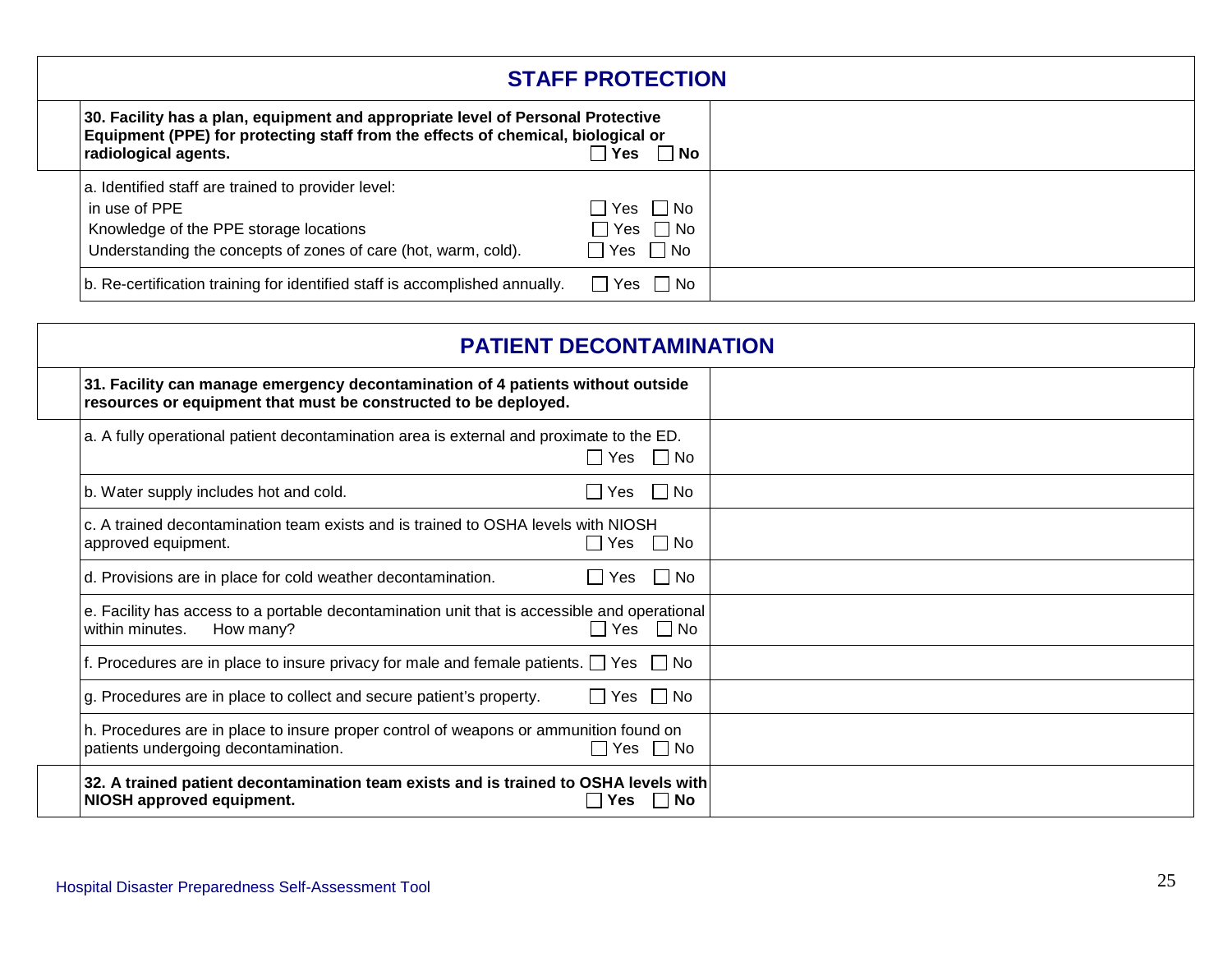| a. Decontamination team has executed full exercise of process in last year.<br>$\Box$ Yes $\Box$ No                                                     |  |
|---------------------------------------------------------------------------------------------------------------------------------------------------------|--|
| b. Decontamination team is capable of decontaminating ambulatory and non-ambulatory<br>$\Box$ Yes $\Box$ No<br>patients.                                |  |
| c. Primary decontamination team can be decontaminated by a trained secondary<br>$\Box$ Yes $\Box$ No<br>decontamination team.                           |  |
| d. An individual is charged with upkeep and maintenance of the decontamination unit and<br>$\Box$ Yes $\Box$ No<br>inspections are completed regularly. |  |
| e. There is a plan for capture of runoff for environmental protection and evidence<br>$\Box$ Yes $\Box$ No<br>collection.                               |  |
| f. Facility can decontaminate how many ambulatory patients per hour?                                                                                    |  |
| g. Facility can decontaminate how many non-ambulatory patients per hour?                                                                                |  |
| h. Dates of last 2 decontamination drills or actual event:<br>and                                                                                       |  |

| <b>DISEASE SURVEILLANCE</b>                                                                                                                                                            |  |  |  |  |
|----------------------------------------------------------------------------------------------------------------------------------------------------------------------------------------|--|--|--|--|
| 33. Coordination is in place to conduct epidemiologic surveillance (microbiology,<br>$\Box$ Yes $\Box$ No<br>pathology, infectious disease, infection control, etc.)                   |  |  |  |  |
| a. Procedures are in place to monitor employee absenteeism on a daily basis<br>l Yes<br>l lNo                                                                                          |  |  |  |  |
| 34. Admission diagnoses and ED diagnoses are reviewed daily with focus on spikes<br>in disorders:<br>⊦ TYes<br>Pulmonary<br>l No<br>GI<br>∣ Yes<br>∣ No<br>Dermatologic<br>Yes<br>l No |  |  |  |  |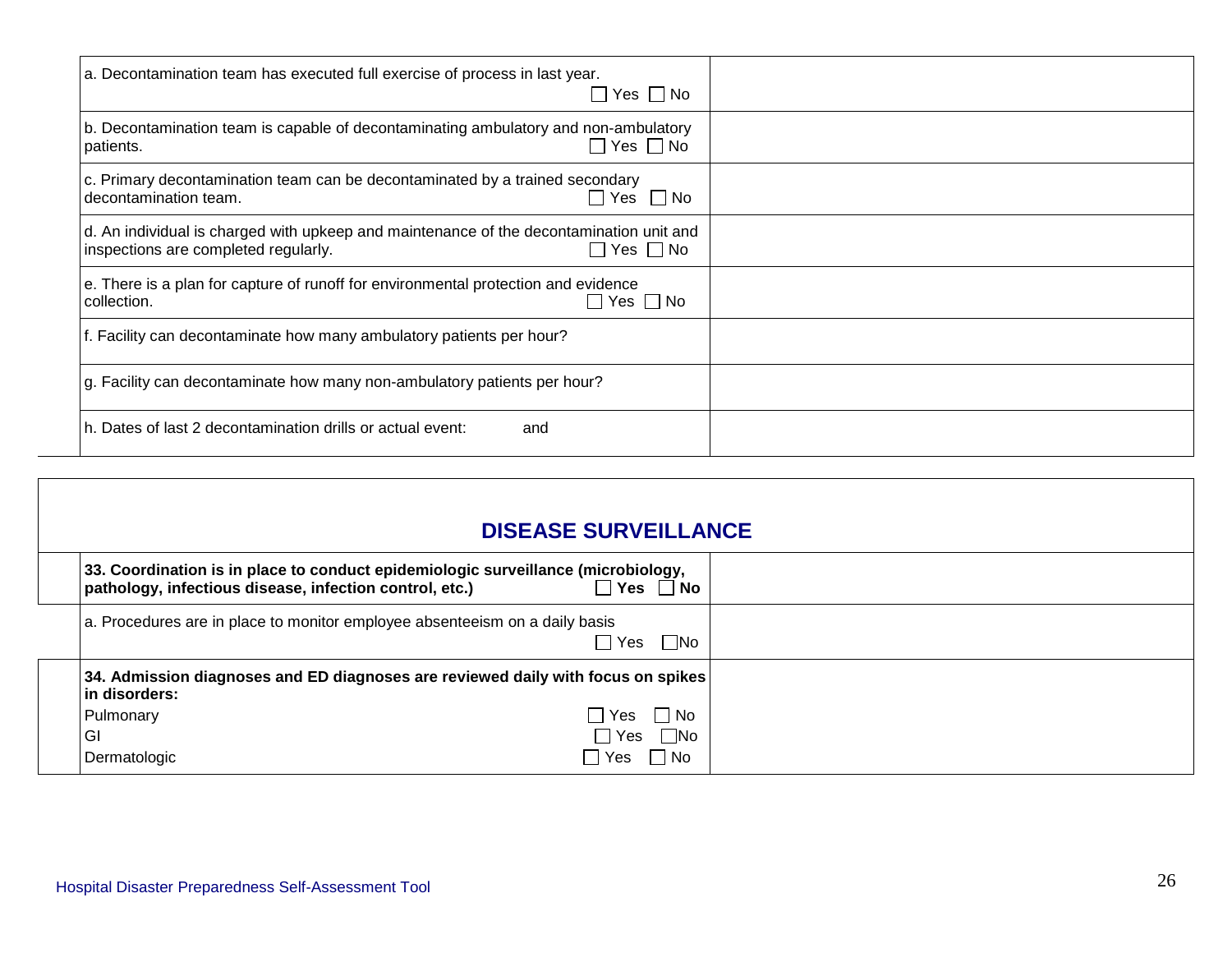| 35. Surveillance is coordinated with local and/or state public health agencies:<br>Daily<br>Weekly<br>Monthly<br>Quarterly                                                            | Yes<br>∐ No<br>No<br>Yes<br>$\n  7$ No<br>Yes<br>∃ No<br>∩ Yes                                                         |  |
|---------------------------------------------------------------------------------------------------------------------------------------------------------------------------------------|------------------------------------------------------------------------------------------------------------------------|--|
| 36. All clinical staff are familiar with signs and symptoms of CDC Category A<br>agents:<br>Anthrax<br><b>Botulism</b><br>Plague<br>Smallpox<br>Tularemia<br>Viral hemorrhagic fevers | ∣ ∣No<br>Yes<br>$\Box$ No<br>l IYes<br>  No<br>Yes<br>$\Box$ No<br>$\Box$ Yes<br>∣ Yes<br>∣ No<br>$\Box$ Yes $\Box$ No |  |
| a. All staff has access to resources with information about CDC Category A agents.                                                                                                    | <b>Nes</b><br>$\Box$ No                                                                                                |  |
| 37. Staff is aware of and complies with disease reporting requirements.                                                                                                               | $\Box$ No<br>$\Box$ Yes                                                                                                |  |
| 38. Pharmacy monitors use for spikes in daily usage of:<br>Antibiotics<br>Anti-diarrheal<br>Dermatologic agents                                                                       | No<br><b>Yes</b><br>$\Box$ No<br><b>Yes</b><br>$\Box$ No<br>l Yes                                                      |  |
| 39. Facility participates in Heath Alert Network (HAN).                                                                                                                               | $\vert$ $\vert$ No<br>∣ ⊺Yes                                                                                           |  |

| <b>RADIATION EXPOSURE</b>                                                                                      |  |  |  |
|----------------------------------------------------------------------------------------------------------------|--|--|--|
| 40. Facility has the capability to survey for and detect radiation contamination.<br>$\Box$ No<br>∣ Yes        |  |  |  |
| a. Facility possesses a functioning count rate meter and staff is trained to operate it.<br>∃ Yes<br>$\Box$ No |  |  |  |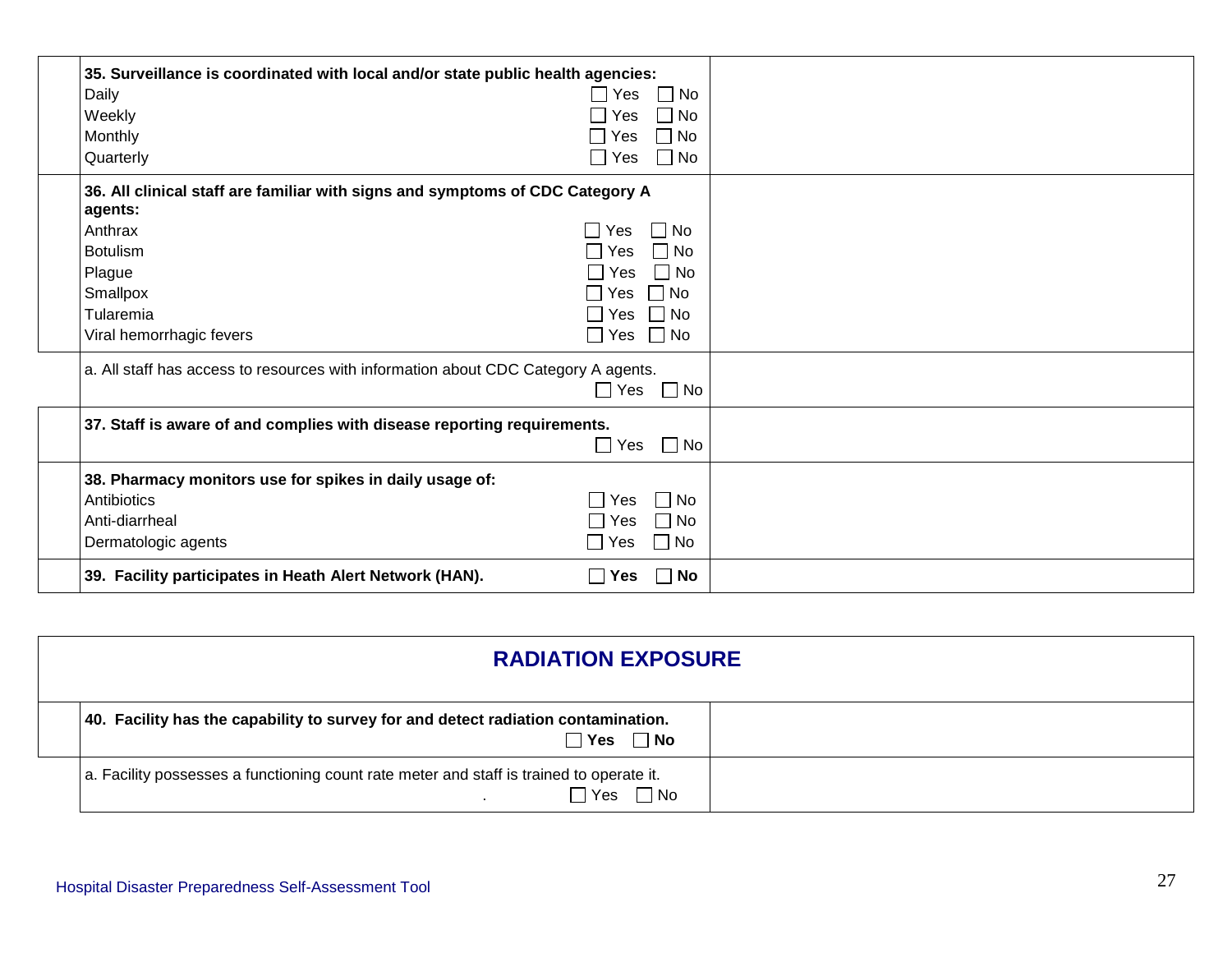| b. Facility has established background levels for radiation for general medical treatment<br>areas and for radiation decontamination areas using thermo-luminescent dosimeters<br>$\Box$ Yes $\Box$ No<br>$(TLD's)$ . |  |
|-----------------------------------------------------------------------------------------------------------------------------------------------------------------------------------------------------------------------|--|
| c. Facility provides pencil and thermo-luminescent dosimeters for decontamination<br>personnel and first responders.<br>□ Yes □ No                                                                                    |  |
| d. Facility has established threshold units for radiation decontamination personnel and first<br>∏Yes ∏No<br>responders.                                                                                              |  |
| e. Facility has established wide area background monitoring and uses real-time alert<br>$\Box$ Yes $\Box$ No<br>monitors.                                                                                             |  |
| 41. Facility has a plan to manage a detected radiation problem including patient<br>$\Box$ Yes $\Box$ No<br>care management.                                                                                          |  |
| a. Plan includes guidance to contact appropriate agencies including Department of Energy<br>and REAC/TS (1-856-576-1005).<br>Yes     No                                                                               |  |
| b. A method for documenting and detailing an occupational radiation exposure is included<br>in the EMP.<br>$\Box$ No<br>Yes                                                                                           |  |

| <b>CRITICAL INCIDENT STRESS MANAGEMENT</b>                                                                  |  |  |  |  |
|-------------------------------------------------------------------------------------------------------------|--|--|--|--|
| 42. Facility has Critical Incident Stress Management team or equivalent mental<br>health services.          |  |  |  |  |
| a. Mental health services are available during and after a mass casualty event.<br>∩ Yes ∩No                |  |  |  |  |
| $\Box$ Yes $\Box$ No<br>b. Team members are trained in crisis care and emergency response.                  |  |  |  |  |
| c. Mental health services are represented on the Emergency Management Planning<br>⊡Yes ∩No<br>Committee.    |  |  |  |  |
| 43. A plan is in place to assess the physical and psychological well-being of<br>disaster response workers. |  |  |  |  |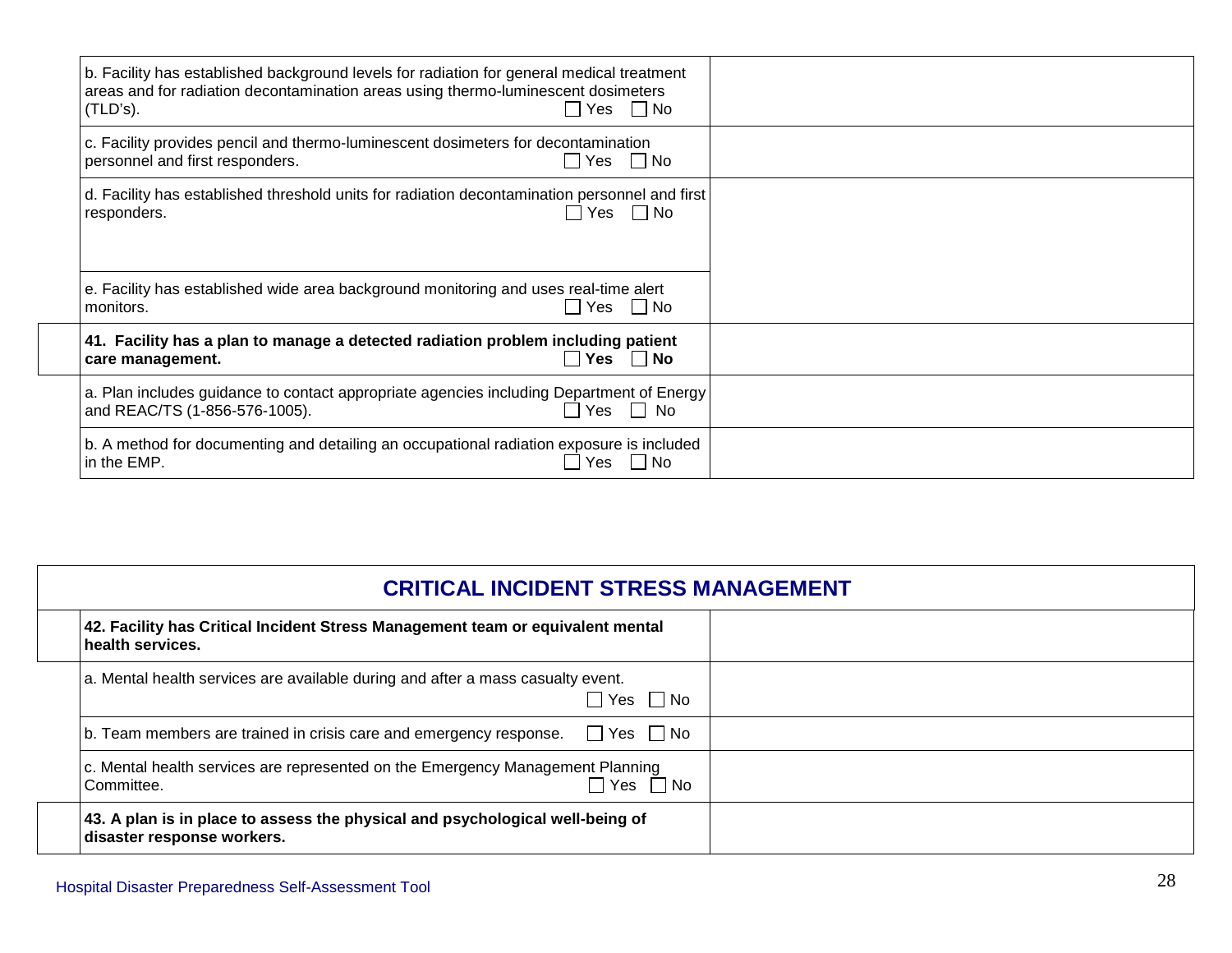| a. Plan identifies physiological, emotional, cognitive and behavioral signs of stress<br>including anxiety, irritability, memory loss, difficulty making decisions, insomnia, hyper-<br>vigilance, extreme fatigue and other signs that indicate a response worker needs attention. | □ Yes □ No                                                                         |
|-------------------------------------------------------------------------------------------------------------------------------------------------------------------------------------------------------------------------------------------------------------------------------------|------------------------------------------------------------------------------------|
| b. Actions are identified to reduce disaster workers' stress including:<br>mandatory rest/sleep<br>regular meals and exercise<br>reasonable hours on duty<br>access to someone for speaking about the experience<br>Alone/private time.                                             | l lYes<br>l INo<br>  Yes   No<br>Yes IINo<br>$Yes \Box No$<br>$\Box$ Yes $\Box$ No |
| c. Longitudinal plans for mental health assessment and care for disaster workers are in<br>place.                                                                                                                                                                                   | $\Box$ Yes $\Box$ No                                                               |

| <b>PHARMACY SERVICES</b>                                                                                                       |                      |                      |  |
|--------------------------------------------------------------------------------------------------------------------------------|----------------------|----------------------|--|
| 44. Pharmacy maintains a stockpile of antidotes including:                                                                     |                      |                      |  |
| Mark I kits                                                                                                                    | $\Box$ Yes           | l INo                |  |
| Atropine:                                                                                                                      |                      |                      |  |
| Individual                                                                                                                     | l IYesi              | $\Box$ No            |  |
| Multi-dose                                                                                                                     | l I Yes              | □ No                 |  |
| 2-PAM (2-Pralidoxime)                                                                                                          | $\sim$               | Yes $\Box$ No        |  |
| Diazepam                                                                                                                       | $\Box$ Yes $\Box$ No |                      |  |
| <b>BAL</b> (Dimercaprol)                                                                                                       |                      | $\Box$ Yes $\Box$ No |  |
| Sodium thiosulfate                                                                                                             |                      | $\Box$ Yes $\Box$ No |  |
| Sodium nitrate                                                                                                                 | $\Box$ Yes $\Box$ No |                      |  |
| Amyl nitrate                                                                                                                   | $\Box$ Yes $\Box$ No |                      |  |
| Potassium iodide.                                                                                                              | $\Box$ Yes $\Box$ No |                      |  |
| a. What is the methodology of your stockpile capacity?                                                                         |                      |                      |  |
| 45. Pharmacy monitors daily medication usage and compares current daily usage<br>with usage on same date for previous 5 years. |                      | $\Box$ Yes $\Box$ No |  |
| a. Pharmacy monitors daily medication usage on a changing baseline. $\Box$ Yes $\Box$ No                                       |                      |                      |  |
| 46. MOU exists to ensure rapid delivery of medications from suppliers during an<br>emergency.                                  |                      | $\Box$ No<br>l Yes   |  |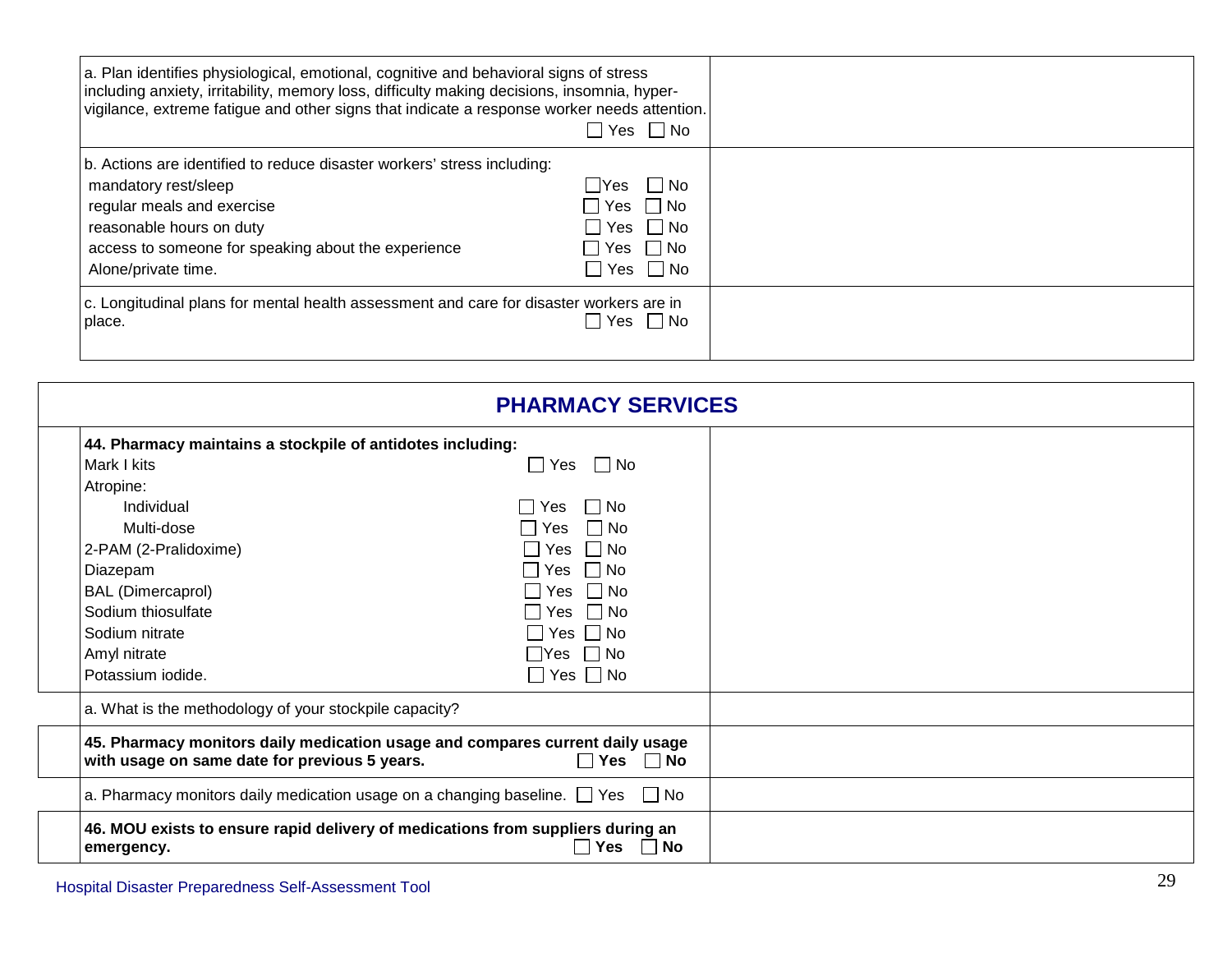| a. MOU has been tested.                                                         | □ Yes<br>$\Box$ No                       |  |
|---------------------------------------------------------------------------------|------------------------------------------|--|
| b. MOU exists with secondary or backup vendor if primary vendor is unavailable. | $\Box$ Yes $\Box$ No                     |  |
| c. MOU exists for community wide sharing of pharmaceuticals.                    | $\Box$ No<br>$\sqsupset$ Yes $\sqsupset$ |  |
|                                                                                 |                                          |  |

| <b>IMMUNIZATION AND CHEMOPROPHYLAXIS</b>                                                                                                                                                                  |  |  |  |  |
|-----------------------------------------------------------------------------------------------------------------------------------------------------------------------------------------------------------|--|--|--|--|
| 47. Facility has a plan for immunization and chemoprophylaxis.                                                                                                                                            |  |  |  |  |
| a. Staff are trained to provide immunization and chemoprophylaxis or facility has plan to<br>$\Box$ Yes $\Box$ No<br>request external team to conduct immunization for staff and patients.                |  |  |  |  |
| b. Administrative support is available to manage record keeping for immunization and<br>$\Box$ Yes $\Box$ No<br>chemoprophylaxis.                                                                         |  |  |  |  |
| c. Pharmacy maintains 5-day stockpile of antibiotics in the event of exposure to anthrax<br>spores or pneumonic plague (i.e., ciprofloxacin, doxycycline) for staff and patients.<br>$\Box$ Yes $\Box$ No |  |  |  |  |
| d. Plan addresses acquiring appropriate anti-viral or prophylaxis for pandemic outbreak.<br>$\Box$ No<br>Yes                                                                                              |  |  |  |  |

| <b>FATALITIES MANAGEMENT</b>                                                                                                   |  |  |  |
|--------------------------------------------------------------------------------------------------------------------------------|--|--|--|
| $\Box$ Yes $\Box$ No<br>48. Adequate plans are in place for management of fatalities.                                          |  |  |  |
| a. Refrigerated storage facilities for fatalities are available or an MOU is in place to acquire<br>l Yes<br>  Nol<br>storage. |  |  |  |
| b. Relationship with local coroner is in place and contact information is accessible.<br>$\Box$ Yes<br>  Nol                   |  |  |  |
| No.<br>c. Morgue/mortuary services staff are trained for surge.<br>Yes                                                         |  |  |  |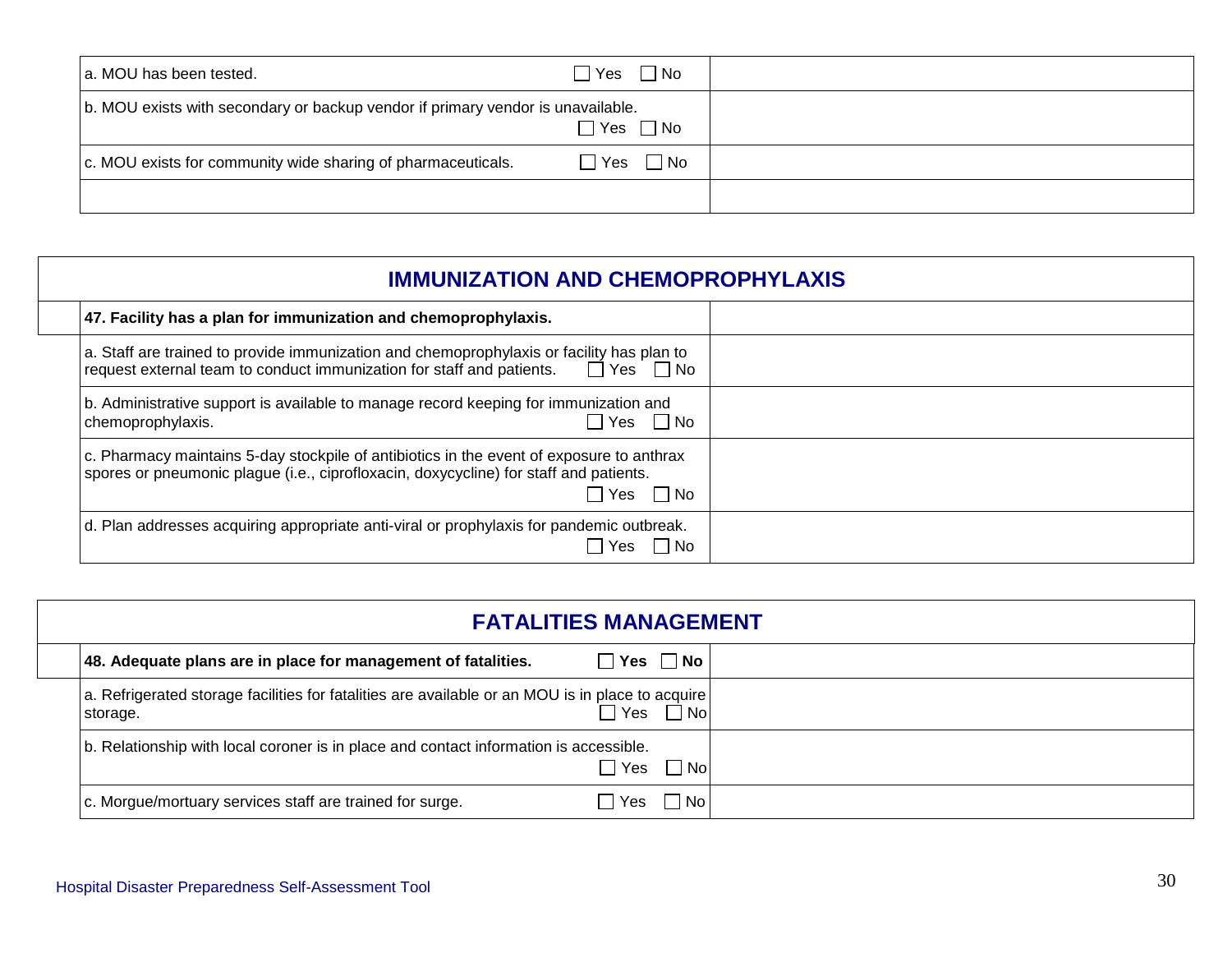| d. In cases where remains are infectious, contaminated or evidence, the fatalities<br>$\mid$ management plan addresses the cultural and religious needs of survivors. $\Box$ Yes $\Box$ No |                      |  |
|--------------------------------------------------------------------------------------------------------------------------------------------------------------------------------------------|----------------------|--|
| e. Extra storage areas have been designated within the facility.                                                                                                                           | $\Box$ Yes $\Box$ No |  |
| If. EMP includes participation in a community morgue surge plan.                                                                                                                           | $\Box$ Yes $\Box$ No |  |
| g. Policies and procedures are in place to facilitate the disposition of contaminated<br>(infectious and/or chemical) remains.                                                             | l No<br>Yes          |  |

| <b>EVIDENCE COLLECTION AND PRESERVATION</b>                                                                                                                                                                           |                |                                    |  |
|-----------------------------------------------------------------------------------------------------------------------------------------------------------------------------------------------------------------------|----------------|------------------------------------|--|
| 49. An evidence preservation plan is in place and includes procedures for clinical<br>and security staff.                                                                                                             |                | Yes $\Box$ No                      |  |
| a. A procedure exists to notify staff that a concurrent criminal investigation is occurring.                                                                                                                          |                | ∏ Yes ∏ No                         |  |
| b. Evidence collection and containers are available including:<br>55 gallon drums for liquids and runoff<br>Re-sealable plastic bags for biohazards and powders<br>Brown paper bags for potential gunpowder recovery. | Yes<br>l Yes I | Yes $\Box$ No<br>  No<br>$\Box$ No |  |
| c. Staff is trained in evidence collection procedures.                                                                                                                                                                | ∣ Yes          | ∣ ∣No                              |  |
| d. A procedure is in place to maintain chain of custody of potential evidence.                                                                                                                                        |                |                                    |  |

| <b>LABORATORY SERVICES</b>                                                                                              |  |
|-------------------------------------------------------------------------------------------------------------------------|--|
| 50. Laboratory services are trained for surge capacity (increased specimen load).<br>$\sqcap$ Yes<br>$\Box$ No          |  |
| b. There is a protocol for reporting and referring suspicious isolates to local/state health<br>∩Yes ∩No<br>department. |  |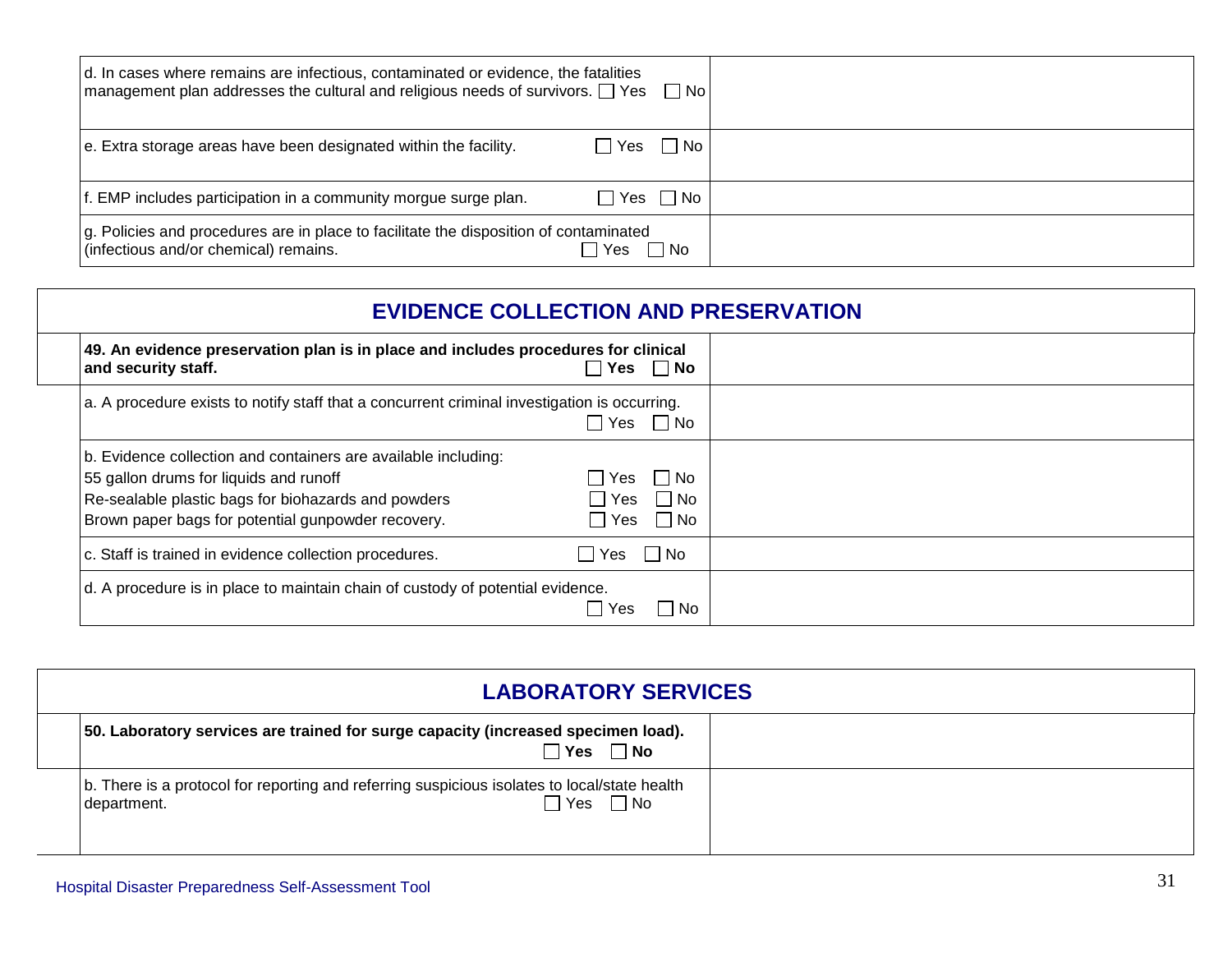| 51. MOU's are in place to re-supply media, reagents and other critical supplies.<br>∃ Yes<br>$\Box$ No  |  |
|---------------------------------------------------------------------------------------------------------|--|
| 52. An arrangement is in place to transfer workload if laboratory is overwhelmed.<br>$\Box$ No<br>∏ Yes |  |

| <b>BLOOD BANK SERVICES</b>                                                                                              |
|-------------------------------------------------------------------------------------------------------------------------|
| 53. Blood bank services have surge capacity plans in place and are trained for<br>∣ Yes<br>$\Box$ No<br>surge activity. |
| a. MOU is in place with regional blood center for emergent delivery of blood products.<br>$\Box$ Yes $\Box$ No          |
| b. Blood product delivery system has been exercised in last 12 months and is deemed<br>reliable.<br>Yes<br>l No         |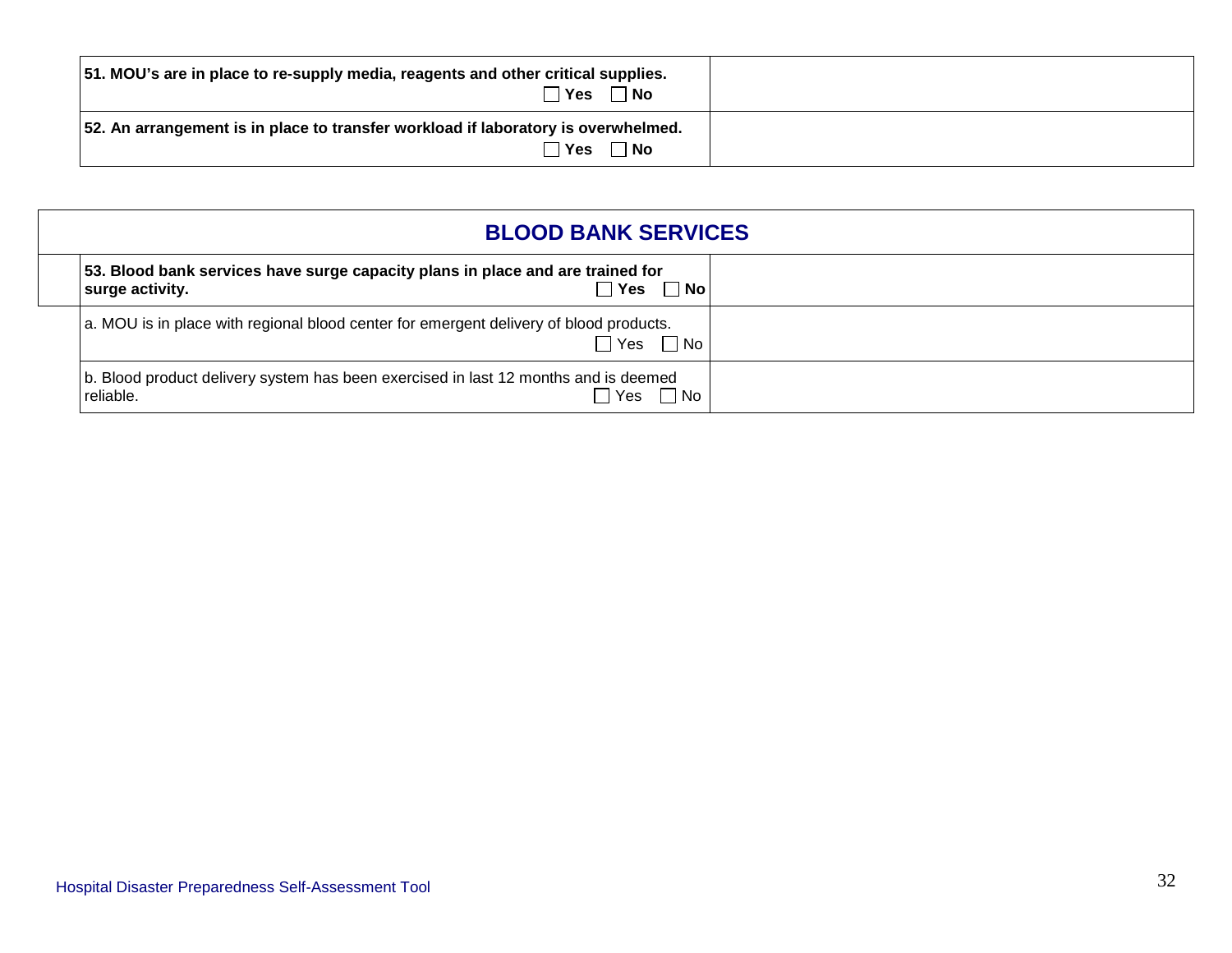| <b>Section 4. SAFETY, FIRE AND SECURITY</b>                                                                                            |
|----------------------------------------------------------------------------------------------------------------------------------------|
| <b>SAFETY PROGRAM</b>                                                                                                                  |
| 54. Facility has a safety program that identifies, controls and mitigates facility<br>$\sqsupset$ Yes<br><sup>1</sup> No∣<br>∣hazards. |

| <b>FIRE PREVENTION AND RESPONSE</b>                                                                                                                                                    |                            |                            |  |
|----------------------------------------------------------------------------------------------------------------------------------------------------------------------------------------|----------------------------|----------------------------|--|
| 55. Facility has a fire prevention and response plan.                                                                                                                                  | Yes<br>$\blacksquare$      | $\Box$ No                  |  |
| a. Fire alarm, detection and suppression systems are in good working order.                                                                                                            | Yes                        | │ No                       |  |
| b. Personnel are trained in specific roles and responsibilities when they are at:<br>a fire's point of origin<br>away from the point of origin<br>in a building evacuation due to fire | Yes<br><b>Yes</b><br>│ Yes | l Nol<br>l No<br>$\Box$ No |  |
| c. Facility has quarterly fire drills with at least 50% of drills unannounced. $\Box$ Yes $\Box$ No                                                                                    |                            |                            |  |
| d. All exit routes have emergency lighting and signs posting the direction to the exit.                                                                                                | Yes.                       | l No                       |  |

Г

┑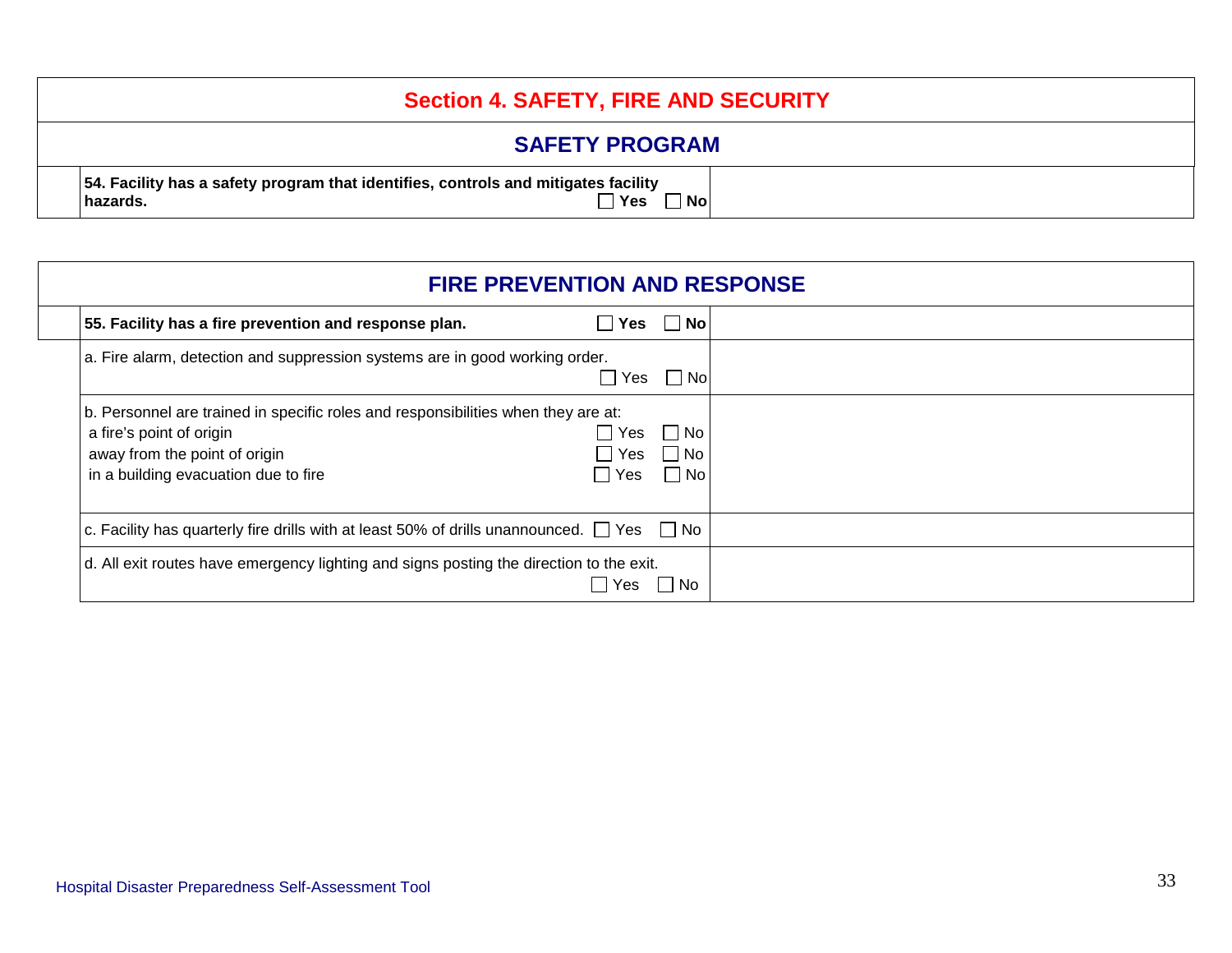|                                                                                                                          | <b>SECURITY</b>      |           |  |
|--------------------------------------------------------------------------------------------------------------------------|----------------------|-----------|--|
| 56. Facility has a security force with full-time security responsibilities.                                              | $\Box$ Yes           | $\Box$ No |  |
| a. Criminal background checks have been conducted on all security staff. $\Box$ Yes                                      |                      | $\Box$ No |  |
| b. Security staff has had professional law enforcement training.                                                         | $\Box$ Yes           | $\Box$ No |  |
| 57. All entrances and exits are controlled, monitored and can be locked.                                                 | $\Box$ Yes           | $\Box$ No |  |
| a. Facility can execute perimeter security protection (lockdown) procedure within minutes<br>of notification.            | $\Box$ Yes           | $\Box$ No |  |
| b. Staff has been trained in lockdown procedure.                                                                         | $\Box$ Yes           | $\Box$ No |  |
| c. Triggers for instituting lockdown are identified and known to leadership. $\Box$ Yes                                  |                      | $\Box$ No |  |
| d. Lockdown can be accomplished without the aid of additional law enforcement<br>personnel.                              | $\Box$ Yes           | $\Box$ No |  |
| e. Facility can post security at all entrances.                                                                          | $\Box$ Yes           | $\Box$ No |  |
| f. Facility can post additional security personnel in ED.                                                                | $\Box$ Yes           | $\Box$ No |  |
| g. A plan is in place to secure and monitor elevators during lockdown.                                                   | $\Box$ Yes           | $\Box$ No |  |
| 58. A plan exists for security force surge staffing.                                                                     | $\Box$ Yes           | $\Box$ No |  |
| a. Facility has an MOU with local law enforcement to provide additional security.                                        | $\Box$ Yes           | $\Box$ No |  |
| b. MOU has been tested.                                                                                                  | $\Box$ Yes           | $\Box$ No |  |
| 59. Parking is not permitted within 80 feet of the facility (stand-off distance).                                        | $\square$ Yes        | $\Box$ No |  |
| 60. A plan is in place to allow prompt facility access for staff and other authorized<br>personnel.                      | $\Box$ Yes           | l INo     |  |
| 61. A plan is in place to provide information to large numbers of concerned family<br>and friends and to control crowds. | $\Box$ Yes $\Box$ No |           |  |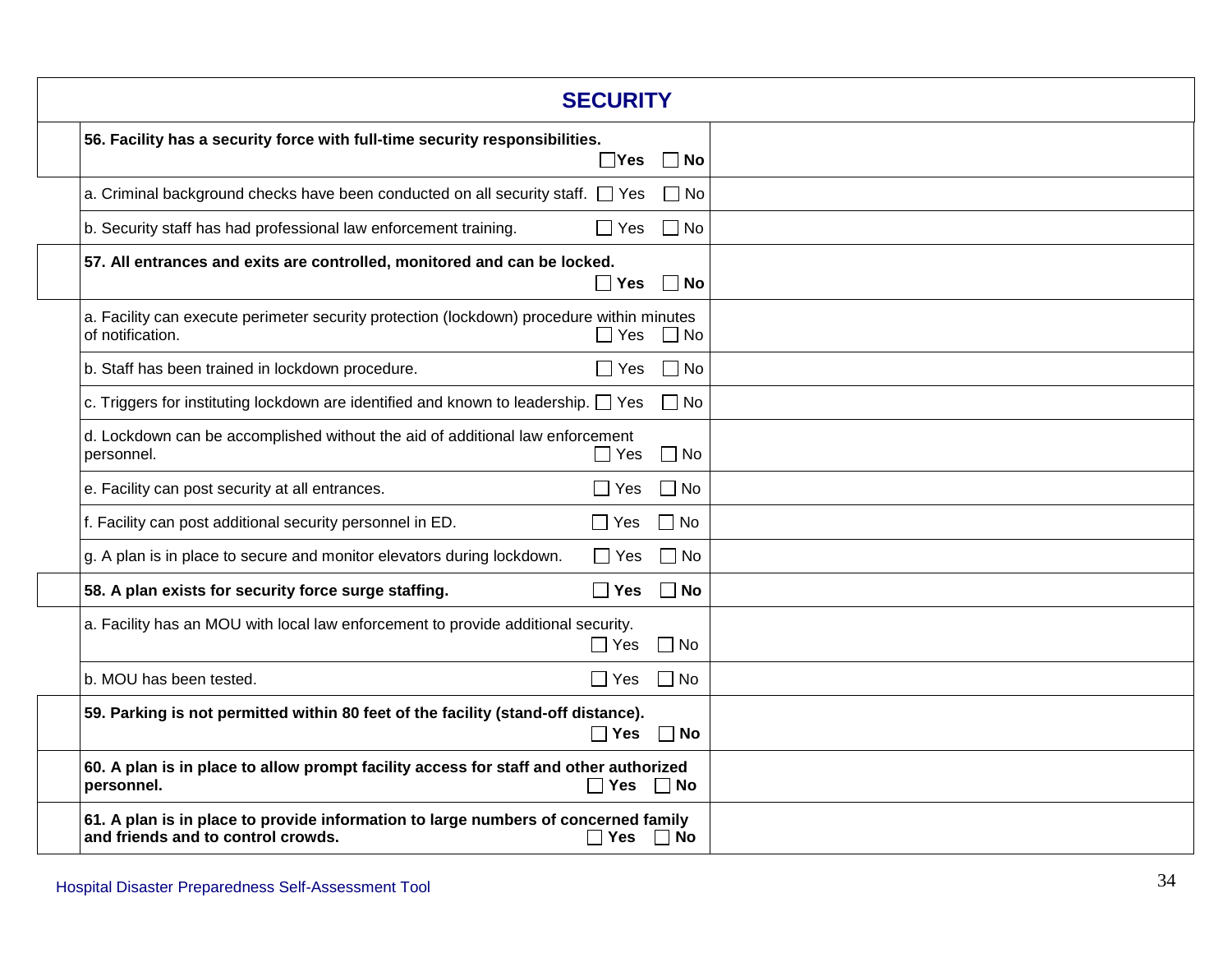| a. Announcement and information distribution areas are designated.                                                  | $\Box$ No<br>□ Yes |  |
|---------------------------------------------------------------------------------------------------------------------|--------------------|--|
| 62. Security procedures are in place to insure safety of incoming mail, packages<br>and deliveries to the facility. | $\neg$ Yes<br>∃ No |  |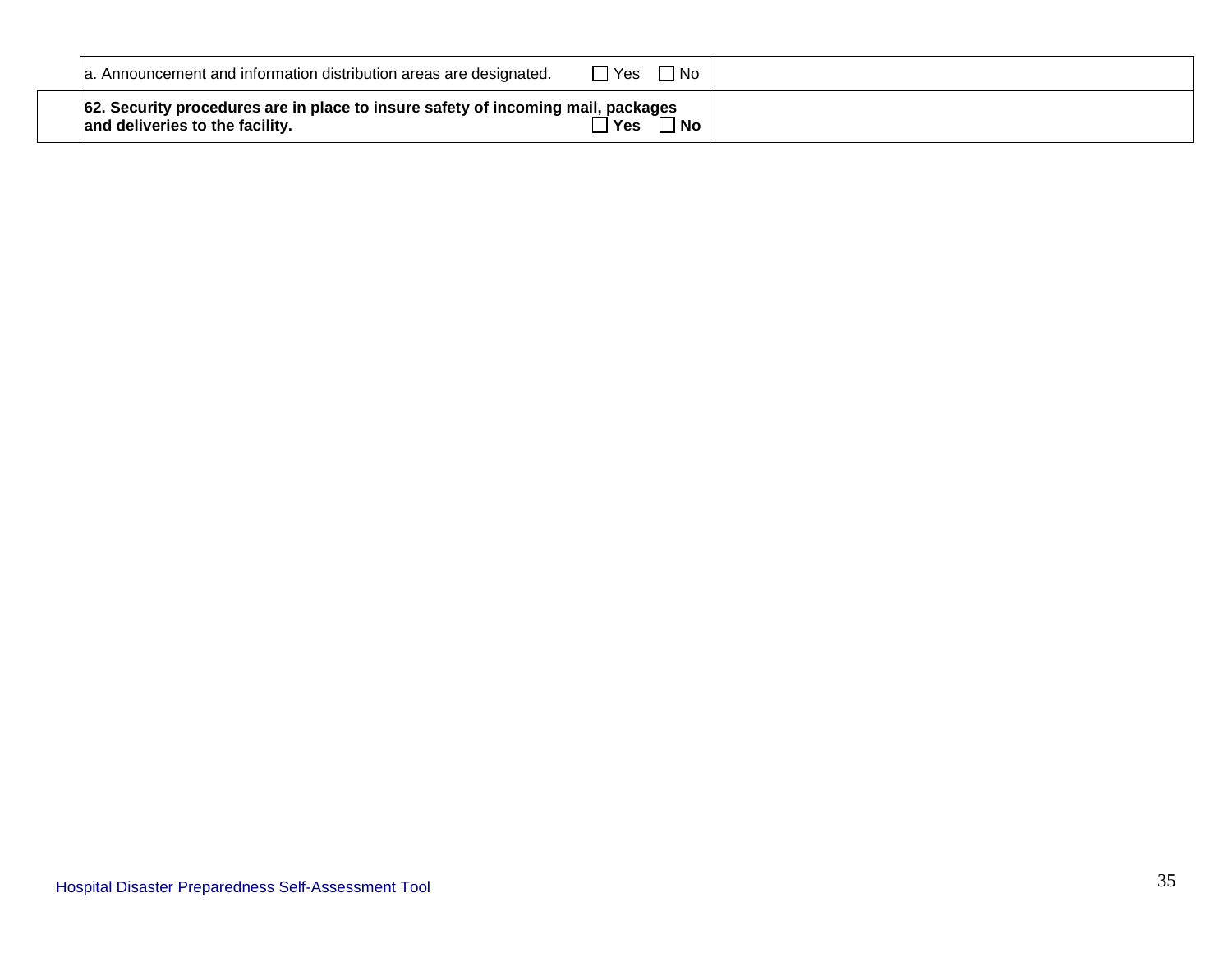## **Section 5. LOGISTICS AND FACILITIES**

| <b>SUPPLIES</b>                                                                                                                                                                |  |
|--------------------------------------------------------------------------------------------------------------------------------------------------------------------------------|--|
| 63. Facility has the ability to obtain additional durable medical equipment using in<br>house storage or MOU's with outside medical equipment supplier. $\Box$ Yes $\Box$ No   |  |
| A. MOU exists with secondary or backup vendor if prime vendor is unavailable.<br>  No<br>l IYes                                                                                |  |
| $\Box$ Yes $\Box$ No<br>64. 24-hour contact and distribution arrangements are in place.                                                                                        |  |
| 65. Facility maintains current inventory of equipment, supplies and other essential<br>material required to effectively respond to a mass casualty event. $\Box$ Yes $\Box$ No |  |

|                                                                                                       | <b>FOOD SERVICES</b>  |                           |  |
|-------------------------------------------------------------------------------------------------------|-----------------------|---------------------------|--|
| 66. Facility has adequate food on hand for staff and patients for a 3-4 day period.                   | Yes                   | $\Box$ No                 |  |
| 67. Facility has a plan for food service surge.                                                       | Yes<br>$\blacksquare$ | $\Box$ No                 |  |
| a. Food Service surge plan has been exercised in last 12 months.                                      | $\Box$ Yes            | $\Box$ No                 |  |
| b. Food Service is included in facility's emergency exercises.                                        | Yes<br>$\perp$        | $\Box$ No                 |  |
| c. Security of food products is maintained at all times during:<br>Delivery<br>Storage<br>Preparation | Yes<br>Yes<br>Yes     | $\Box$ No<br>  No<br>l No |  |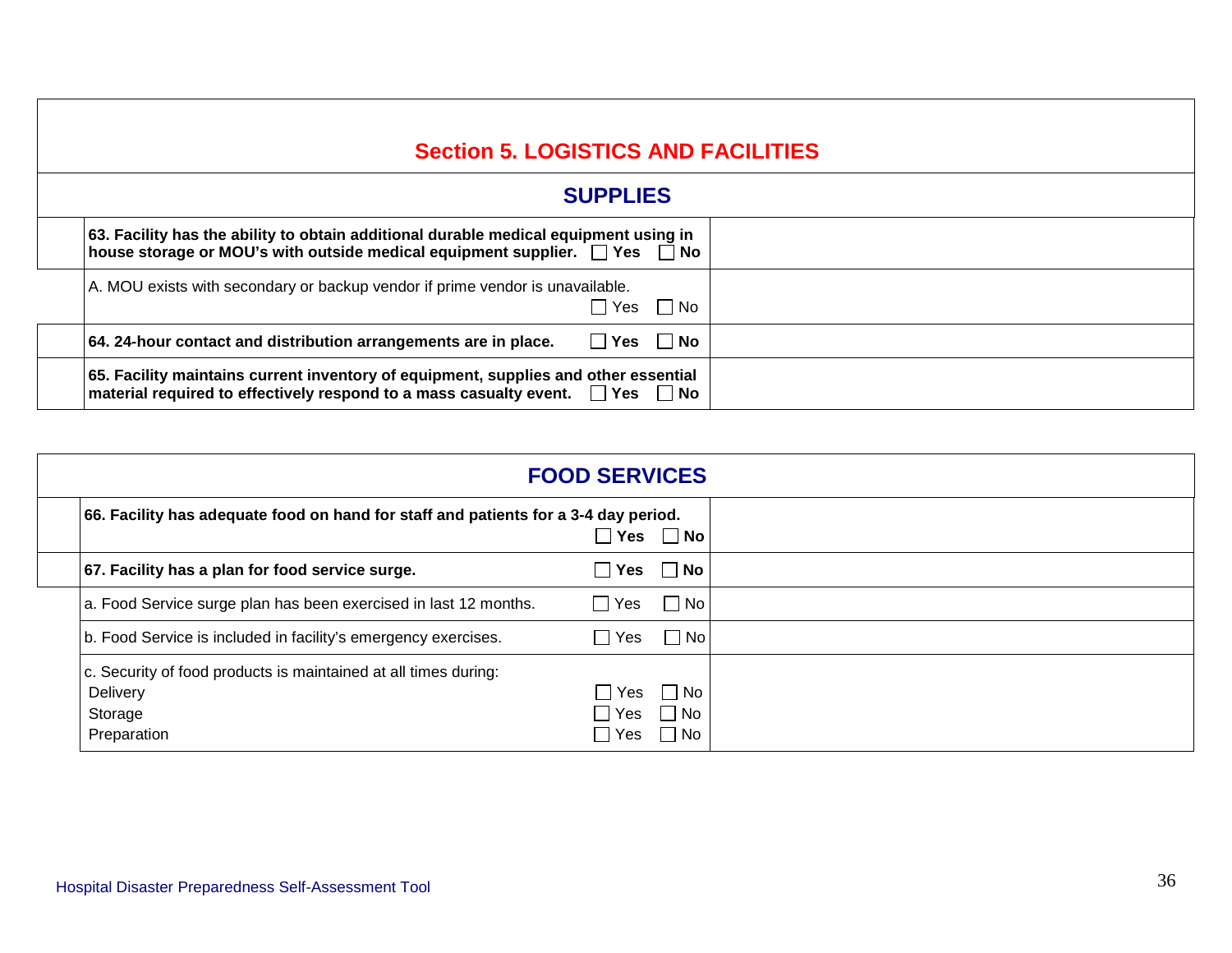| <b>EMERGENCY POWER</b>                                                                               |                      |                      |
|------------------------------------------------------------------------------------------------------|----------------------|----------------------|
| 68. Facility has emergency power generating capacity and the power generator is in<br>a secure area. |                      | $\Box$ Yes $\Box$ No |
| a. Emergency power is adequate to provide for all essential services for three days.                 |                      | $\Box$ Yes $\Box$ No |
| b. Facility has documented which essential services will receive power.                              | $\Box$ Yes $\Box$ No |                      |
| c. Facility has tested essential services power plan.                                                | i ∃ Yes              | $\Box$ No            |
| d. Laboratory and blood bank have been identified as essential services. $\Box$ Yes $\Box$ No        |                      |                      |
| e. Load testing is performed annually on generator(s).                                               | <b>Yes</b>           | l No                 |

|                                                                     | <b>WATER SUPPLY</b> |  |
|---------------------------------------------------------------------|---------------------|--|
| 69. Water supply and alternate water supply to facility are secure. | ∃ No<br>'Yes        |  |

| <b>MEDICAL GASSES</b>                                                           |                      |           |  |
|---------------------------------------------------------------------------------|----------------------|-----------|--|
| 70. Facility has medical gasses to last 3-4 days without re-supply.             | $\Box$ Yes $\Box$ No |           |  |
| a. Facility has an MOU in place to obtain emergency re-supply 24 hours a day.   | $\Box$ Yes           | $\Box$ No |  |
| b. MOU exists with secondary or backup vendor if primary vendor is unavailable. | $\Box$ Yes           | $\Box$ No |  |
| c. Medical gasses are in a secured area.                                        | Yes                  | ⊺ No      |  |

|                                                                                                                           | <b>VENTILATION</b> |  |
|---------------------------------------------------------------------------------------------------------------------------|--------------------|--|
| 71. Facility can isolate and shut down Heating, Ventilation, and Air Conditioning<br>(HVAC) system zones in an emergency. | ັ⊺No∣<br>`Yes      |  |
| a. HVAC shutdown has been exercised in past year.                                                                         | $\Box$ Yes<br>  No |  |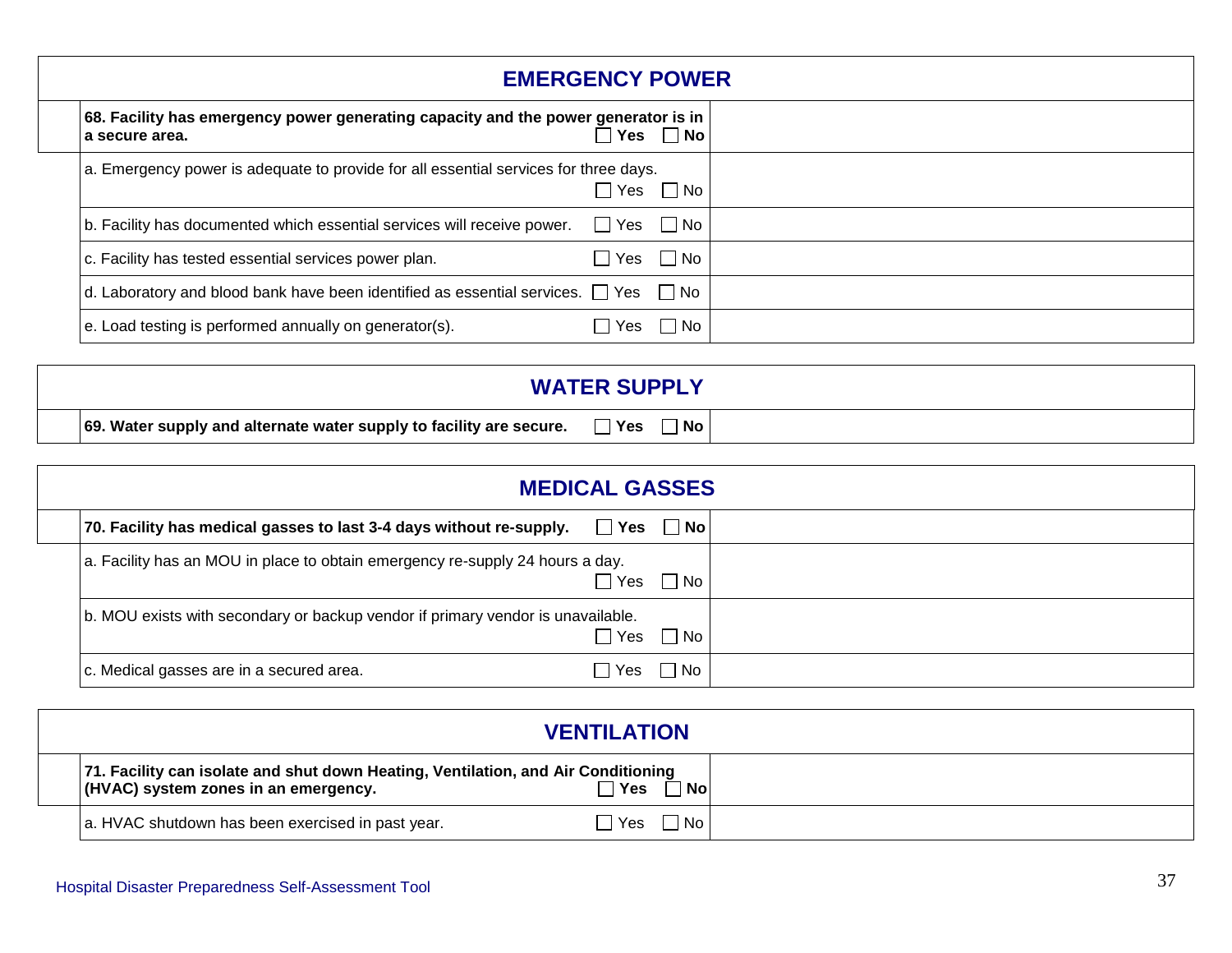| 72. Facilities and Engineering staff have knowledge of HVAC zones and shutdown<br>procedures. | ∃ Yes                | No |  |
|-----------------------------------------------------------------------------------------------|----------------------|----|--|
| e. Air intakes are protected from tampering.                                                  | $\Box$ Yes $\Box$ No |    |  |
| d. Individuals are identified who have authority for ordering HVAC shutdown 24/7.             | ]Yes □No             |    |  |
| c. Sections of the facility can be isolated.                                                  | ]Yes 冂 No            |    |  |
| b. Guidelines are in place for emergency shutdown.                                            | $Yes \cap No$        |    |  |

| <b>FUEL</b>                                                                                                                                                        |  |  |  |  |
|--------------------------------------------------------------------------------------------------------------------------------------------------------------------|--|--|--|--|
| 73. Facility has an on-campus fuel source which can provide sufficient fuel for 3<br>days of continuous, full-load demand before replenishment is needed.          |  |  |  |  |
| $Yes \tN$ o                                                                                                                                                        |  |  |  |  |
| a. Facility has an emergency fuel replenishment plan in place with a supplier who can be<br>contacted and can provide service at any time.<br>$\Box$ Yes $\Box$ No |  |  |  |  |
| b.MOU exists with secondary or backup vendor if primary vendor is unavailable.<br>l IYes<br>l I No                                                                 |  |  |  |  |
| c. On-campus fuel source(s) is/are in secured area(s).<br>  No<br>Yes                                                                                              |  |  |  |  |

| <b>WASTE DISPOSAL</b>                                                                                                     |       |       |  |  |
|---------------------------------------------------------------------------------------------------------------------------|-------|-------|--|--|
| 74. Facility has procedures for management of increased volume and disposal of<br>contaminated wastes, goods, and fluids. | ∣ Yes | l No  |  |  |
| $ a.$ At least one individual is certified to package bio-hazardous materials. $\Box$ Yes $\Box$ No                       |       |       |  |  |
| b. Waste water containment is in compliance with EPA guidelines.                                                          | l Yes | l INo |  |  |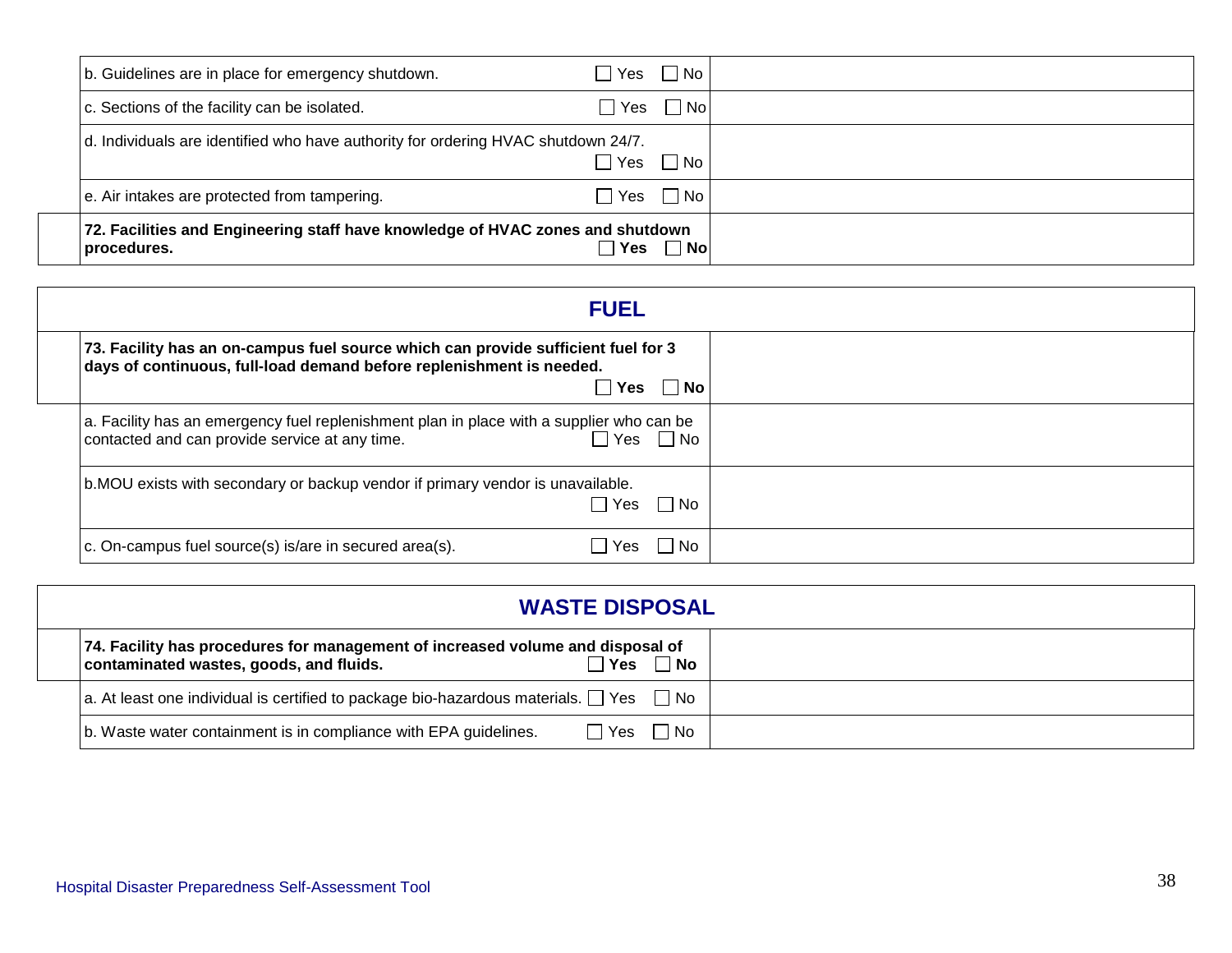## **Section 6. COMMUNICATIONS, WARNING, AND NOTIFICATION**

#### **FACILITY NOTIFICATION**

| 75. Facility can send and receive emergency warning and notification information.<br>$\sqcap$ Yes<br>$\Box$ No            |  |
|---------------------------------------------------------------------------------------------------------------------------|--|
| a. Facility can receive warnings of imminent emergency conditions from external agencies.<br>$\sqsupset$ Yes<br>$\Box$ No |  |
| $\Box$ Yes $\Box$ No<br>b. Facility can send warnings to external agencies.                                               |  |
| c. Redundant communication system is in place in the event that the primary system fails.<br>Yes<br>$\Box$ No             |  |

| <b>STAFF NOTIFICATION</b>                                                                                                                              |                                 |  |
|--------------------------------------------------------------------------------------------------------------------------------------------------------|---------------------------------|--|
| 76. Facility can notify on-duty and off-duty staff of emergency status and recall to<br>duty.                                                          | Yes $\Box$ No<br>$\blacksquare$ |  |
| a. Facility has a plan to notify on-duty and off-duty staff of emergency status.                                                                       | $\Box$ Yes $\Box$ No            |  |
| b. Staff notification system has been tested in past 6 months.                                                                                         | l IYes<br>l INo                 |  |
| c. Facility has staff notification with up-to-date, verified phone and other contact<br>information.                                                   | $\Box$ Yes<br>$\Box$ No         |  |
| d. Facility has either an automated call-back system or staff identified and dedicated to<br>staff notification.                                       | √ Yes<br>∣ No                   |  |
| e. Staff can receive warnings from the Digital Emergency Alert System by<br>either voice or text messages on their wireless phones.                    | │ No<br>l IYes                  |  |
| f. Facility keeps a current and updated list of staff that volunteer and are likely to be<br>deployed during an emergency (NDMS, National Guard, etc.) | $\Box$ Yes<br>$\Box$ No         |  |
| g. The EMP takes into account staff backfill issues.                                                                                                   | l No<br>Yes                     |  |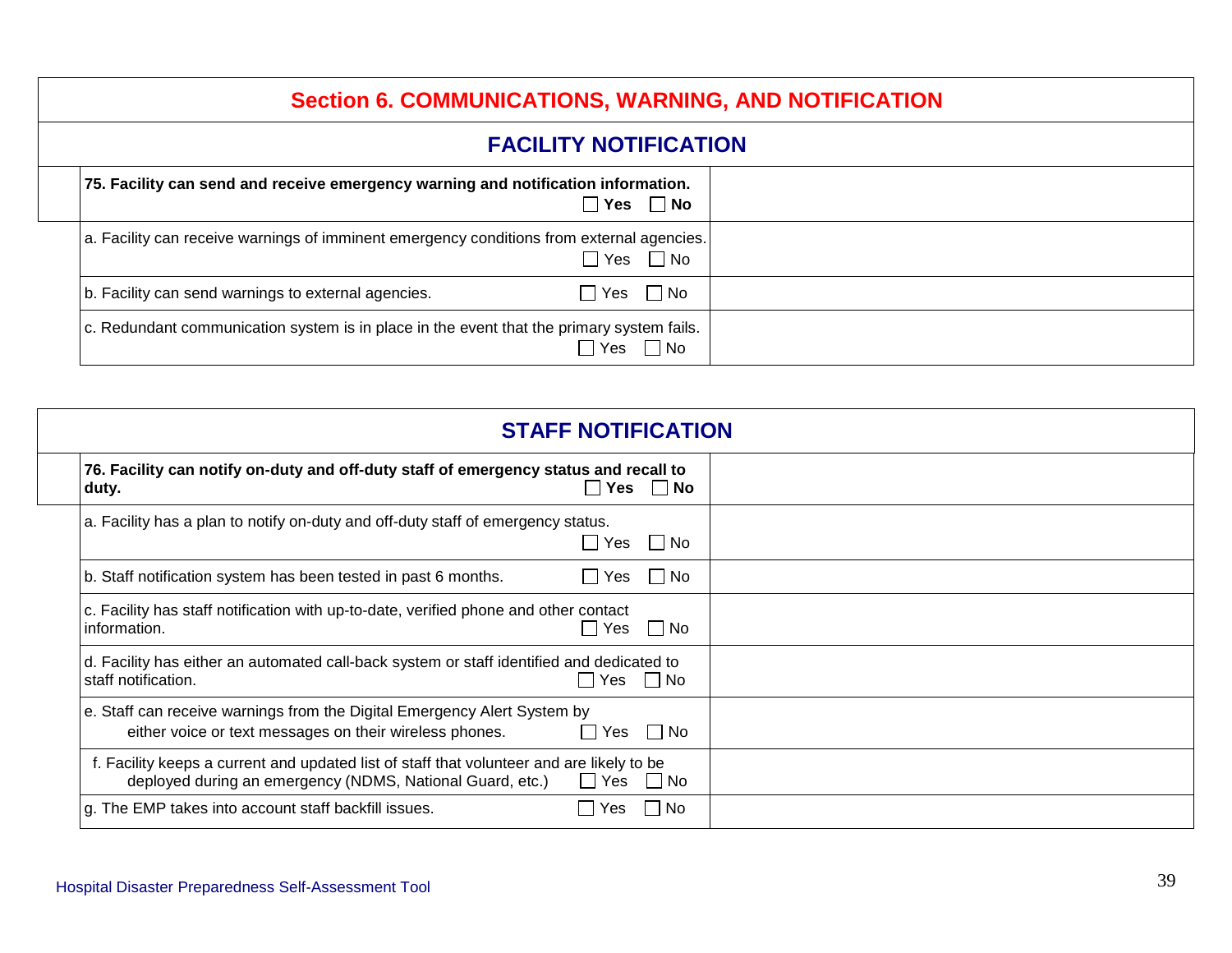| <b>COMMUNICATIONS</b>                                                                                                               |  |  |  |  |
|-------------------------------------------------------------------------------------------------------------------------------------|--|--|--|--|
| 77. Command uses compatible radios (e.g. 800 mhz) for communications with local<br>$\Box$ Yes $\Box$ No<br>agencies.                |  |  |  |  |
| 78. Emergency Operations Center has a dedicated telephone trunk line.<br>$\Box$ Yes $\Box$ No                                       |  |  |  |  |
| 79. Two-way radio communication (walkie-talkie) is available for all units and<br>$\Box$ Yes $\Box$ No<br>essential personnel.      |  |  |  |  |
| 80. Facility has access to communications on wheels (COWS). $\Box$ Yes $\Box$ No                                                    |  |  |  |  |
| 81. Facility has access to amateur radio system (Ham/RACES). $\Box$ Yes $\Box$ No                                                   |  |  |  |  |
| 82. A back-up communications system is in place in the event that the primary<br>$\Box$ Yes $\Box$ No<br>system fails.              |  |  |  |  |
| 83. If all technology-based communications fail, staff members who will serve as<br>'runners' have been identified.<br>Yes<br>∣ ∣No |  |  |  |  |

| <b>INFORMATION MANAGEMENT/TELECOMMUNICATIONS</b>                                                                            |  |  |  |  |
|-----------------------------------------------------------------------------------------------------------------------------|--|--|--|--|
| 84. Essential information systems and data storage have offsite storage and<br>∃ Yes<br><b>No</b><br>recovery capabilities. |  |  |  |  |
| 85. Information management staff participate in facility emergency exercises.<br>  Yes □ No                                 |  |  |  |  |
| 86. System has protection from viruses and intentional attacks (hacking).<br><b>No</b><br><b>Yes</b>                        |  |  |  |  |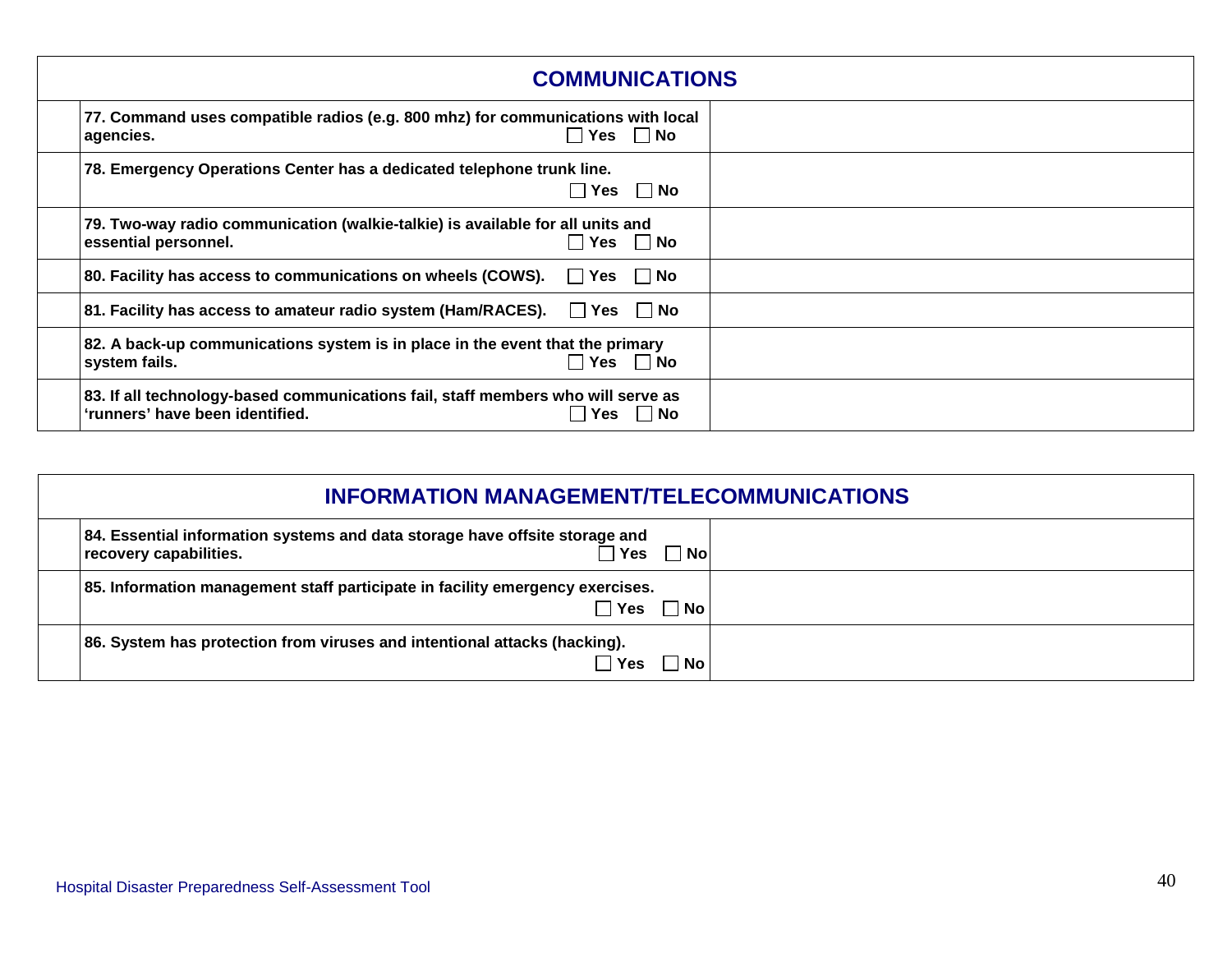| <b>Section 7. PUBLIC INFORMATION, MEDIA RELATIONS, AND RISK COMMUNICATIONS</b>                                            |                      |               |  |  |  |  |
|---------------------------------------------------------------------------------------------------------------------------|----------------------|---------------|--|--|--|--|
| <b>PUBLIC INFORMATION AND MEDIA RELATIONS</b>                                                                             |                      |               |  |  |  |  |
| 87. Facility has a designated public information officer (PIO).                                                           | $\Box$ Yes $\Box$ No |               |  |  |  |  |
| a. In the event of multi-agency response, media activities will be coordinated through Joint<br>Information Center (JIC). | $\Box$ Yes $\Box$ No |               |  |  |  |  |
| b. PIO has established relationships with counterparts in Public Health and emergency<br>management agencies.             | $\Box$ Yes $\Box$ No |               |  |  |  |  |
| 88. Staff know where and to whom media inquiries are to be referred.                                                      |                      | Yes $\Box$ No |  |  |  |  |
| 89. A site is designated for regular meetings with media.                                                                 | l lYes l             | $\Box$ No     |  |  |  |  |
| a. PIO has developed generic press releases about the facility and possible emergency<br>conditions.                      | $\Box$ Yes $\Box$ No |               |  |  |  |  |
| b. PIO has established relationships with local media.                                                                    | $\Box$ Yes $\Box$ No |               |  |  |  |  |
| c. The press conference location is outside the facility.                                                                 | $\Box$ Yes $\Box$ No |               |  |  |  |  |

| <b>RISK COMMUNICATIONS</b>                                                                          |            |                      |  |  |
|-----------------------------------------------------------------------------------------------------|------------|----------------------|--|--|
| 90. PIO and leadership are trained in risk communication skills.                                    |            | $\Box$ Yes $\Box$ No |  |  |
| a. Credible leaders accustomed to media exposure are identified as spokespersons.                   |            | Yes □ No             |  |  |
| b. Specific spokespersons have been identified for specific events.                                 |            | $\Box$ Yes $\Box$ No |  |  |
| 91. Staff answering phone and dealing with visitors are prepared for their role in an<br>emergency. | <b>Yes</b> | ∣No                  |  |  |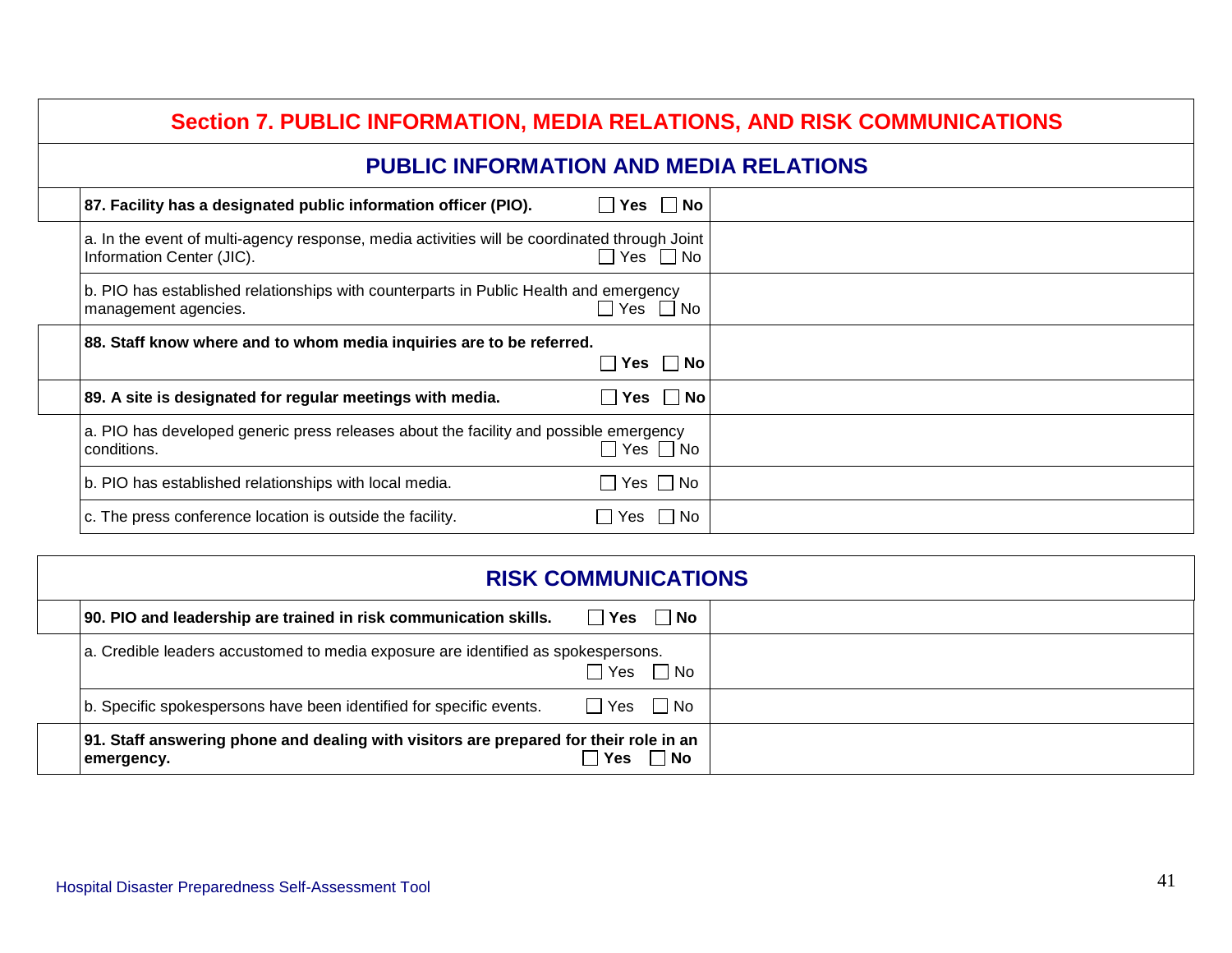## **Section 8. TRAINING, DRILLS AND EXERCISE**

| <b>TRAINING</b>                                                                                                                                                  |                      |           |  |  |
|------------------------------------------------------------------------------------------------------------------------------------------------------------------|----------------------|-----------|--|--|
| 92 All staff receives orientation to the Emergency Management Plan (EMP).                                                                                        | $\Box$ Yes $\Box$ No |           |  |  |
| 93. Hospital staff complete annual training/education in CBRNE.                                                                                                  | Yes<br>$\perp$       | ∣ ∣No     |  |  |
| a. Emergency Department staff receive at least twice-annual training on response to<br>Chemical, Biological, Radiological, Nuclear and Explosive (CBRNE) events. | $\Box$ Yes $\Box$ No |           |  |  |
| b. All other clinicians receive annual CBRNE training.                                                                                                           | $\Box$ Yes $\Box$ No |           |  |  |
| c. All non-clinicians receive annual CBRNE/emergency preparedness training.                                                                                      | $\Box$ Yes $\Box$ No |           |  |  |
| d. All clinicians receive annual blood-borne pathogens training.                                                                                                 | Yes<br>$\Box$        | $\Box$ No |  |  |
| e. All clinicians maintain current Basic Life Support (BLS) registration.                                                                                        | $\Box$ Yes           | $\Box$ No |  |  |
| f. Percentage of total staff who have taken a NIMS course and/or are<br>NIMS certified.                                                                          |                      |           |  |  |

| <b>DRILLS AND EXERCISES</b>                                                                                                     |  |  |  |  |
|---------------------------------------------------------------------------------------------------------------------------------|--|--|--|--|
| 94. Facility exercises Emergency Management Plan (EMP) at least twice per year.<br>7 Yes ∑No                                    |  |  |  |  |
| a. Exercises are conducted at least 4 months apart and no more than 8 months apart.<br>ヿYes ヿNo                                 |  |  |  |  |
| b. Date of last exercise:                                                                                                       |  |  |  |  |
| c. Facilities that offer emergency services include an influx of simulated patients in one<br>$\Box$ Yes $\Box$ No<br>exercise. |  |  |  |  |
| d. Facility participates in at least one community-wide exercise per year. $\Box$ Yes $\Box$ No                                 |  |  |  |  |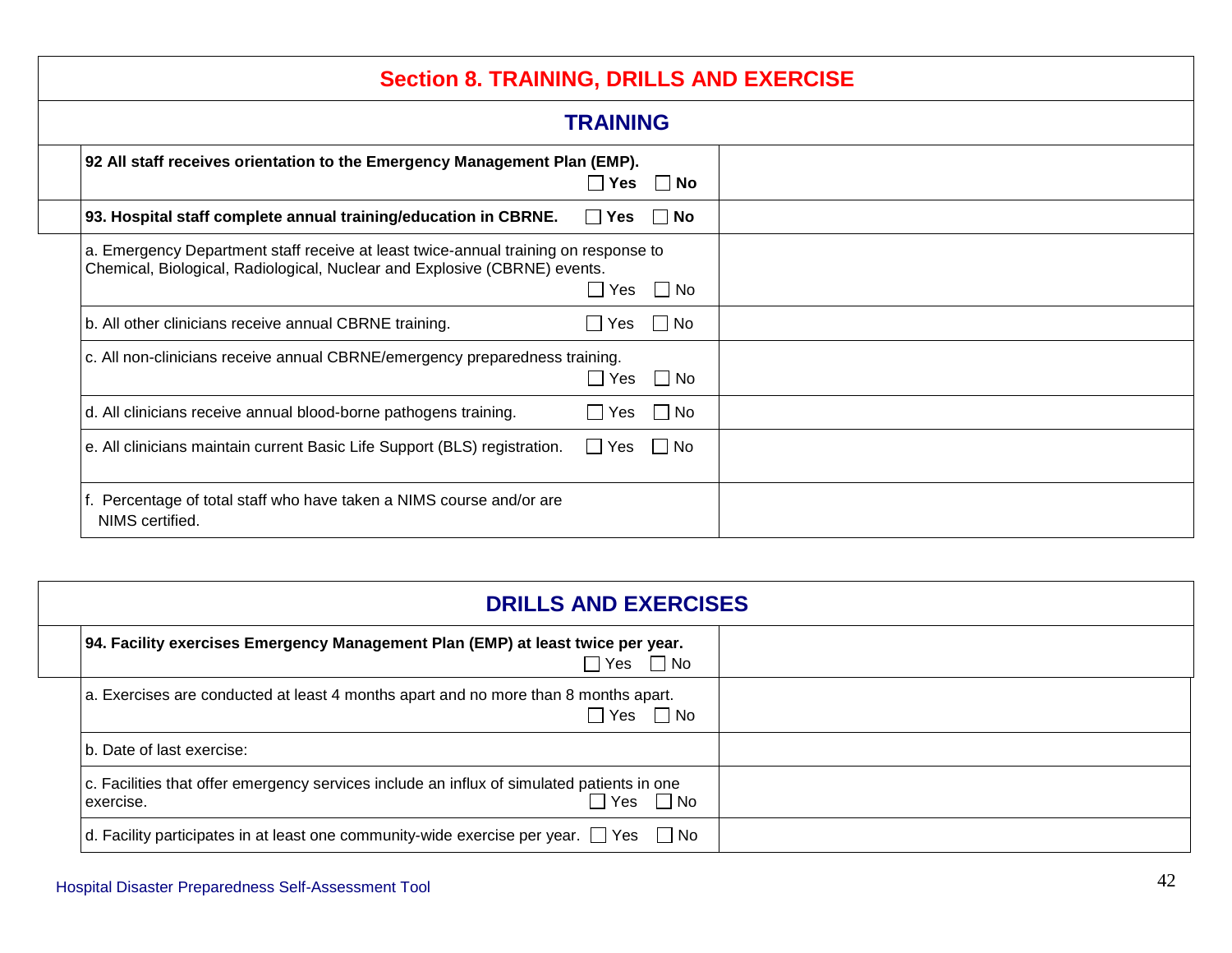| 95. Drills/exercises take place on all shifts, on all units and include all facility<br>departments.                                                                                     | $\Box$ Yes $\Box$ No                                  |  |
|------------------------------------------------------------------------------------------------------------------------------------------------------------------------------------------|-------------------------------------------------------|--|
| a. Contract staff is included in drills/exercises.                                                                                                                                       | ∐ Yes       ∏  No                                     |  |
| 96. Facility has conducted an exercise with casualties:<br>Exposed to a hazardous material<br>Agent requiring decontamination<br>Responded to an actual event within the last 12 months. | l INo<br>l Yes<br>l I No<br>l Yes<br>l I No<br>l lYes |  |
| 97. All ED personnel participate in at least twice-annual mass casualty exercises.                                                                                                       | Yes IINo                                              |  |
| 98. At least one exercise in the last year was unannounced.                                                                                                                              | l INo<br>∣ Yes                                        |  |
| 99. Facility has drilled evacuation of staff and patients in the last 12 months.<br>$ Y$ es<br>l INo                                                                                     |                                                       |  |
| a. Exercise includes horizontal evacuation (to other units).                                                                                                                             | l INo<br>l IYes l                                     |  |
| b. Exercise includes vertical evacuation (to other floors).                                                                                                                              | – I No<br>Yes                                         |  |